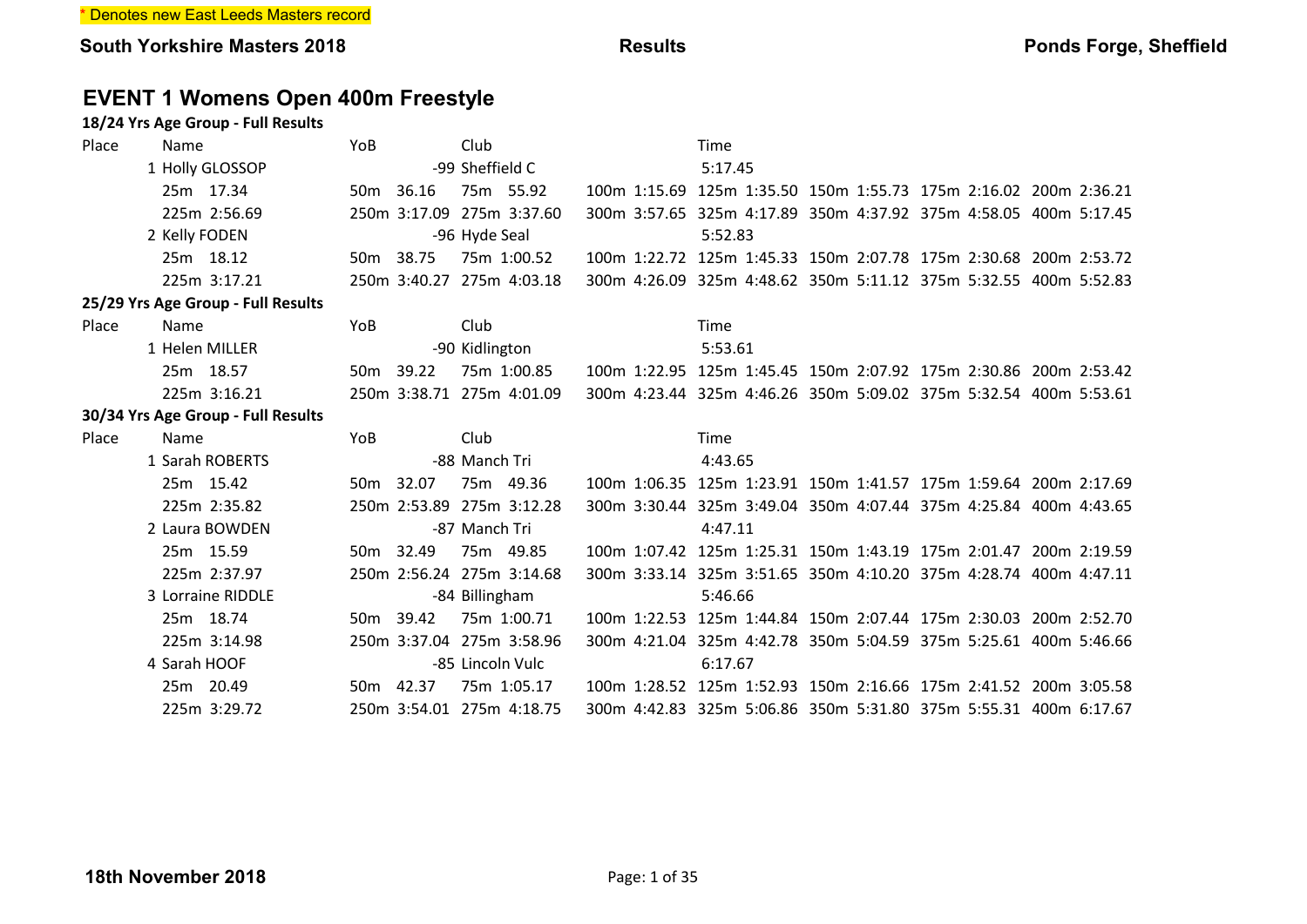| Place | <b>Name</b>                        | YoB       | Club                      | Time                                                             |
|-------|------------------------------------|-----------|---------------------------|------------------------------------------------------------------|
|       | 1 Rebecca RIMMINGTON               |           | -83 Trafford Met          | 4:54.50                                                          |
|       | 25m 15.86                          | 50m 33.74 | 75m 51.76                 | 100m 1:10.03 125m 1:28.43 150m 1:46.90 175m 2:05.43 200m 2:24.02 |
|       | 225m 2:42.57                       |           | 250m 3:01.17 275m 3:20.00 | 300m 3:38.88 325m 3:57.76 350m 4:17.22 375m 4:36.50 400m 4:54.50 |
|       | 2 Jennie COOK                      |           | -82 Biddulph              | 5:22.09                                                          |
|       | 25m 16.99                          | 50m 35.55 | 75m 54.96                 | 100m 1:14.71 125m 1:35.03 150m 1:55.22 175m 2:15.47 200m 2:35.95 |
|       | 225m 2:56.98                       |           | 250m 3:17.75 275m 3:38.61 | 300m 3:59.54 325m 4:20.60 350m 4:41.88 375m 5:02.39 400m 5:22.09 |
|       | 3 Helen JOHNSON                    |           | -79 Louth                 | 5:35.70                                                          |
|       | 25m 17.61                          | 50m 37.45 | 75m 58.56                 | 100m 1:20.00 125m 1:41.78 150m 2:03.51 175m 2:25.38 200m 2:47.28 |
|       | 225m 3:09.03                       |           | 250m 3:30.60 275m 3:52.25 | 300m 4:13.45 325m 5:16.23 350m 4:55.71 375m 4:53.96 400m 5:35.70 |
|       | 40/44 Yrs Age Group - Full Results |           |                           |                                                                  |
| Place | Name                               | YoB       | Club                      | Time                                                             |
|       | 1 Lucie WAINWRIGHT                 |           | -74 Matlock               | 5:59.40                                                          |
|       | 25m 18.43                          | 50m 39.54 | 75m 1:01.78               | 100m 1:24.12 125m 1:46.59 150m 2:09.31 175m 2:32.27 200m 2:55.48 |
|       | 225m 3:18.75                       |           | 250m 3:42.06 275m 4:05.06 | 300m 4:28.50 325m 4:51.72 350m 5:14.94 375m 5:38.21 400m 5:59.40 |
|       | 45/49 Yrs Age Group - Full Results |           |                           |                                                                  |
| Place | <b>Name</b>                        | YoB       | Club                      | Time                                                             |
|       | 1 Gail WRANGLES                    |           | -70 East Leeds            | 5:46.60                                                          |
|       | 25m 18.45                          | 50m 38.04 | 75m 58.21                 | 100m 1:20.14 125m 1:42.22 150m 2:04.62 175m 2:26.44 200m 2:49.11 |
|       | 225m 3:11.44                       |           | 250m 3:33.96 275m 3:56.19 | 300m 4:18.69 325m 4:40.91 350m 5:03.61 375m 4:51.64 400m 5:46.60 |
|       | 50/54 Yrs Age Group - Full Results |           |                           |                                                                  |
| Place | Name                               | YoB       | Club                      | Time                                                             |
|       | 1 Judy BROWN                       |           | -64 Warrington M          | 5:13.07                                                          |
|       | 25m 16.53                          | 50m 35.38 | 75m 54.82                 | 100m 1:14.39 125m 1:33.88 150m 1:53.98 175m 2:13.58 200m 2:33.75 |
|       | 225m 2:53.44                       |           | 250m 3:13.34 275m 3:33.22 | 300m 3:53.19 325m 4:13.42 350m 4:33.38 375m 4:53.50 400m 5:13.07 |
|       | 2 Joanne HIGHFIELD                 |           | -68 Lincoln Vulc          | 6:11.79                                                          |
|       | 25m 19.67                          | 50m 41.18 | 75m 1:03.82               | 100m 1:26.92 125m 1:50.28 150m 2:13.64 175m 2:37.41 200m 3:01.39 |
|       | 225m 3:25.30                       |           | 250m 3:49.30 275m 4:13.60 | 300m 4:37.69 325m 5:01.98 350m 5:26.02 375m 5:49.74 400m 6:11.79 |
|       | <b>Wendy FIGURES</b>               |           | -65 Co Sheffield          | <b>DNC</b>                                                       |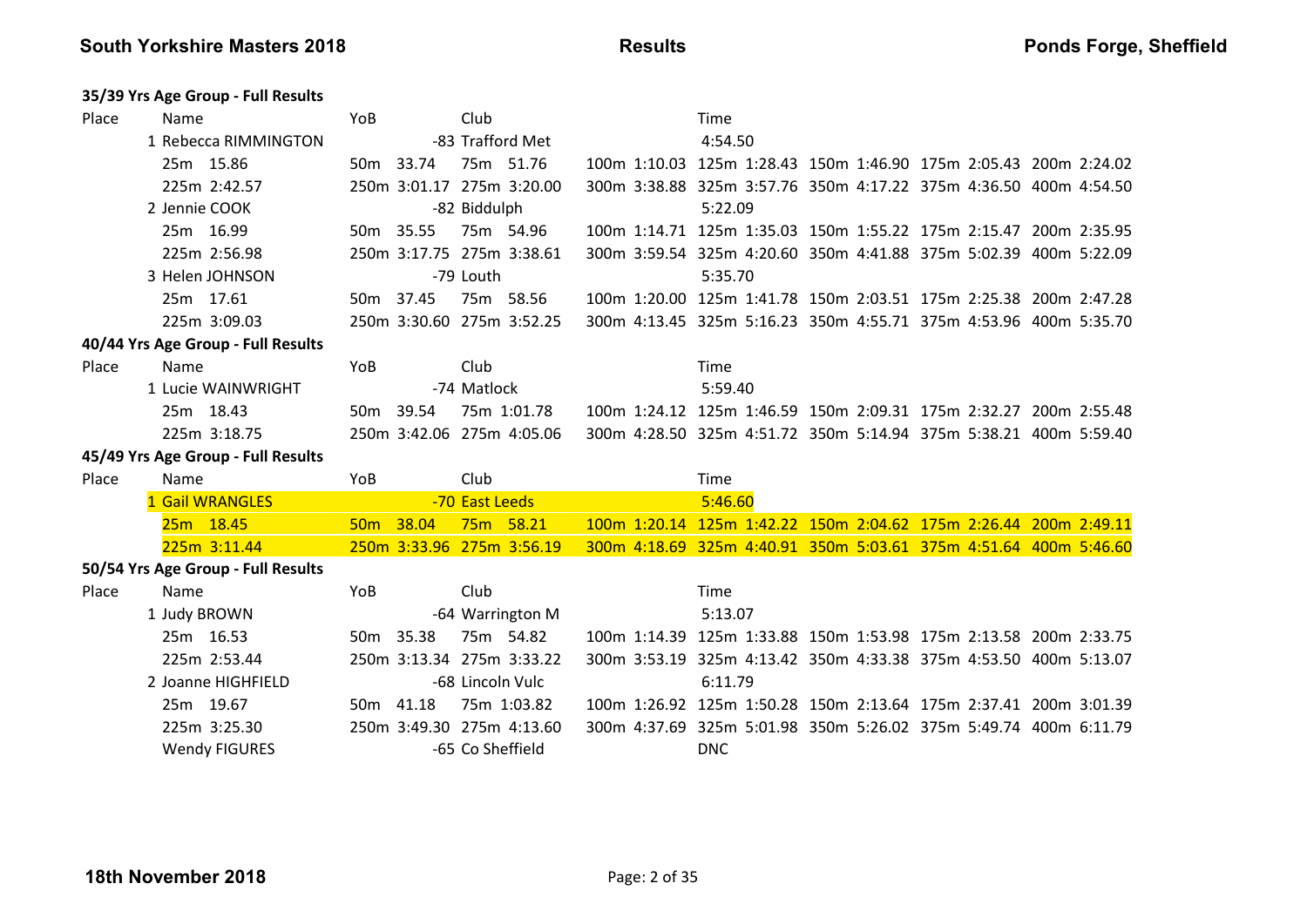#### **55/59 Yrs Age Group - Full Results**

| Place | <b>Name</b>                        | YoB                   | Club                        | <b>Time</b> |                                                                  |
|-------|------------------------------------|-----------------------|-----------------------------|-------------|------------------------------------------------------------------|
|       | 1 Sue HOLLICK                      |                       | -63 Co Lincoln P            |             | 6:04.43                                                          |
|       | 25m 19.55                          | 50 <sub>m</sub> 41.25 | 75m 1:03.64                 |             | 100m 1:26.61 125m 1:49.67 150m 2:13.37 175m 2:36.31 200m 3:00.07 |
|       | 225m 3:23.27                       |                       | 250m 3:46.86 275m 4:09.71   |             | 300m 4:33.12 325m 4:56.76 350m 5:19.88 375m 5:43.10 400m 6:04.43 |
|       | 2 Angela JACKSON                   |                       | -60 Sheffield C             |             | 6:33.36                                                          |
|       | 25m 19.08                          | 50 <sub>m</sub> 39.98 | 75m 1:02.50                 |             | 100m 1:25.58 125m 1:49.38 150m 2:13.77 175m 2:38.47 200m 3:03.79 |
|       | 225m 3:29.20                       |                       | 250m 3:55.29 275m 4:21.43   |             | 300m 4:48.01 325m 5:14.58 350m 5:41.47 375m 6:08.22 400m 6:33.36 |
|       | 65/69 Yrs Age Group - Full Results |                       |                             |             |                                                                  |
| Place | <b>Name</b>                        | YoB                   | Club                        | Time        |                                                                  |
|       | 1 Hilary CRICK                     |                       | -49 Billingham              |             | 7:17.32                                                          |
|       | 25m 23.30                          | 49.93<br>.50m         | 75m 1:17.70                 |             | 100m 1:45.40 125m 2:13.33 150m 2:40.97 175m 3:08.90 200m 3:36.55 |
|       | 225m 4:05.01                       |                       | 250 m 4:32.68 275 m 5:00.83 |             | 300m 5:28.61 325m 5:56.20 350m 6:23.46 375m 6:50.76 400m 7:17.32 |

## **EVENT 2 Mens Open 400m Freestyle**

| Place | <b>Name</b>                        | YoB  |                       | Club            |                           |                                                                  | <b>Time</b> |  |                     |  |              |
|-------|------------------------------------|------|-----------------------|-----------------|---------------------------|------------------------------------------------------------------|-------------|--|---------------------|--|--------------|
|       | 1 Jordan MOGFORD                   |      |                       | -99 Billingham  |                           |                                                                  | 4:34.70     |  |                     |  |              |
|       | 25m 14.11                          |      | 50 <sub>m</sub> 30.23 | 75m 46.97       |                           | 100m 1:04.24 125m 1:21.54 150m 1:39.10 175m 1:56.67 200m 2:14.34 |             |  |                     |  |              |
|       | 225m 2:31.92                       |      |                       |                 | 250m 2:49.41 275m 3:06.90 | 300m 3:24.63 325m 3:42.41 350m 4:00.21 375m 4:17.88 400m 4:34.70 |             |  |                     |  |              |
|       | 25/29 Yrs Age Group - Full Results |      |                       |                 |                           |                                                                  |             |  |                     |  |              |
| Place | Name                               | YoB. |                       | Club            |                           |                                                                  | Time        |  |                     |  |              |
|       | 1 Robert WHELAN                    |      |                       | -90 Sheffield C |                           |                                                                  | 6:03.14     |  |                     |  |              |
|       | $25m -$                            |      | 50 <sub>m</sub> 39.15 | 75m -           |                           | $100m$ 1:21.44 125m -                                            |             |  | 150m 2:04.98 175m - |  | 200m 2:50.73 |
|       | $225m -$                           |      | 250 m 3:37.54 275 m - |                 |                           | 300m 4:25.93 325m -                                              |             |  | 350m 5:16.02 375m - |  | 400m 6:03.14 |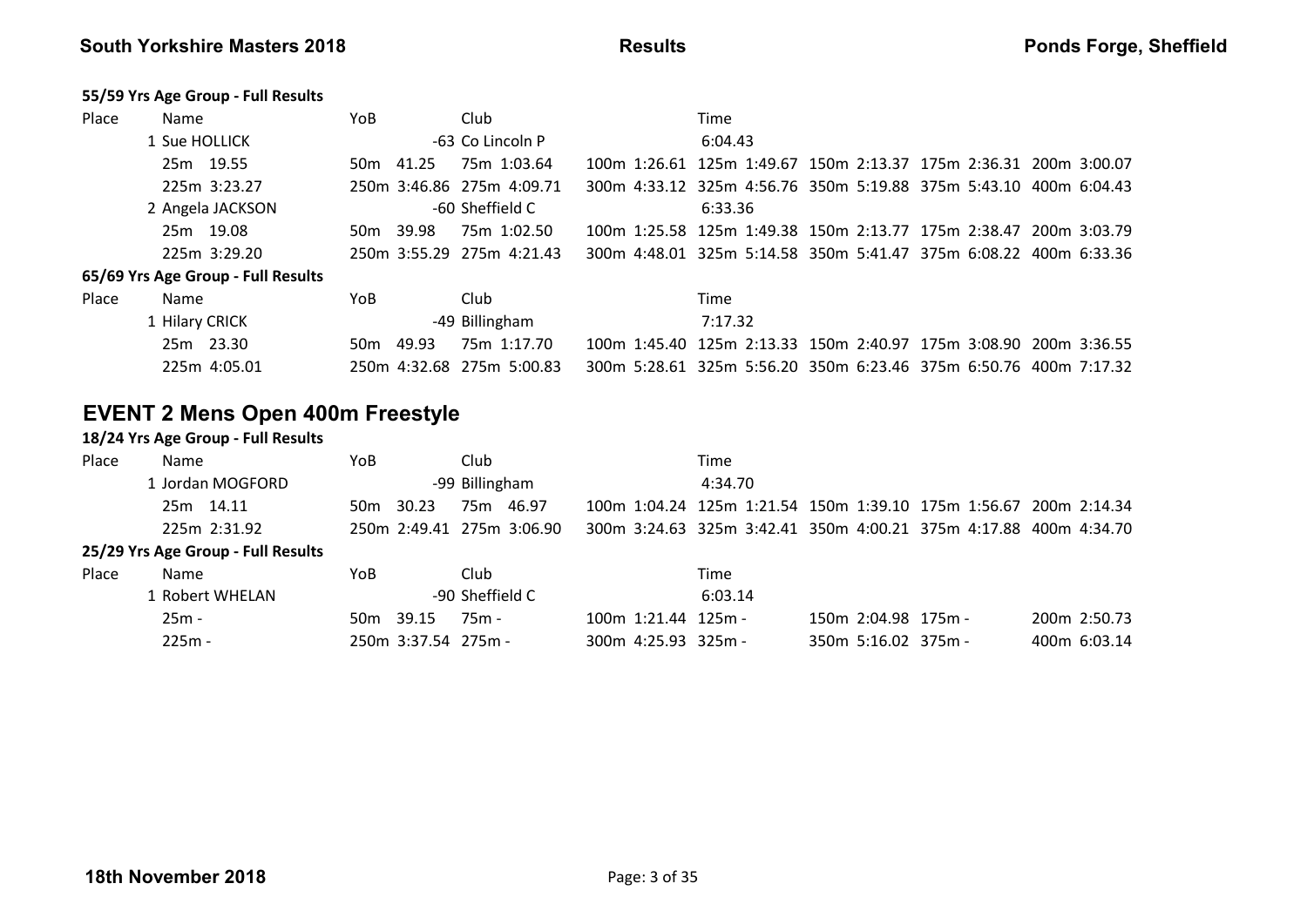| Place | Name                               | YoB                       | Club             | <b>Time</b> |                                                                  |  |
|-------|------------------------------------|---------------------------|------------------|-------------|------------------------------------------------------------------|--|
|       | 1 Simon JENSON                     |                           | -87 Hull Masters | 4:42.65     |                                                                  |  |
|       | 25m 14.65                          | 50m 30.81                 | 75m 47.51        |             | 100m 1:04.52 125m 1:21.76 150m 1:39.47 175m 1:57.28 200m 2:15.57 |  |
|       | 225m 2:33.93                       | 250m 2:52.50 275m 3:10.83 |                  |             | 300m 3:29.50 325m 3:48.42 350m 4:07.03 375m 4:25.45 400m 4:42.65 |  |
|       | 2 Matt WAN                         |                           | -85 Out To Swim  | 4:46.40     |                                                                  |  |
|       | 25m 13.80                          | 50m 29.54                 | 75m 46.40        |             | 100m 1:03.43 125m 1:21.01 150m 1:38.80 175m 1:57.03 200m 2:15.48 |  |
|       | 225m 2:34.45                       | 250m 2:53.08 275m 3:12.24 |                  |             | 300m 3:31.30 325m 3:50.74 350m 4:10.00 375m 4:28.93 400m 4:46.40 |  |
|       | 3 Ian HANSFORD                     |                           | -87 Co Lincoln P | 5:22.36     |                                                                  |  |
|       | 25m 16.65                          | 50m 34.65                 | 75m 53.60        |             | 100m 1:13.06 125m 1:33.35 150m 1:53.89 175m 2:14.62 200m 2:35.55 |  |
|       | 225m 2:56.74                       | 250m 3:17.64 275m 3:38.75 |                  |             | 300m 3:59.93 325m 4:21.26 350m 4:42.36 375m 5:03.12 400m 5:22.36 |  |
|       | 4 Michael EVANS                    |                           | -84 NorthernWave | 5:50.28     |                                                                  |  |
|       | 25m 16.96                          | 50m 36.60                 | 75m 57.05        |             | 100m 1:18.55 125m 1:40.77 150m 2:03.32 175m 2:26.07 200m 2:48.52 |  |
|       | 225m 3:11.47                       | 250m 3:33.95 275m 3:56.09 |                  |             | 300m 4:18.71 325m 4:41.89 350m 5:05.36 375m 5:28.28 400m 5:50.28 |  |
|       | 35/39 Yrs Age Group - Full Results |                           |                  |             |                                                                  |  |
| Place | Name                               | YoB                       | Club             | Time        |                                                                  |  |
|       | 1 Tristan HYMERS                   |                           | -79 Calv Bing    | 4:37.20     |                                                                  |  |
|       | 25m 14.64                          | 50m 31.04                 | 75m 47.94        |             | 100m 1:04.81 125m 1:22.19 150m 1:39.88 175m 1:57.38 200m 2:15.62 |  |
|       | 225m 2:33.36                       | 250m 2:51.39 275m 3:09.18 |                  |             | 300m 3:27.12 325m 3:44.95 350m 4:02.97 375m 4:20.23 400m 4:37.20 |  |
|       | Gregan CLARKSON                    |                           | -82 Hull Masters | <b>DNC</b>  |                                                                  |  |
|       | 40/44 Yrs Age Group - Full Results |                           |                  |             |                                                                  |  |
| Place | Name                               | YoB                       | Club             | Time        |                                                                  |  |
|       | 1 Tim GLEESON                      |                           | -74 Co Sheffield | 4:56.05     |                                                                  |  |
|       | 25m 14.52                          | 50m 30.92                 | 75m 48.08        |             | 100m 1:05.97 125m 2:02.20 150m 1:43.03 175m 2:03.39 200m 2:21.44 |  |
|       | 225m 2:40.68                       | 250m 3:00.18 275m 3:19.97 |                  |             | 300m 3:39.91 325m 3:59.11 350m 4:18.54 375m 4:35.59 400m 4:56.05 |  |
|       | 50/54 Yrs Age Group - Full Results |                           |                  |             |                                                                  |  |
| Place | Name                               | YoB                       | Club             | Time        |                                                                  |  |
|       | 1 Stuart PEARCE                    |                           | -64 Co Lincoln P | 5:50.45     |                                                                  |  |
|       | 25m 17.89                          | 50m 37.33                 | 75m 58.34        |             | 100m 1:20.17 125m 1:42.38 150m 2:25.16 175m 2:27.27 200m 3:35.71 |  |
|       | 225m 3:12.78                       | 250m 4:08.30 275m 3:58.40 |                  |             | 300m 4:59.16 325m 4:43.95 350m 5:48.96 375m 6:12.15 400m 5:50.45 |  |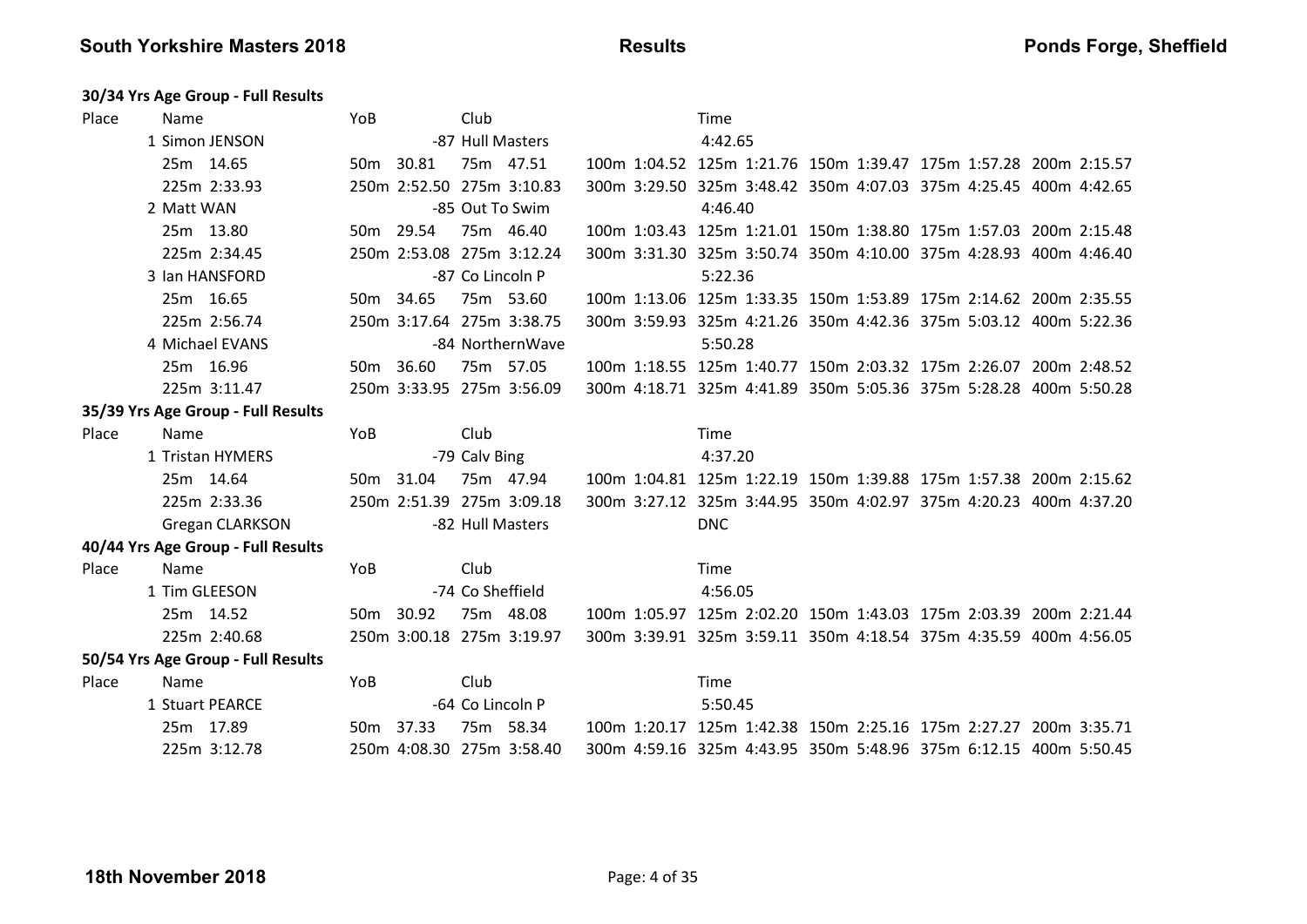| Place | Name                                 | YoB       | Club                      | Time                                                             |  |
|-------|--------------------------------------|-----------|---------------------------|------------------------------------------------------------------|--|
|       | 1 Nick PARKES                        |           | -61 East Leeds            | 4:45.86                                                          |  |
|       | 25m 14.89                            | 50m 31.65 | 75m 48.83                 | 100m 1:06.50 125m 1:24.21 150m 1:42.26 175m 2:00.37 200m 2:18.48 |  |
|       | 225m 2:36.66                         |           | 250m 2:54.98 275m 3:13.35 | 300m 3:31.70 325m 3:50.36 350m 4:08.84 375m 4:27.47 400m 4:45.86 |  |
|       | 2 Mark JONES                         |           | -60 Warrington M          | 4:55.32                                                          |  |
|       | 25m 16.38                            | 50m 34.00 | 75m 52.69                 | 100m 1:11.02 125m 1:29.57 150m 1:48.15 175m 2:07.05 200m 2:25.61 |  |
|       | 225m 2:44.37                         |           | 250m 3:03.02 275m 3:22.10 | 300m 3:40.87 325m 3:59.95 350m 4:18.67 375m 4:37.58 400m 4:55.32 |  |
|       | 3 Brenton MAYMAN                     |           | -60 Pocklington           | 5:29.22                                                          |  |
|       | 25m 16.35                            | 50m 34.89 | 75m 54.31                 | 100m 1:14.80 125m 1:35.57 150m 1:56.56 175m 2:17.84 200m 2:39.43 |  |
|       | 225m 3:00.56                         |           | 250m 3:21.99 275m 3:43.30 | 300m 4:05.18 325m 4:27.07 350m 4:49.04 375m 5:10.67 400m 5:29.22 |  |
|       | 4 Guy FAWKES                         |           | -59 Billingham            | 5:29.30                                                          |  |
|       | 25m 17.51                            | 50m 36.90 | 75m 56.61                 | 100m 1:17.08 125m 1:37.67 150m 1:58.43 175m 2:19.35 200m 2:40.62 |  |
|       | 225m 3:01.66                         |           | 250m 3:23.31 275m 3:44.50 | 300m 4:05.90 325m 4:26.90 350m 4:48.59 375m 5:09.22 400m 5:29.30 |  |
|       | 5 Patrick ALLEN                      |           | -62 Guildford Ct          | 5:39.24                                                          |  |
|       | 25m 17.67                            | 50m 37.88 | 75m 58.91                 | 100m 1:20.24 125m 1:42.65 150m 2:05.24 175m 2:27.51 200m 2:49.67 |  |
|       | 225m 3:11.84                         |           | 250m 3:33.57 275m 3:54.95 | 300m 4:16.34 325m 4:37.92 350m 4:58.74 375m 5:19.65 400m 5:39.24 |  |
|       | 6 Phil THOMAS                        |           | -62 Manch Tri             | 5:43.58                                                          |  |
|       | 25m 16.91                            | 50m 36.02 | 75m 56.06                 | 100m 1:17.09 125m 1:38.53 150m 1:59.98 175m 2:21.73 200m 2:43.92 |  |
|       | 225m 3:06.12                         |           | 250m 3:28.06 275m 3:50.51 | 300m 4:14.15 325m 4:36.44 350m 4:59.21 375m 5:22.04 400m 5:43.58 |  |
|       | 60/64 Yrs Age Group - Full Results   |           |                           |                                                                  |  |
| Place | Name                                 | YoB       | Club                      | Time                                                             |  |
|       | 1 Ian URQUHART                       |           | -54 Co Lincoln P          | 6:11.41                                                          |  |
|       | 25m 19.04                            | 50m 39.47 | 75m 59.92                 | 100m 1:21.78 125m 1:44.32 150m 2:07.04 175m 2:30.31 200m 2:53.52 |  |
|       | 225m 3:17.53                         |           | 250m 3:41.44 275m 4:05.79 | 300m 4:30.55 325m 4:55.61 350m 5:20.24 375m 5:43.61 400m 6:11.41 |  |
|       | 75 Yrs/Over Age Group - Full Results |           |                           |                                                                  |  |
| Place | <b>Name</b>                          | YoB.      | Club                      | Time                                                             |  |
|       | 1 Bill MOORE                         |           | -37 East Leeds            | 7:45.02                                                          |  |
|       | 25m 24.85                            | 50m 51.36 | 75m 1:19.67               | 100m 1:48.48 125m 2:18.46 150m 2:48.44 175m 3:18.76 200m 3:48.79 |  |
|       | 225m 4:18.93                         |           | 250m 4:30.55 275m 5:18.24 | 300m 5:48.72 325m 6:18.00 350m 6:23.79 375m 7:16.23 400m 7:45.02 |  |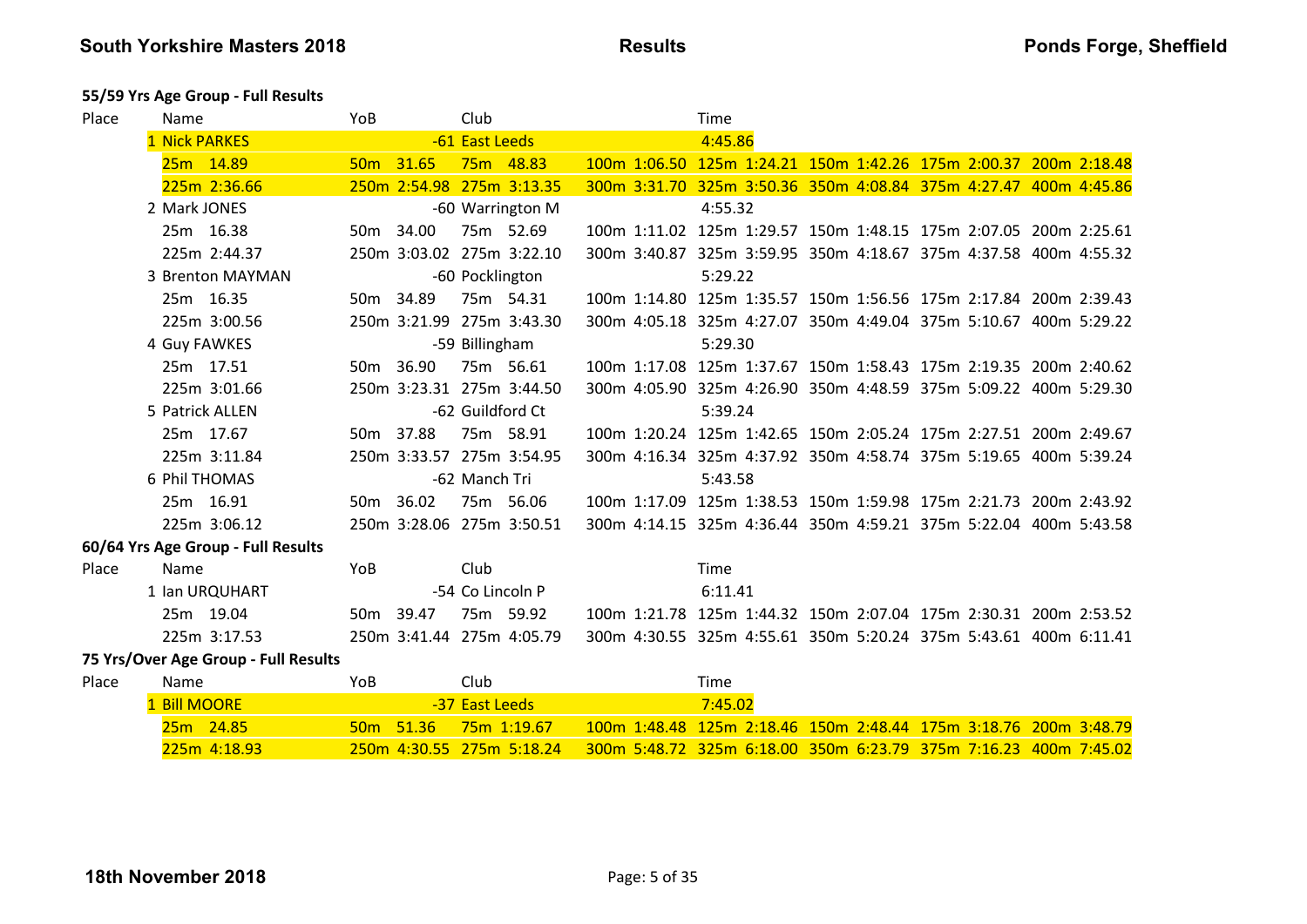## **EVENT 3 Womens Open 50m Backstroke**

| Place | Name                               | YoB | Club             | Time |           | 25    |
|-------|------------------------------------|-----|------------------|------|-----------|-------|
|       | 1 Kelly SIVILL                     |     | -95 Howe Bridge  |      | 35.88     | 17.58 |
|       | 2 Jess HARGREAVES                  |     | -95 Howe Bridge  |      | 35.91     | 17.95 |
|       | 3 Adara BRADSHAW                   |     | 0 Sheffield C    |      | 37.18     | 18.38 |
|       | 4 Harriet SMITH                    |     | -94 Co Sheffield |      | 37.83     | 18.72 |
|       | 5 Holly GLOSSOP                    |     | -99 Sheffield C  |      | 40.21     | 20.13 |
|       | 25/29 Yrs Age Group - Full Results |     |                  |      |           |       |
| Place | Name                               | YoB | Club             | Time |           | 25    |
|       | 1 Emma HILDYARD                    |     | -93 East Leeds   |      | $34.29*$  | 17.02 |
|       | 2 Lisa SHEEHAN                     |     | -89 Billingham   |      | 37.86     | 18.54 |
|       | 3 Amy HICKS                        |     | -92 East Leeds   |      | 39.81     | 19.42 |
|       | 4 Helen MILLER                     |     | -90 Kidlington   |      | 40.17     | 20.45 |
|       | <b>5 Katie PURCELL</b>             |     | -90 East Leeds   |      | 43.85     | 21.91 |
|       | 30/34 Yrs Age Group - Full Results |     |                  |      |           |       |
| Place | Name                               | YoB | Club             | Time |           | 25    |
|       | 1 Lucy RODWELL                     |     | -86 Sheffield C  |      | 32.98     | 16.29 |
|       | 2 Sarah ROBERTS                    |     | -88 Manch Tri    |      | 35.86     | 18.16 |
|       | 35/39 Yrs Age Group - Full Results |     |                  |      |           |       |
| Place | Name                               | YoB | Club             | Time |           | 25    |
|       | 1 Mandy I'ANSON                    |     | -81 York City    |      | 33.03     | 16.33 |
|       | 40/44 Yrs Age Group - Full Results |     |                  |      |           |       |
| Place | Name                               | YoB | Club             | Time |           | 25    |
|       | 1 Victoria WILFORD                 |     | -74 Bo Kirklees  |      | 39.17     | 20.29 |
|       | 45/49 Yrs Age Group - Full Results |     |                  |      |           |       |
| Place | Name                               | YoB | Club             | Time |           | 25    |
|       | 1 Sam ALMOND                       |     | -71 South Hunsle |      | $36.94 -$ |       |
|       | 2 Sue HARRIS                       |     | -73 Ilkley       |      | 43.24     | 20.63 |
|       | 3 Nina CURRAN                      |     | -73 Hull Masters |      | 45.08     | 22.44 |
|       | 4 Lucinda GEORGE                   |     | -73 Winsford     |      | 51.17     | 25.76 |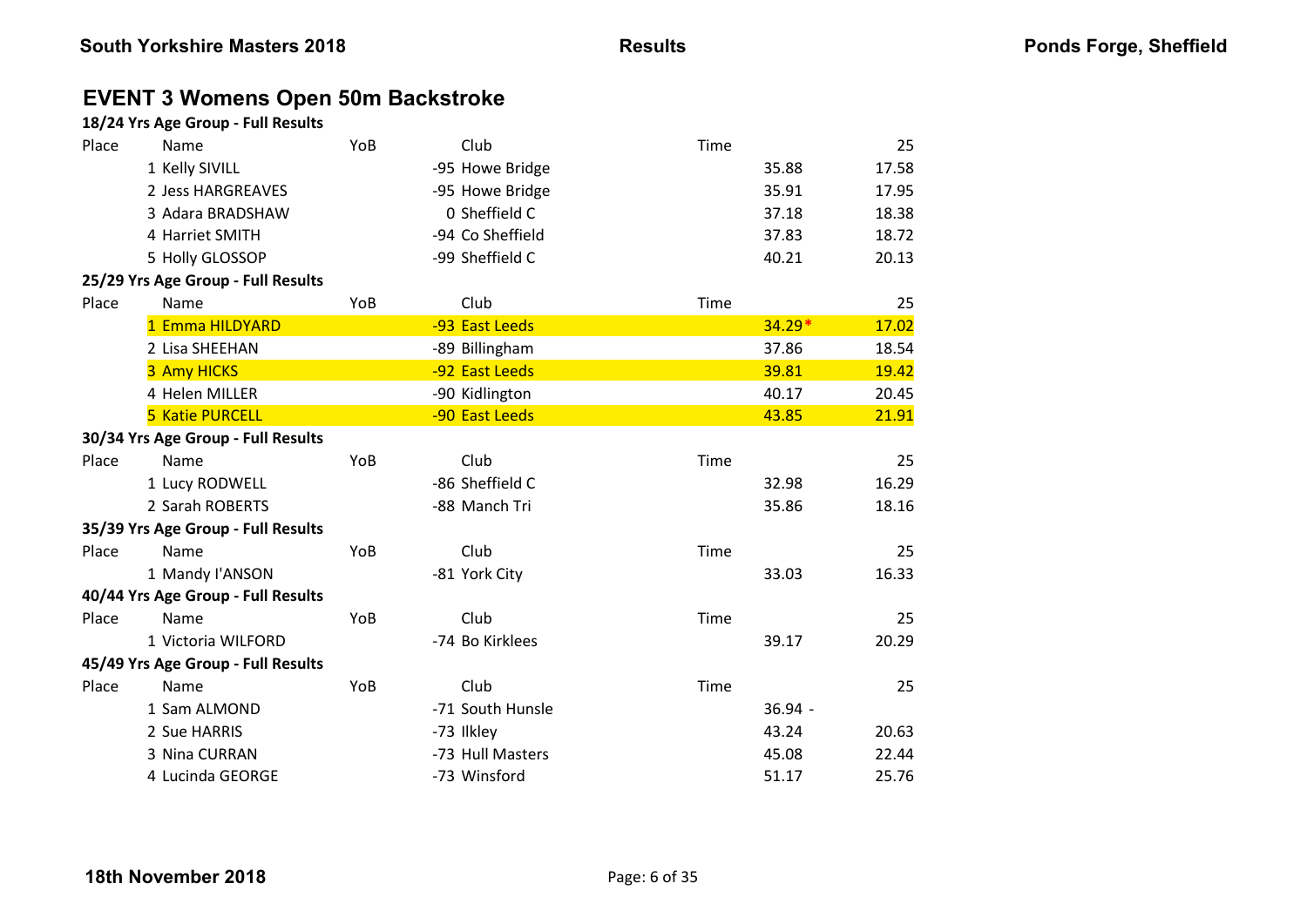#### **55/59 Yrs Age Group - Full Results**

| Place | <b>Name</b>                        | YoB | Club            | Time  | 25    |
|-------|------------------------------------|-----|-----------------|-------|-------|
|       | 1 Carolyn IRVINE                   |     | -63 Bo Kirklees | 39.82 | 19.77 |
|       | 60/64 Yrs Age Group - Full Results |     |                 |       |       |
| Place | <b>Name</b>                        | YoB | Club            | Time  | 25    |
|       | 1 Wendy OFFORD                     |     | -54 Bo Kirklees | 41.74 | 21.04 |
|       | 65/69 Yrs Age Group - Full Results |     |                 |       |       |
| Place | <b>Name</b>                        | YoB | Club            | Time  | 25    |
|       | 1 Hilary CRICK                     |     | -49 Billingham  | 51.22 | 26.37 |

## **EVENT 4 Mens Open 50m Backstroke**

| Place | Name                               | YoB | Club             | Time    | 25    |
|-------|------------------------------------|-----|------------------|---------|-------|
|       | 1 Stephen BROMLEY                  |     | -96 Hyde Seal    | 30.88   | 15.07 |
|       | 2 Joseph MARKHAM                   |     | -96 Sheffield C  | 32.26   | 16.43 |
|       | 3 Joseph CLARK                     |     | -94 Sheffield C  | 1:12.41 | 35.57 |
|       | 25/29 Yrs Age Group - Full Results |     |                  |         |       |
| Place | Name                               | YoB | Club             | Time    | 25    |
|       | 1 Robert WHELAN                    |     | -90 Sheffield C  | 42.95   | 20.95 |
|       | 30/34 Yrs Age Group - Full Results |     |                  |         |       |
| Place | Name                               | YoB | Club             | Time    | 25    |
|       | 1 Andrew ROBSON                    |     | -88 Teesdale TS  | 29.47   | 14.61 |
|       | 35/39 Yrs Age Group - Full Results |     |                  |         |       |
| Place | Name                               | YoB | Club             | Time    | 25    |
|       | 1 Chris GODFREY                    |     | -81 Bo Kirklees  | 31      | 15.18 |
|       | 2 Peter JENNINGS                   |     | -80 NorthernWave | 46.87   | 21.7  |
|       | 40/44 Yrs Age Group - Full Results |     |                  |         |       |
| Place | Name                               | YoB | Club             | Time    | 25    |
|       | 1 Martin TEMPLE                    |     | -77 Bo Kirklees  | 36.25   | 18.26 |
|       | 2 Adam PARKINSON                   |     | -76 Winsford     | 37.39   | 18.74 |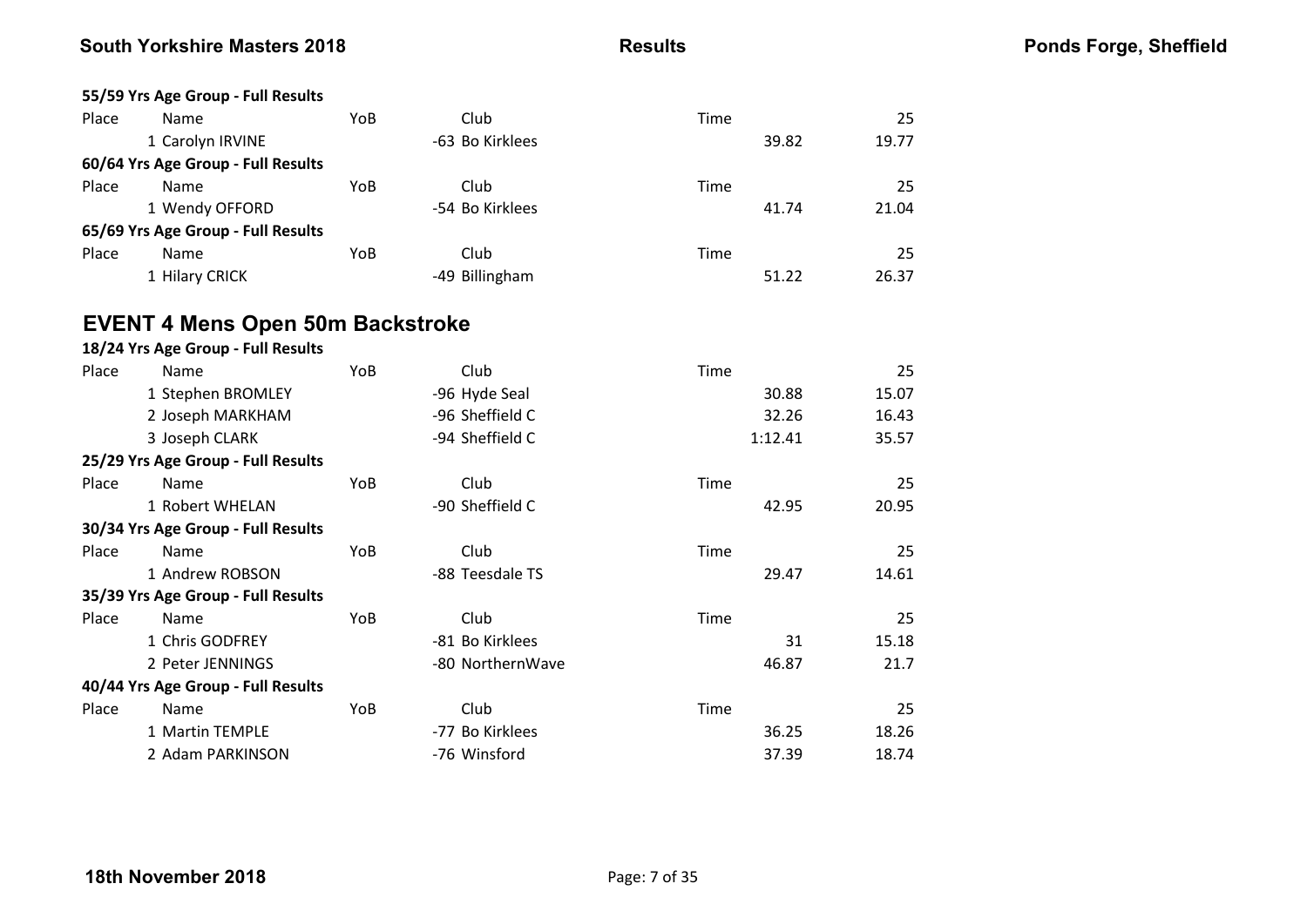#### **50/54 Yrs Age Group - Full Results**

| Place | Name                                      | YoB | Club              | Time  | 25    |
|-------|-------------------------------------------|-----|-------------------|-------|-------|
|       | 1 Marcel SCHOLTEN                         |     | -66 Modernian     | 33.52 | 16.77 |
|       | 2 Matthew GRANT                           |     | -64 Gates & Whick | 34.06 | 17.29 |
|       | 55/59 Yrs Age Group - Full Results        |     |                   |       |       |
| Place | Name                                      | YoB | Club              | Time  | 25    |
|       | 1 Russell MASON                           |     | -63 Warrington M  | 31.51 | 15.76 |
|       | 2 Julian HARFORTH                         |     | -62 East Leeds    | 33.26 | 16.35 |
|       | 3 David CARTLEDGE                         |     | -60 Modernian     | 34.00 | 16.85 |
|       | 4 Paul SHERIDAN                           |     | -62 Sheffield C   | 36.29 | 18.53 |
|       | 5 Mark JONES                              |     | -60 Warrington M  | 37.51 | 18.87 |
|       | 6 Edwin LACE                              |     | -59 NorthernWave  | 47.51 | 23.61 |
|       | 60/64 Yrs Age Group - Full Results        |     |                   |       |       |
| Place | Name                                      | YoB | Club              | Time  | 25    |
|       | 1 David BRADFORD                          |     | -58 Sheffield C   | 36.92 | 18.39 |
|       | 65/69 Yrs Age Group - Full Results        |     |                   |       |       |
| Place | Name                                      | YoB | Club              | Time  | 25    |
|       | 1 Godfrey GREEN                           |     | -49 Co Lincoln P  | 49.03 | 24.72 |
|       | 70/74 Yrs Age Group - Full Results        |     |                   |       |       |
| Place | Name                                      | YoB | Club              | Time  | 25    |
|       | 1 Danny ROBERTS                           |     | -48 Co Sheffield  | 49.52 | 24.56 |
|       | 75 Yrs/Over Age Group - Full Results      |     |                   |       |       |
| Place | Name                                      | YoB | Club              | Time  | 25    |
|       | 1 Bill MOORE                              |     | -37 East Leeds    | 50.17 | 24.59 |
|       |                                           |     |                   |       |       |
|       | <b>EVENT 5 Womens Open 100m Butterfly</b> |     |                   |       |       |

| Place | Name                               | YoB | Club             | Time    | 25    | 50    |         |
|-------|------------------------------------|-----|------------------|---------|-------|-------|---------|
|       | 1 Sarah-Jane SHARROCK              |     | -94 Trafford Met | 1:45.95 | 21.98 | 47.9  | 1:16.22 |
|       | 25/29 Yrs Age Group - Full Results |     |                  |         |       |       |         |
| Place | <b>Name</b>                        | YoB | Club             | Time    | 25    | 50    | 75      |
|       | 1 Katie PURCELL                    |     | -90 East Leeds   | 1:38.34 | 20.27 | 45.29 | 1:11.30 |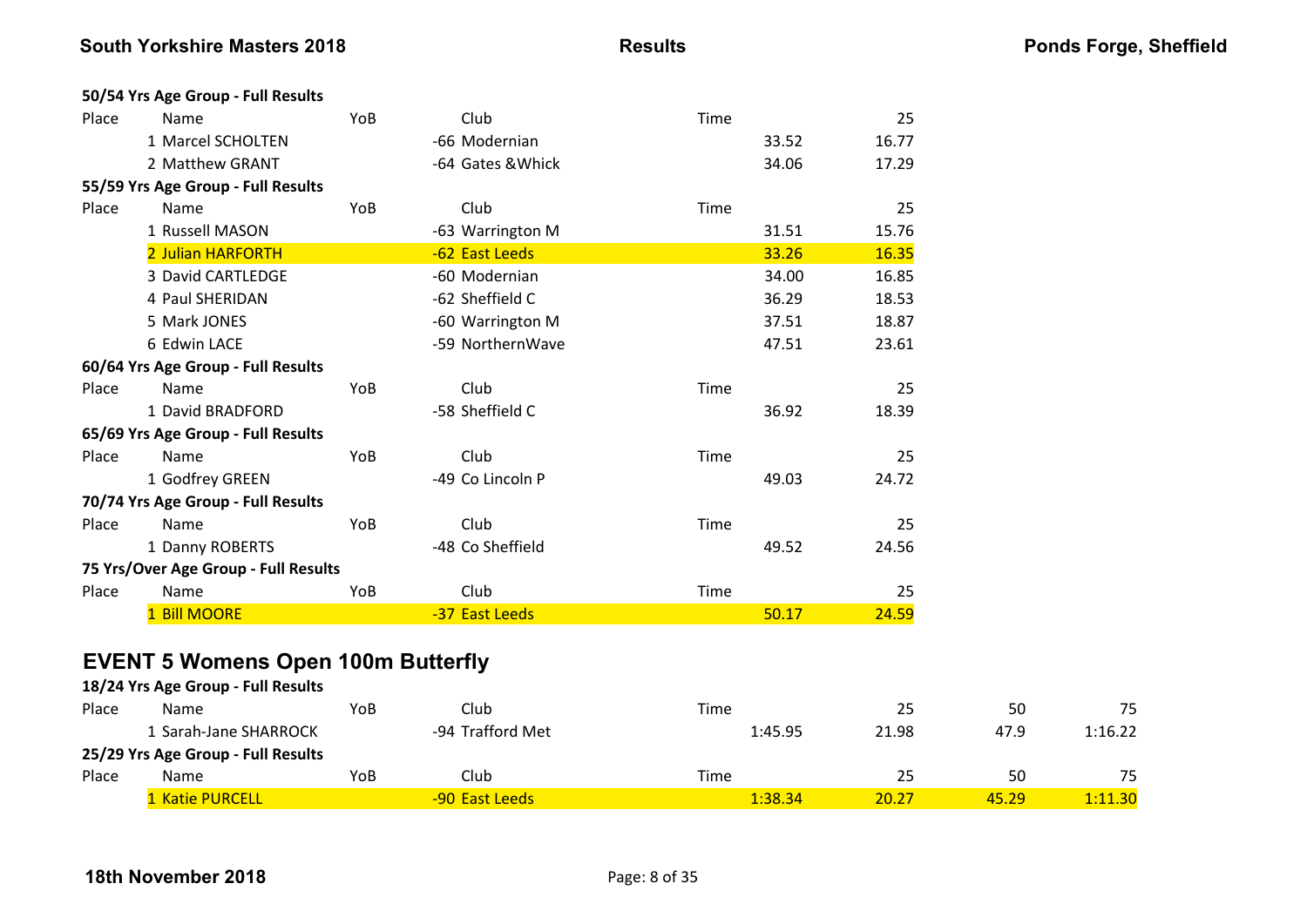|       | 35/39 Yrs Age Group - Full Results      |     |                  |            |       |       |         |
|-------|-----------------------------------------|-----|------------------|------------|-------|-------|---------|
| Place | Name                                    | YoB | Club             | Time       | 25    | 50    | 75      |
|       | 1 Sarah KINSEY                          |     | -79 Co Wakefield | 1:13.89    | 15.42 | 33.75 | 53.19   |
|       | 40/44 Yrs Age Group - Full Results      |     |                  |            |       |       |         |
| Place | Name                                    | YoB | Club             | Time       | 25    | 50    | 75      |
|       | 1 Helena HEYN                           |     | -75 Louth        | 1:28.01    | 17.74 | 38.86 | 1:02.20 |
|       | 55/59 Yrs Age Group - Full Results      |     |                  |            |       |       |         |
| Place | Name                                    | YoB | Club             | Time       | 25    | 50    | 75      |
|       | 1 Jane MUGGLETON                        |     | -61 Sheffield C  | 1:58.62    | 24.83 | 55.32 | 1:27.71 |
|       | <b>EVENT 6 Mens Open 100m Butterfly</b> |     |                  |            |       |       |         |
|       | 18/24 Yrs Age Group - Full Results      |     |                  |            |       |       |         |
| Place | Name                                    | YoB | Club             | Time       | 25    | 50    | 75      |
|       | 1 Robbie BURTON                         |     | -98 Sheffield C  | 56.98      | 12.18 | 26.48 | 41.34   |
|       | 2 Ryan BORTHWICK                        |     | -94 Co Sheffield | 1:00.22    | 12.97 | 27.66 | 43.28   |
|       | 3 Tom DAY                               |     | -99 Co Sheffield | 1:03.51    | 13.02 | 28.61 | 45.52   |
|       | 4 Jack FLANAGAN                         |     | -97 Hyde Seal    | 1:03.57    | 13.02 | 28.44 | 45.3    |
|       | 5 Jordan MOGFORD                        |     | -99 Billingham   | 1:05.83    | 13.87 | 30.29 | 47.44   |
|       | 6 Joseph MARKHAM                        |     | -96 Sheffield C  | 1:14.57    | 14.7  | 33.3  | 53.32   |
|       | 25/29 Yrs Age Group - Full Results      |     |                  |            |       |       |         |
| Place | Name                                    | YoB | Club             | Time       | 25    | 50    | 75      |
|       | 1 Matthew LEES                          |     | -89 Oldham Aqua  | 1:08.32    | 13.62 | 30.65 | 49.09   |
|       | 30/34 Yrs Age Group - Full Results      |     |                  |            |       |       |         |
| Place | Name                                    | YoB | Club             | Time       | 25    | 50    | 75      |
|       | <b>Alistair CRAWFORD</b>                |     | -84 East Leeds   | <b>DNC</b> |       |       |         |
|       | 35/39 Yrs Age Group - Full Results      |     |                  |            |       |       |         |
| Place | Name                                    | YoB | Club             | Time       | 25    | 50    | 75      |
|       | 1 James BARWICK                         |     | -82 East Leeds   | 1:05.84    | 13.21 | 29.04 | 46.63   |
|       | 2 Chris MARSH                           |     | -83 Eastbourne   | 1:11.03    | 14.3  | 31.53 | 50.81   |
|       | 40/44 Yrs Age Group - Full Results      |     |                  |            |       |       |         |
| Place | Name                                    | YoB | Club             | Time       | 25    | 50    | 75      |
|       | 1 Ben SHAW                              |     | -76 East Leeds   | $1:04.51*$ | 14.68 | 30.36 | 48.23   |
|       | 2 Clive BROOKES                         |     | -74 Sherwood     | 1:07.84    | 14.34 | 30.71 | 48      |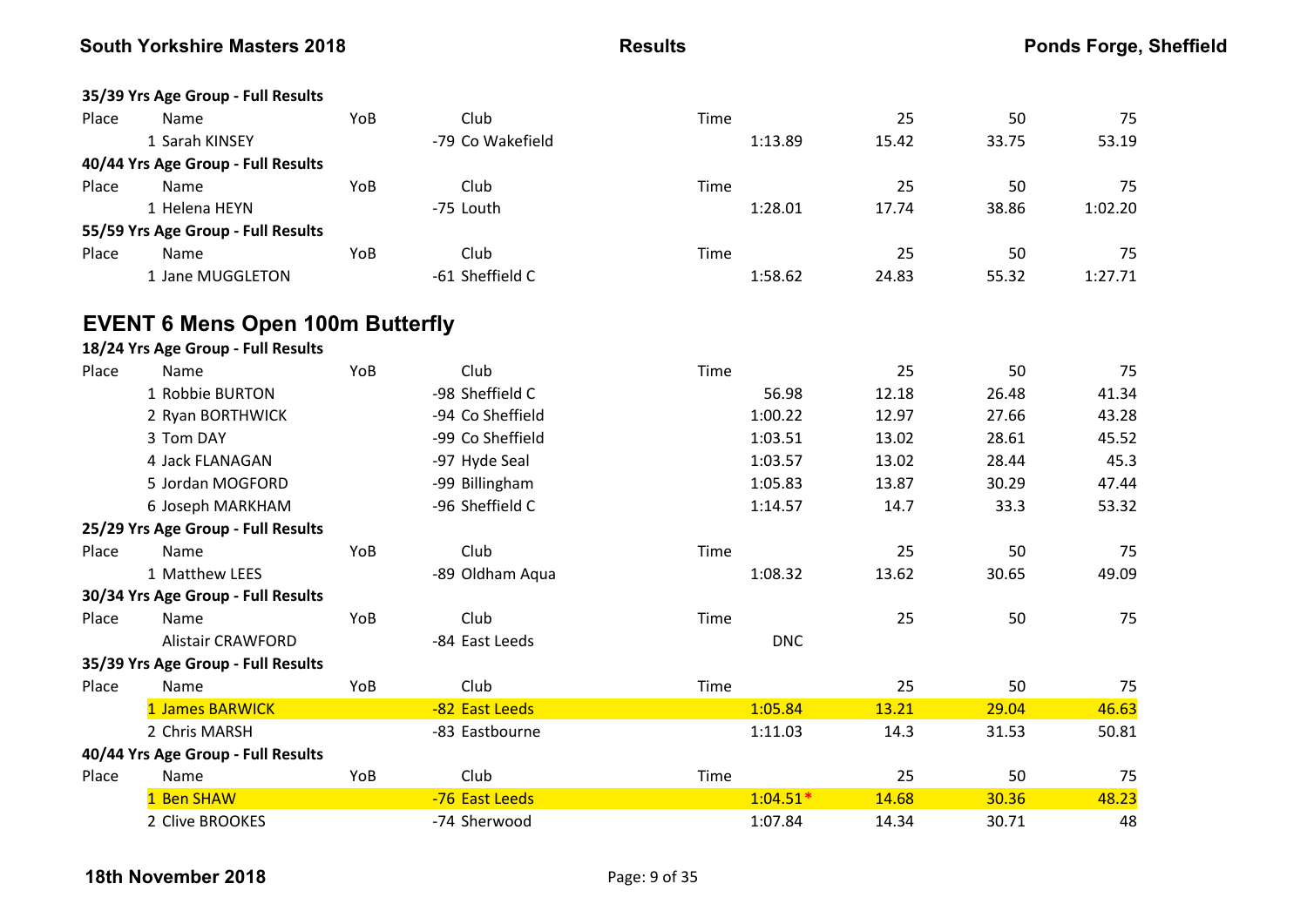|        | <b>South Yorkshire Masters 2018</b>          |      |                  | <b>Results</b> |       | <b>Ponds Forge, Sheffield</b> |       |  |  |  |
|--------|----------------------------------------------|------|------------------|----------------|-------|-------------------------------|-------|--|--|--|
|        | 45/49 Yrs Age Group - Full Results           |      |                  |                |       |                               |       |  |  |  |
| Place  | Name                                         | YoB  | Club             | Time           | 25    | 50                            | 75    |  |  |  |
|        | 1 Eric FEWSTER                               |      | -72 NorthernWave | 1:14.24        | 14.78 | 33.39                         | 53.01 |  |  |  |
|        | 50/54 Yrs Age Group - Full Results           |      |                  |                |       |                               |       |  |  |  |
| Place  | Name                                         | YoB  | Club             | Time           | 25    | 50                            | 75    |  |  |  |
|        | 1 Mark JOHNSON                               |      | -68 Louth        | 1:10.30        | 15.26 | 32.5                          | 50.9  |  |  |  |
|        | 55/59 Yrs Age Group - Full Results           |      |                  |                |       |                               |       |  |  |  |
| Place  | Name                                         | YoB  | Club             | Time           | 25    | 50                            | 75    |  |  |  |
|        | 1 Stephen BOTTOMLEY                          |      | -63 Bo Kirklees  | 1:13.92        | 15.7  | 34.44                         | 53.85 |  |  |  |
|        | 2 Mark JONES                                 |      | -60 Warrington M | 1:18.31        | 18.08 | 36.83                         | 57.74 |  |  |  |
| $72+$  | <b>EVENT 7 Womens Open 100m Medley Team</b>  |      |                  |                |       |                               |       |  |  |  |
| Place  | Name                                         | A.G  | Club             | Time           | 25    | 50                            | 75    |  |  |  |
|        | 1 City of Sheffield Swim                     |      | Co Sheffield     | 1:09.98        | 18.13 | 38.76                         | 55.06 |  |  |  |
| $72+$  | <b>EVENT 8 Mens Open 100m Medley Team</b>    |      |                  |                |       |                               |       |  |  |  |
| Place  | Name                                         | A.G  | Club             | Time           | 25    | 50                            | 75    |  |  |  |
|        | 1 Sheffield City SC                          | Op/n | Sheffield C      | 51.12          | 13.34 | 26.81                         | 38.95 |  |  |  |
|        | 2 City of Sheffield Swim                     |      | Co Sheffield     | 55             | 14.74 | 29.63                         | 42.59 |  |  |  |
|        | 3 Hyde Seal SC                               |      | Hyde Seal        | 56.54          | 14.52 | 30.23                         | 42.87 |  |  |  |
| $160+$ | <b>EVENT 11 Womens Open 100m Medley Team</b> |      |                  |                |       |                               |       |  |  |  |
| Place  | Name                                         | A.G  | Club             | Time           | 25    | 50                            | 75    |  |  |  |
|        | 1 Sheffield City SC                          |      | Sheffield C      | 1:11.94        | 21.75 | 41                            | 59.22 |  |  |  |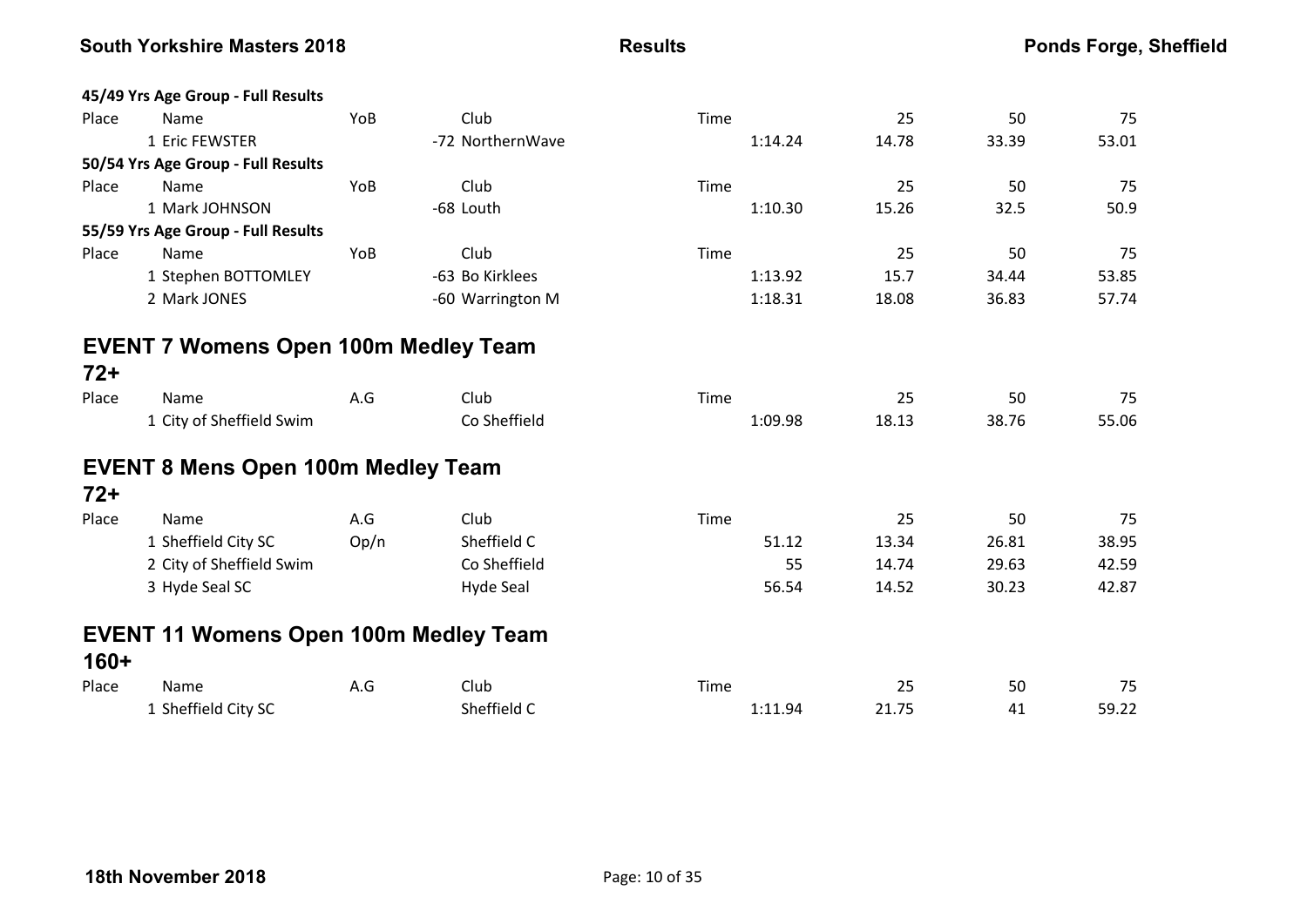## **EVENT 12 Mens Open 100m Medley Team 160+**

| Place | <b>Name</b>             | A.G  | Club                | <b>Time</b> | 25    | 50    | 75    |
|-------|-------------------------|------|---------------------|-------------|-------|-------|-------|
|       | 1 Borough of Kirklees   | Op/n | <b>Bo Kirklees</b>  | 56.02       | 16.12 | 30.24 | 43.12 |
|       | 2 Hull Masters          | Op/n | <b>Hull Masters</b> | 1:01.10     | 16.97 | 33.77 | 32.41 |
|       | 3 Sheffield City        | Op/n | Sheffield C         | 1:04.60     | 18.49 | 35.86 | 51.88 |
|       | 4 East Leeds 2          | Op/n | <b>East Leeds</b>   | 1:04.89     | 15.82 | 38.42 | 51.72 |
|       | 5 Northern Wave         |      | NorthernWave        | 1:05.63     | 19.86 | 38.17 | 51.52 |
|       | 6 City of Linc Pentaqua |      | Co Lincoln P        | 1:09.05     | 17.5  | 36.95 | 54.19 |
|       | East Leeds 1            | Op/n | <b>East Leeds</b>   | DQ M        |       |       |       |

## **EVENT 13 Womens Open 50m Breaststroke**

|       | 18/24 Yrs Age Group - Full Results |     |                  |             |       |       |
|-------|------------------------------------|-----|------------------|-------------|-------|-------|
| Place | <b>Name</b>                        | YoB | Club             | Time        |       | 25    |
|       | 1 Kelly FODEN                      |     | -96 Hyde Seal    |             | 40.82 | 19.18 |
|       | 2 Jess HARGREAVES                  |     | -95 Howe Bridge  |             | 41.6  | 19.34 |
|       | 3 Harriet SMITH                    |     | -94 Co Sheffield |             | 42.04 | 19.77 |
|       | 25/29 Yrs Age Group - Full Results |     |                  |             |       |       |
| Place | <b>Name</b>                        | YoB | Club             | Time        |       | 25    |
|       | 1 Amy HICKS                        |     | -92 East Leeds   |             | 43.33 | 20.38 |
|       | 2 Helen MILLER                     |     | -90 Kidlington   |             | 47.01 | 21.91 |
|       | 30/34 Yrs Age Group - Full Results |     |                  |             |       |       |
| Place | <b>Name</b>                        | YoB | Club             | Time        |       | 25    |
|       | 1 Sarah ROBERTS                    |     | -88 Manch Tri    |             | 37.04 | 17.38 |
|       | 2 Laura BOWDEN                     |     | -87 Manch Tri    |             | 38.35 | 17.97 |
|       | 3 Emma CARROLL                     |     | -86 Macclesf'ldM |             | 41.17 | 19.04 |
|       | 4 Carolyn DAWE                     |     | -85 Manch Tri    |             | 41.36 | 19.08 |
|       | 35/39 Yrs Age Group - Full Results |     |                  |             |       |       |
| Place | <b>Name</b>                        | YoB | Club             | <b>Time</b> |       | 25    |
|       | 1 Caroline MARSH                   |     | -79 Bo Kirklees  |             | 38.69 | 18.08 |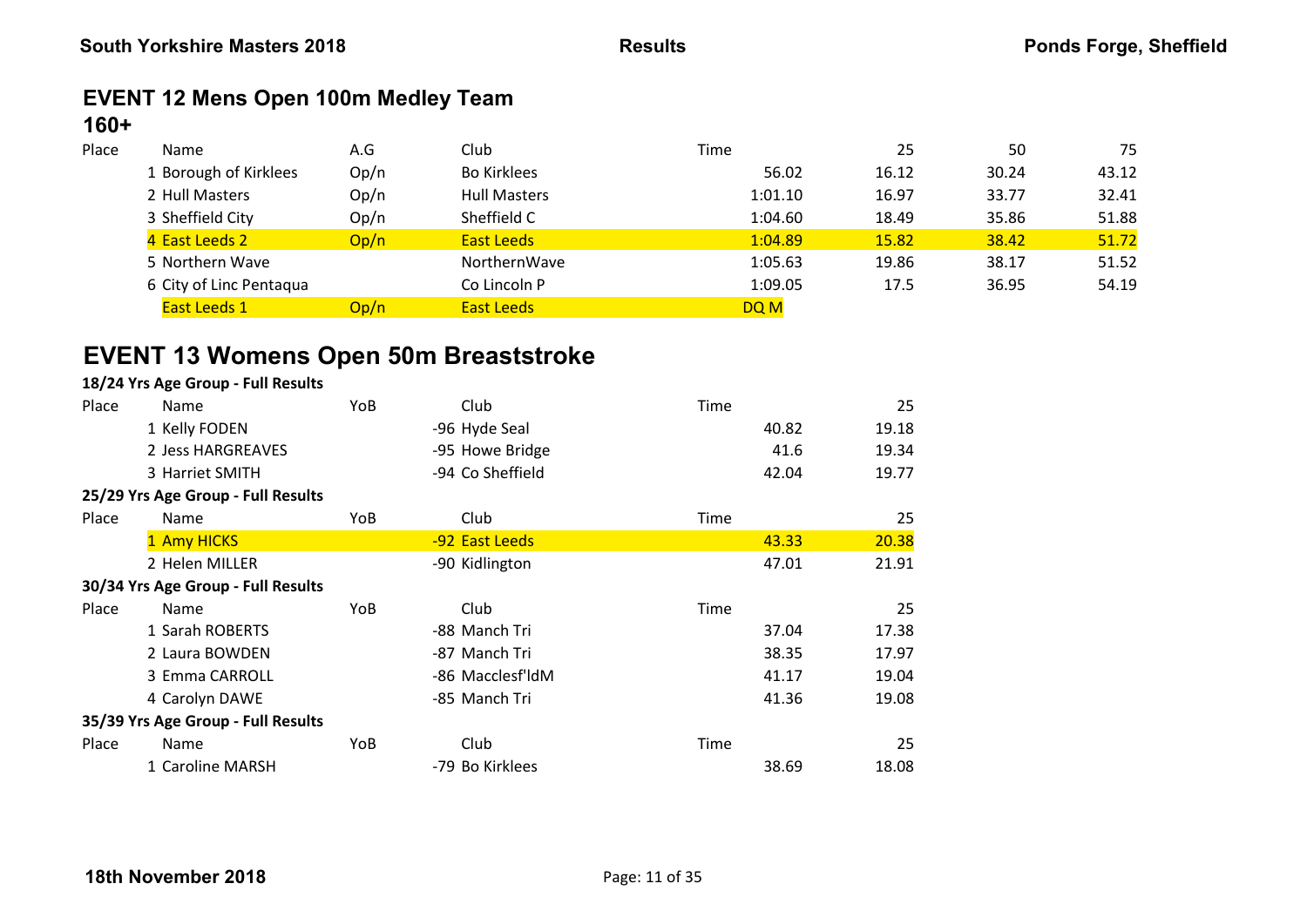### **40/44 Yrs Age Group - Full Results**

| Place | Name                               | YoB | Club             | Time        | 25    |
|-------|------------------------------------|-----|------------------|-------------|-------|
|       | 1 Lucie WAINWRIGHT                 |     | -74 Matlock      | 42.62       | 19.98 |
|       | 45/49 Yrs Age Group - Full Results |     |                  |             |       |
| Place | Name                               | YoB | Club             | Time        | 25    |
|       | 1 Sam ALMOND                       |     | -71 South Hunsle | 38.62       | 17.61 |
|       | 2 Nina CURRAN                      |     | -73 Hull Masters | 45.66       | 21.31 |
|       | 3 Lucinda GEORGE                   |     | -73 Winsford     | 50.35       | 23.4  |
|       | 50/54 Yrs Age Group - Full Results |     |                  |             |       |
| Place | <b>Name</b>                        | YoB | Club             | Time        | 25    |
|       | 1 Wendy FIGURES                    |     | -65 Co Sheffield | 44.22       | 20.87 |
|       | 2 Joanne HIGHFIELD                 |     | -68 Lincoln Vulc | 48.45       | 22.25 |
|       | 55/59 Yrs Age Group - Full Results |     |                  |             |       |
| Place | <b>Name</b>                        | YoB | Club             | <b>Time</b> | 25    |
|       | 1 Carolyn IRVINE                   |     | -63 Bo Kirklees  | 47.06       | 21.73 |
|       | 60/64 Yrs Age Group - Full Results |     |                  |             |       |
| Place | <b>Name</b>                        | YoB | Club             | Time        | 25    |
|       | 1 Sally SHIELDS                    |     | -54 Bo Kirklees  | 40.83       | 18.86 |

## **EVENT 14 Mens Open 50m Breaststroke**

| Place | <b>Name</b>       | YoB | <b>Club</b>     | Time  | 25    |
|-------|-------------------|-----|-----------------|-------|-------|
|       | 1 Shem FAIR       |     | 0 Sheffield C   | 31.06 | 14.43 |
|       | 2 Joseph MARKHAM  |     | -96 Sheffield C | 34.13 | 15.56 |
|       | 3 Jack FLANAGAN   |     | -97 Hyde Seal   | 35    | 15.83 |
|       | 4 Charley BOOTH   |     | -97 Hyde Seal   | 35.5  | 16.21 |
|       | 5 Stephen BROMLEY |     | -96 Hyde Seal   | 36.55 | 16.7  |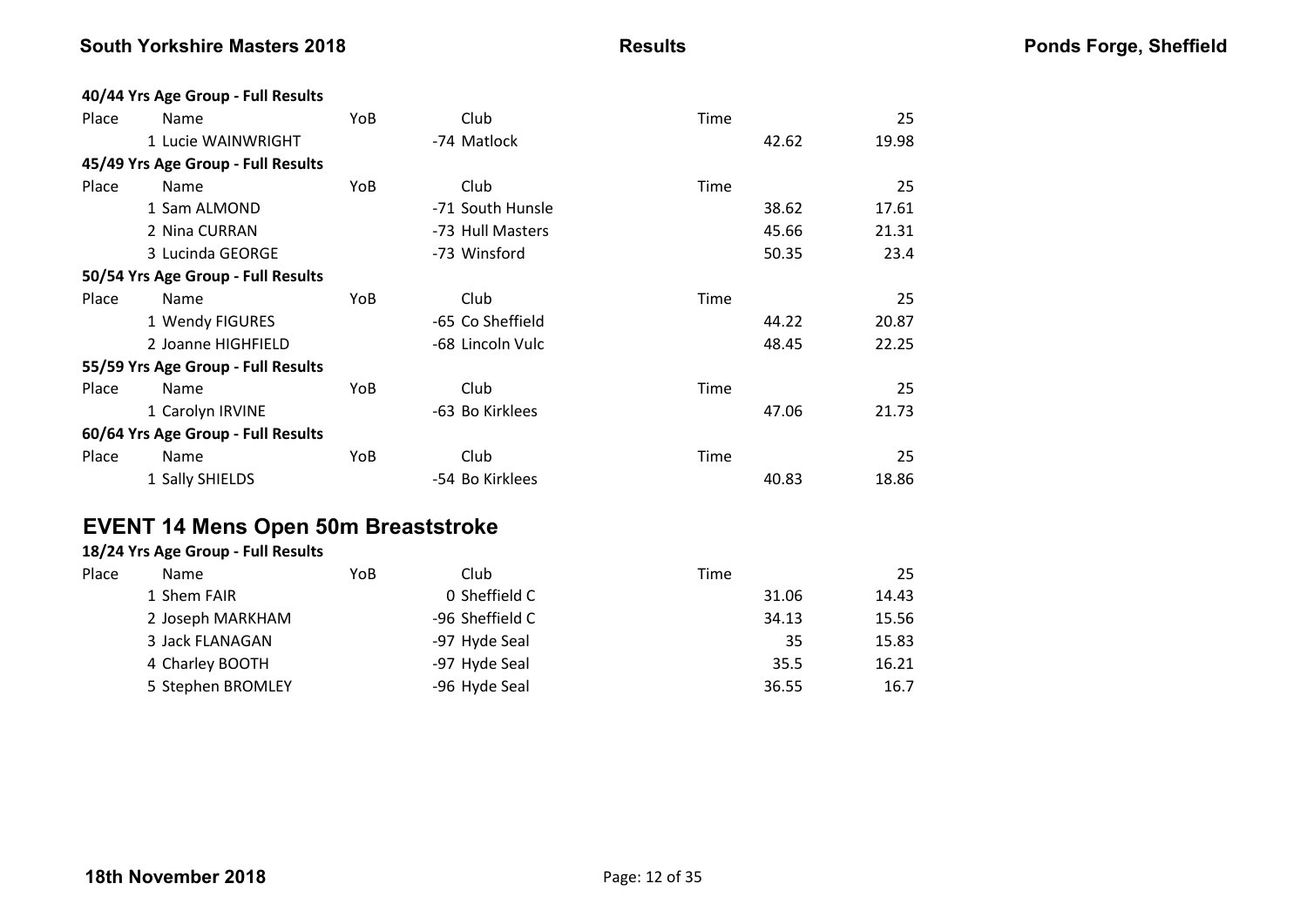| Place | Name                               | YoB | Club              | Time              | 25    |
|-------|------------------------------------|-----|-------------------|-------------------|-------|
|       | 1 Alistair CRAWFORD                |     | -84 East Leeds    | $28.48*$          | 12.79 |
|       | 2 Matt WAN                         |     | -85 Out To Swim   | 32.08             | 14.64 |
|       | 3 Simon JENSON                     |     | -87 Hull Masters  | 36.22             | 16.54 |
|       | 4 Ian HANSFORD                     |     | -87 Co Lincoln P  | 38.66             | 17.86 |
|       | 5 Michael EVANS                    |     | -84 NorthernWave  | 42.24             | 19.98 |
|       | 35/39 Yrs Age Group - Full Results |     |                   |                   |       |
| Place | Name                               | YoB | Club              | Time              | 25    |
|       | 1 Richard DERDOWSKI                |     | -81 Bo Kirklees   | 32.04             | 14.67 |
|       | 2 John MAJOR                       |     | -79 Hull Masters  | 33.98             | 15.48 |
|       | 3 Tristan HYMERS                   |     | -79 Calv Bing     | 35.15             | 16.47 |
|       | 4 Stephen BARROW                   |     | -79 Howe Bridge   | 35.29             | 15.97 |
|       | 5 Chris MARSH                      |     | -83 Eastbourne    | 36.97             | 17.03 |
|       | 6 Peter JENNINGS                   |     | -80 NorthernWave  | 42.44             | 19.92 |
|       | 40/44 Yrs Age Group - Full Results |     |                   |                   |       |
| Place | Name                               | YoB | Club              | Time              | 25    |
|       | 1 Ben SHAW                         |     | -76 East Leeds    | 33.36             | 15.64 |
|       | 2 Adam PARKINSON                   |     | -76 Winsford      | 34.24             | 15.71 |
|       | 45/49 Yrs Age Group - Full Results |     |                   |                   |       |
| Place | Name                               | YoB | Club              | Time              | 25    |
|       | 1 Matthew RUDD                     |     | -73 Hull Masters  | 37.71             | 17.75 |
|       | 2 Mark LAYCOCK                     |     | -72 Billingham    | 40.09             | 18.33 |
|       | <b>Glynn FEARN</b>                 |     | -69 Sheff&Dist    | DQT <sub>1L</sub> |       |
|       | 50/54 Yrs Age Group - Full Results |     |                   |                   |       |
| Place | Name                               | YoB | Club              | Time              | 25    |
|       | 1 Marcel SCHOLTEN                  |     | -66 Modernian     | 33.35             | 15.37 |
|       | 2 Stuart PEARCE                    |     | -64 Co Lincoln P  | 38.57             | 18.01 |
|       | 3 Matthew GRANT                    |     | -64 Gates & Whick | 38.76             | 18.46 |
|       | David HOLMES                       |     | -68 Hyde Seal     | <b>DNC</b>        |       |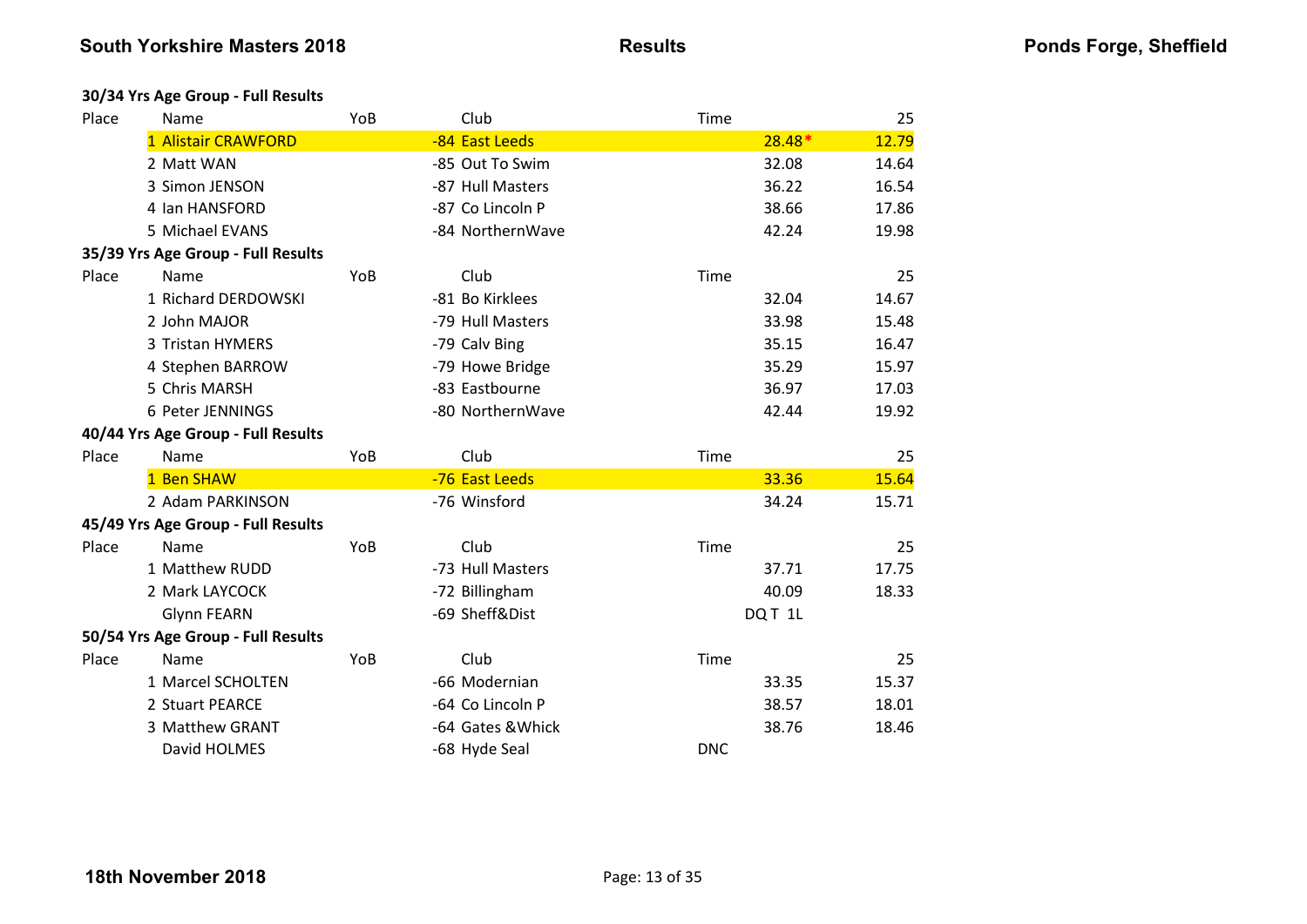### **55/59 Yrs Age Group - Full Results**

| Place | Name                                 | YoB | Club             | <b>Time</b> | 25    |
|-------|--------------------------------------|-----|------------------|-------------|-------|
|       | 1 Russell MASON                      |     | -63 Warrington M | 32.22       | 14.79 |
|       | 2 David CARTLEDGE                    |     | -60 Modernian    | 35.56       | 16.28 |
|       | 3 Stephen BOTTOMLEY                  |     | -63 Bo Kirklees  | 36.47       | 16.89 |
|       | 4 Mark JONES                         |     | -60 Warrington M | 39.88       | 18.72 |
|       | 5 Edwin LACE                         |     | -59 NorthernWave | 43.15       | 20.45 |
|       | 60/64 Yrs Age Group - Full Results   |     |                  |             |       |
| Place | <b>Name</b>                          | YoB | Club             | Time        | 25    |
|       | 1 Peter GARLAND                      |     | -54 Hull Masters | 37.63       | 17.49 |
|       | 2 David BRADFORD                     |     | -58 Sheffield C  | 37.96       | 17.18 |
|       | 3 Martin JENNINGS                    |     | -58 Bo Kirklees  | 38.18       | 17.93 |
|       | 4 Ian URQUHART                       |     | -54 Co Lincoln P | 41.13       | 19.52 |
|       | 65/69 Yrs Age Group - Full Results   |     |                  |             |       |
| Place | <b>Name</b>                          | YoB | Club             | <b>Time</b> | 25    |
|       | 1 Godfrey GREEN                      |     | -49 Co Lincoln P | 44.75       | 20.55 |
|       | 75 Yrs/Over Age Group - Full Results |     |                  |             |       |
| Place | Name                                 | YoB | Club             | Time        | 25    |
|       | 1 Bill MOORE                         |     | -37 East Leeds   | 51.54       | 23.86 |

## **EVENT 15 Womens Open 200m Freestyle**

| Place | Name                               | YoB  |                  | Club |             |         |  | Time                                                             |  |  |  |  |
|-------|------------------------------------|------|------------------|------|-------------|---------|--|------------------------------------------------------------------|--|--|--|--|
|       | 1 Leah BRAMALL                     |      | -96 Co Sheffield |      |             | 2:28.94 |  |                                                                  |  |  |  |  |
|       | 25m 16.52                          |      | 50m 34.49        |      | 75m 53.03   |         |  | 100m 1:12.44 125m 1:32.24 150m 1:51.65 175m 2:10.56 200m 2:28.94 |  |  |  |  |
|       | 2 Sarah-Jane SHARROCK              |      | -94 Trafford Met |      |             | 3:27.05 |  |                                                                  |  |  |  |  |
|       | 25m 21.46                          |      | 50m 47.57        |      | 75m 1:09.99 |         |  | 100m 1:40.59 125m 2:02.21 150m 3:27.05 175m 2:54.96 200m 3:27.05 |  |  |  |  |
|       | 25/29 Yrs Age Group - Full Results |      |                  |      |             |         |  |                                                                  |  |  |  |  |
| Place | Name                               | YoB  |                  | Club |             |         |  | Time                                                             |  |  |  |  |
|       | 1 Helen MILLER                     |      | -90 Kidlington   |      |             | 2:50.07 |  |                                                                  |  |  |  |  |
|       | 25m 17.88                          | .50m | 38.15            | 75m  | 59.65       |         |  | 100m 1:21.69 125m 1:44.05 150m 2:06.88 175m 2:29.85 200m 2:50.07 |  |  |  |  |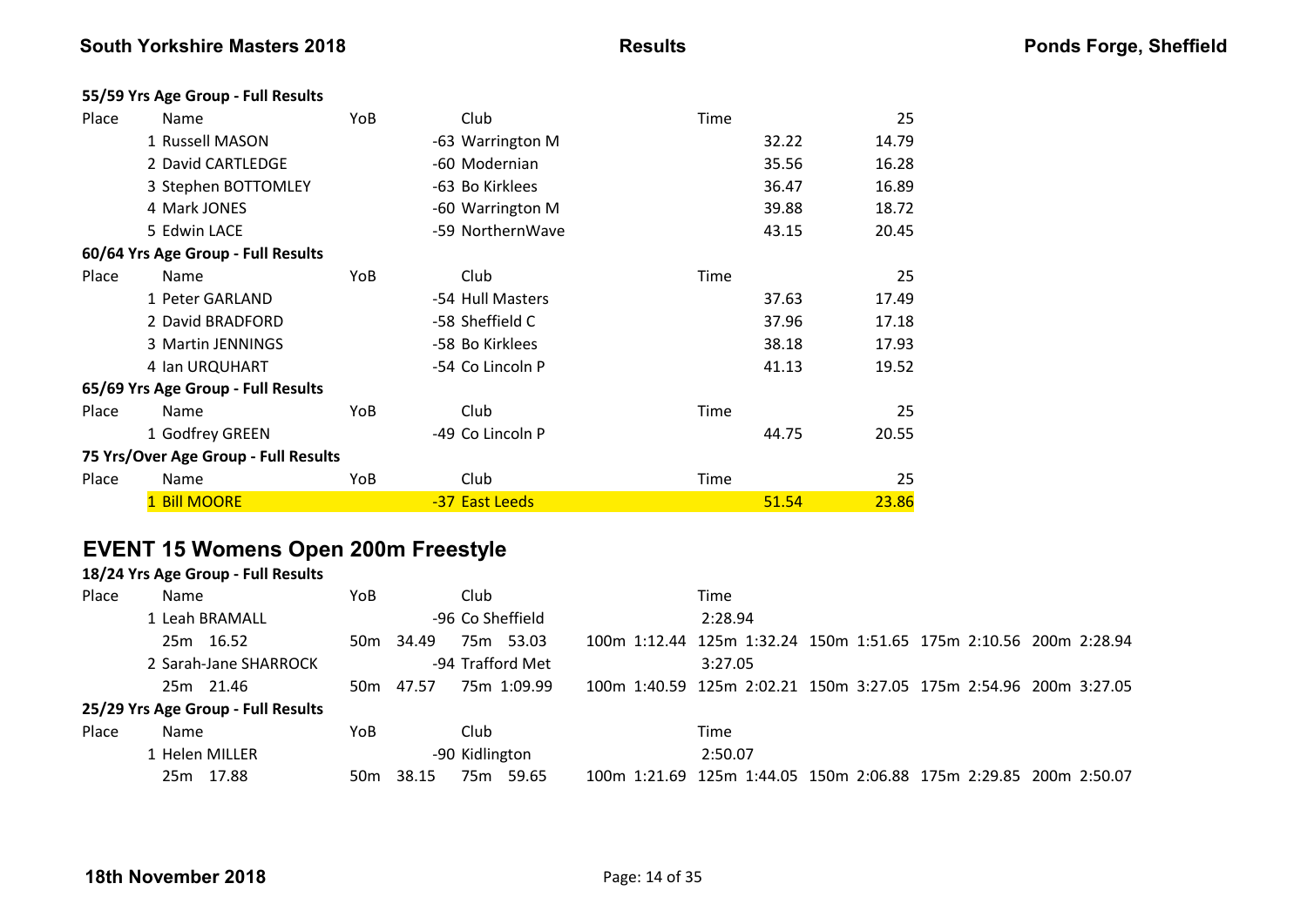| Place | Name                               | YoB |           | Club            |                  |  | Time                                                             |  |  |  |
|-------|------------------------------------|-----|-----------|-----------------|------------------|--|------------------------------------------------------------------|--|--|--|
|       | 1 Sarah ROBERTS                    |     |           | -88 Manch Tri   |                  |  | 2:15.84                                                          |  |  |  |
|       | 25m 15.24                          |     | 50m 31.32 |                 | 75m 48.25        |  | 100m 1:05.29 125m 1:23.08 150m 1:41.00 175m 1:58.80 200m 2:15.84 |  |  |  |
|       | 2 Lorraine RIDDLE                  |     |           | -84 Billingham  |                  |  | 2:47.57                                                          |  |  |  |
|       | 25m 18.72                          |     | 50m 38.79 |                 | 75m 59.91        |  | 100m 1:21.43 125m 1:43.18 150m 2:05.22 175m 2:26.77 200m 2:47.57 |  |  |  |
|       | 3 Carolyn DAWE                     |     |           | -85 Manch Tri   |                  |  | 2:51.20                                                          |  |  |  |
|       | 25m 17.81                          |     | 50m 37.22 |                 | 75m 58.28        |  | 100m 1:19.77 125m 1:42.44 150m 2:04.94 175m 2:28.19 200m 2:51.20 |  |  |  |
|       | 4 Sarah HOOF                       |     |           |                 | -85 Lincoln Vulc |  | 2:55.52                                                          |  |  |  |
|       | 25m 17.59                          |     | 50m 37.45 |                 | 75m 58.53        |  | 100m 1:20.89 125m 1:44.41 150m 2:08.09 175m 2:32.08 200m 2:55.52 |  |  |  |
|       | 35/39 Yrs Age Group - Full Results |     |           |                 |                  |  |                                                                  |  |  |  |
| Place | Name                               | YoB |           | Club            |                  |  | Time                                                             |  |  |  |
|       | 1 Rebecca RIMMINGTON               |     |           |                 | -83 Trafford Met |  | 2:20.37                                                          |  |  |  |
|       | 25m 15.21                          |     | 50m 32.17 |                 | 75m 49.68        |  | 100m 1:07.29 125m 1:25.38 150m 1:43.78 175m 2:02.53 200m 2:20.37 |  |  |  |
|       | 40/44 Yrs Age Group - Full Results |     |           |                 |                  |  |                                                                  |  |  |  |
| Place | Name                               | YoB |           | Club            |                  |  | Time                                                             |  |  |  |
|       | 1 Helena HEYN                      |     |           | -75 Louth       |                  |  | 2:44.90                                                          |  |  |  |
|       | 25m 17.65                          |     | 50m 37.16 |                 | 75m 57.34        |  | 100m 1:18.04 125m 1:39.40 150m 2:01.32 175m 2:23.69 200m 2:44.90 |  |  |  |
|       | 45/49 Yrs Age Group - Full Results |     |           |                 |                  |  |                                                                  |  |  |  |
| Place | Name                               | YoB |           | Club            |                  |  | Time                                                             |  |  |  |
|       | 1 Jayne BLIZZARD                   |     |           | -73 King'f Scar |                  |  | 2:37.09                                                          |  |  |  |
|       | 25m 17.00                          |     | 50m 35.62 |                 | 75m 55.02        |  | 100m 1:14.95 125m 1:35.44 150m 1:56.31 175m 2:17.35 200m 2:37.09 |  |  |  |
|       | 2 Gail WRANGLES                    |     |           | -70 East Leeds  |                  |  | 2:45.71                                                          |  |  |  |
|       | 25m 18.39                          |     | 50m 37.78 |                 | 75m 58.06        |  | 100m 1:19.16 125m 1:41.06 150m 2:03.06 175m 2:25.14 200m 2:45.71 |  |  |  |
|       | 3 Sue HARRIS                       |     |           | -73 Ilkley      |                  |  | 3:14.27                                                          |  |  |  |
|       | 25m 19.96                          |     | 50m 42.81 |                 | 75m 1:06.94      |  | 100m 1:31.62 125m 1:57.78 150m 2:23.79 175m 2:49.58 200m 3:14.27 |  |  |  |
|       | 50/54 Yrs Age Group - Full Results |     |           |                 |                  |  |                                                                  |  |  |  |
| Place | Name                               | YoB |           | Club            |                  |  | Time                                                             |  |  |  |
|       | 1 Joanne HIGHFIELD                 |     |           |                 | -68 Lincoln Vulc |  | 3:02.32                                                          |  |  |  |
|       | 25m 19.46                          |     | 50m 41.22 |                 | 75m 1:03.74      |  | 100m 1:27.31 125m 1:51.13 150m 2:15.18 175m 2:39.05 200m 3:02.32 |  |  |  |
|       | <b>Judy BROWN</b>                  |     |           |                 | -64 Warrington M |  | <b>DNC</b>                                                       |  |  |  |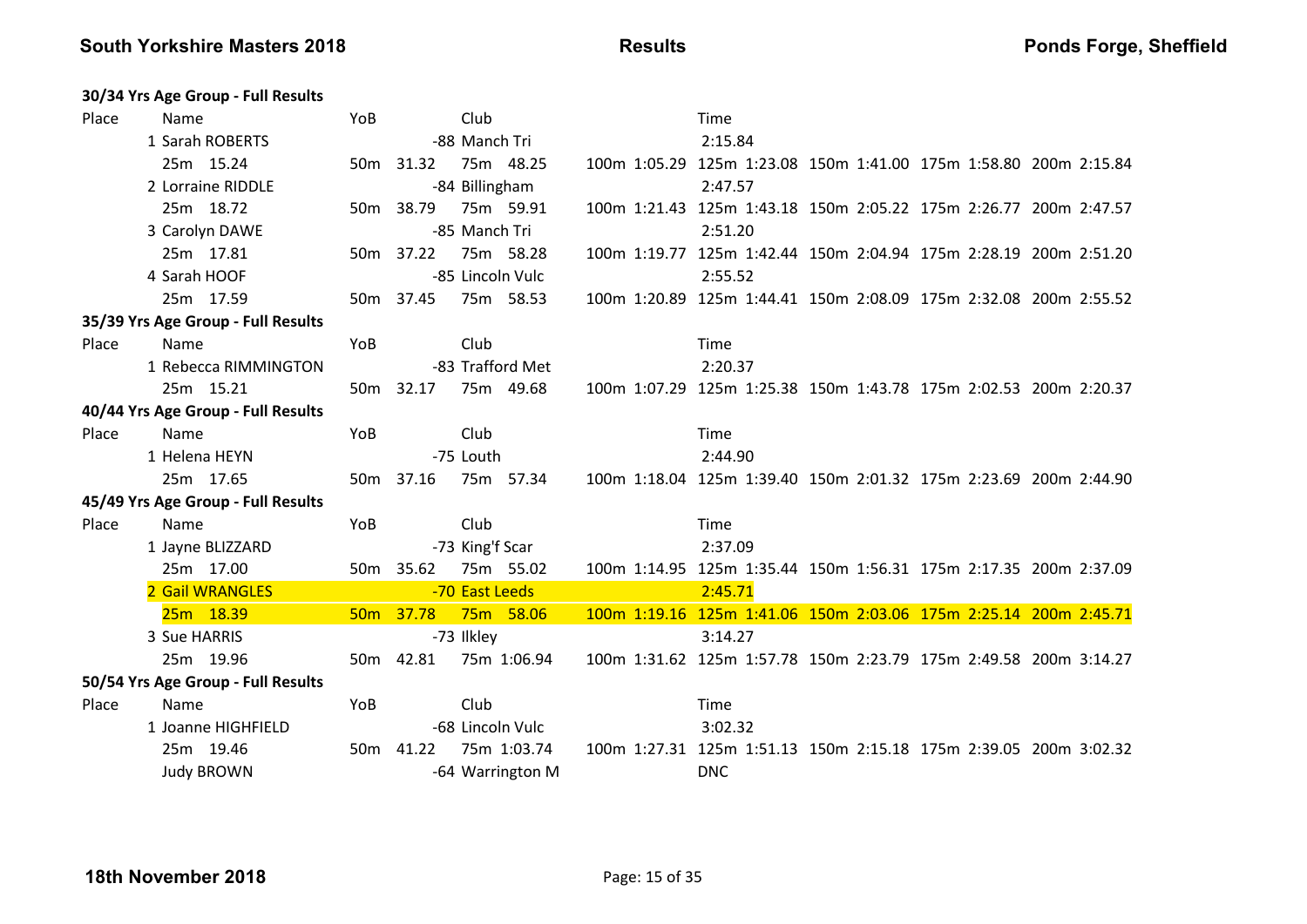#### **55/59 Yrs Age Group - Full Results**

| Place | Name             | YoB |           | Club             | Time    |  |                                                                  |
|-------|------------------|-----|-----------|------------------|---------|--|------------------------------------------------------------------|
|       | 1 Sue HOLLICK    |     |           | -63 Co Lincoln P | 2:56.78 |  |                                                                  |
|       | 25m 19.11        |     | 50m 39.99 | 75m 1:02.51      |         |  | 100m 1:25.18 125m 1:48.82 150m 2:12.34 175m 2:35.16 200m 2:56.78 |
|       | 2 Angela JACKSON |     |           | -60 Sheffield C  | 2:59.11 |  |                                                                  |
|       | 25m 19.51        |     | 50m 40.31 | 75m 1:02.81      |         |  | 100m 1:25.51 125m 1:48.93 150m 2:12.38 175m 2:36.07 200m 2:59.11 |

## **EVENT 16 Mens Open 200m Freestyle**

| Place | Name                               | YoB  |             | Club            |                  |  | Time                                                             |  |  |  |
|-------|------------------------------------|------|-------------|-----------------|------------------|--|------------------------------------------------------------------|--|--|--|
|       | 1 Tom DAY                          |      |             |                 | -99 Co Sheffield |  | 2:07.69                                                          |  |  |  |
|       | 25m 13.60                          |      | 50m 28.94   |                 | 75m 44.94        |  | 100m 1:01.56 125m 1:18.35 150m 1:35.35 175m 1:52.07 200m 2:07.69 |  |  |  |
|       | 2 Joseph CLARK                     |      |             | -94 Sheffield C |                  |  | 4:54.49                                                          |  |  |  |
|       | 25m 29.92                          |      | 50m 1:03.58 |                 | 75m 1:40.59      |  | 100m 2:19.51 125m 2:59.31 150m 3:38.53 175m 4:16.17 200m 4:54.49 |  |  |  |
|       | 30/34 Yrs Age Group - Full Results |      |             |                 |                  |  |                                                                  |  |  |  |
| Place | Name                               | YoB. |             | Club            |                  |  | Time                                                             |  |  |  |
|       | 1 Simon JENSON                     |      |             |                 | -87 Hull Masters |  | 2:13.18                                                          |  |  |  |
|       | 25m 14.24                          |      | 50m 29.85   |                 | 75m 46.12        |  | 100m 1:03.10 125m 1:20.80 150m 1:38.89 175m 1:56.58 200m 2:13.18 |  |  |  |
|       | 2 Wojtek POPIELARZ                 |      |             |                 | -87 Hull Masters |  | 2:39.47                                                          |  |  |  |
|       | 25m 18.93                          |      | 50m 37.61   |                 | 75m 56.03        |  | 100m 1:16.74 125m 1:37.25 150m 1:57.97 175m 2:19.41 200m 2:39.47 |  |  |  |
|       | 35/39 Yrs Age Group - Full Results |      |             |                 |                  |  |                                                                  |  |  |  |
| Place | <b>Name</b>                        | YoB  |             | Club            |                  |  | Time                                                             |  |  |  |
|       | 1 Gregan CLARKSON                  |      |             |                 | -82 Hull Masters |  | 2:21.79                                                          |  |  |  |
|       | 25m 14.82                          |      | 50m 31.61   |                 | 75m 49.73        |  | 100m 1:08.41 125m 1:27.41 150m 1:46.16 175m 2:04.91 200m 2:21.79 |  |  |  |
|       | 40/44 Yrs Age Group - Full Results |      |             |                 |                  |  |                                                                  |  |  |  |
| Place | Name                               | YoB  |             | Club            |                  |  | Time                                                             |  |  |  |
|       | 1 Martin TEMPLE                    |      |             | -77 Bo Kirklees |                  |  | 2:22.54                                                          |  |  |  |
|       | 25m 14.79                          |      | 50m 31.35   |                 | 75m 48.93        |  | 100m 1:07.36 125m 1:25.94 150m 1:45.12 175m 2:04.35 200m 2:22.54 |  |  |  |
|       | 45/49 Yrs Age Group - Full Results |      |             |                 |                  |  |                                                                  |  |  |  |
| Place | Name                               | YoB  |             | Club            |                  |  | Time                                                             |  |  |  |
|       | 1 Mark LAYCOCK                     |      |             | -72 Billingham  |                  |  | 3:13.18                                                          |  |  |  |
|       | 25m 17.23                          |      | 50m 37.72   |                 | 75m 1:00.55      |  | 100m 1:25.73 125m 1:51.86 150m 2:20.23 175m 2:49.44 200m 3:13.18 |  |  |  |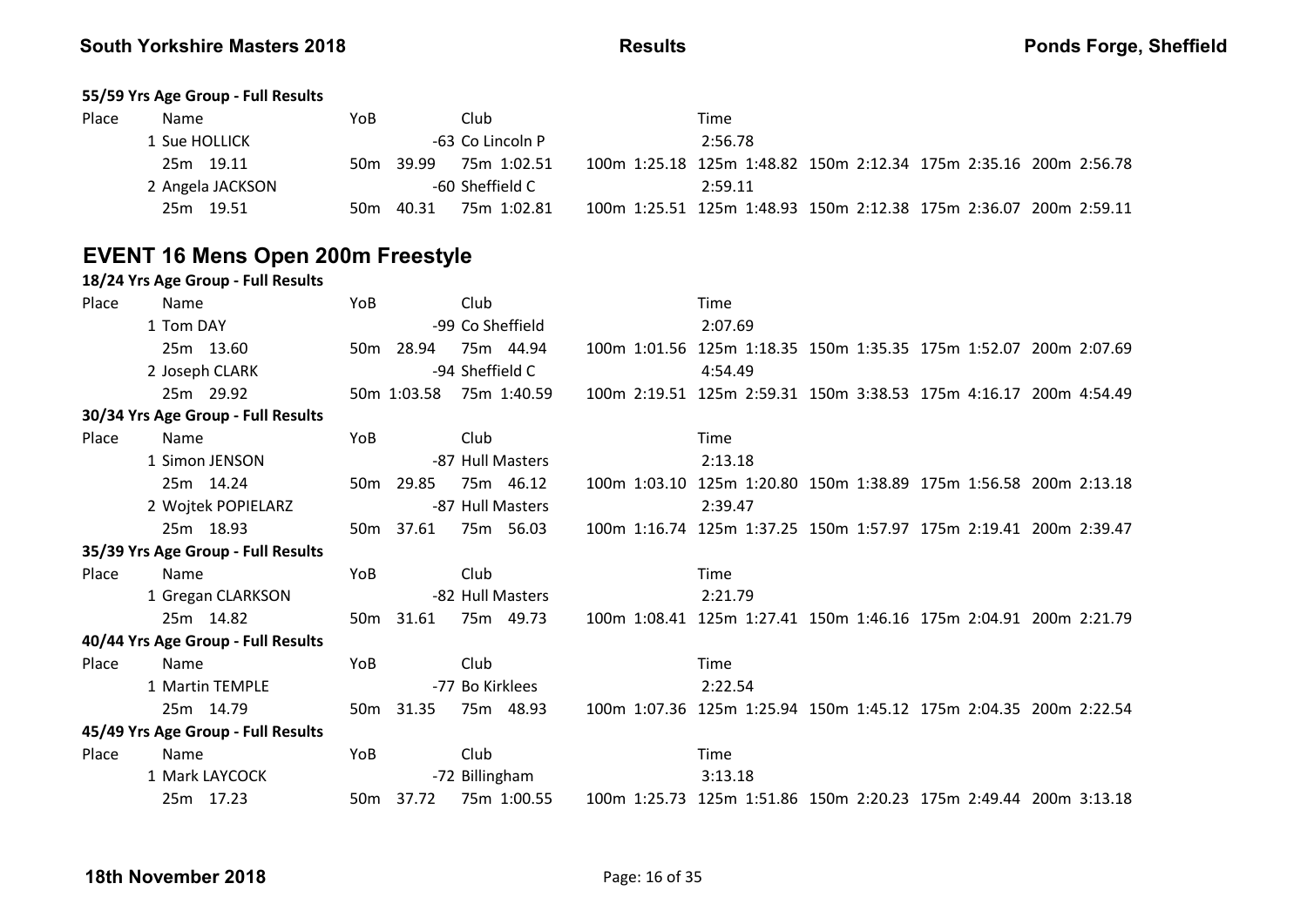### **50/54 Yrs Age Group - Full Results**

| Place | Name           | YoB       | Club         | Time                                                             |  |
|-------|----------------|-----------|--------------|------------------------------------------------------------------|--|
|       | . Mark JOHNSON |           | -68 Louth    | 2:22.22                                                          |  |
|       | 25m<br>15.63   | 50m 32.41 | 50.38<br>75m | 100m 1:08.55 125m 1:27.35 150m 1:46.21 175m 2:04.87 200m 2:22.22 |  |

#### **55/59 Yrs Age Group - Full Results**

| Place | <b>Name</b>          | YoB  |             | Club           |                  |  | Time                                                             |  |  |  |  |  |
|-------|----------------------|------|-------------|----------------|------------------|--|------------------------------------------------------------------|--|--|--|--|--|
|       | <b>1 Nick PARKES</b> |      |             | -61 East Leeds |                  |  | $2:13.92*$                                                       |  |  |  |  |  |
|       | $25m$ 14.66          |      | $50m$ 31.10 |                | 75m 47.96        |  | 100m 1:05.27 125m 1:22.30 150m 1:39.43 175m 1:56.83 200m 2:13.92 |  |  |  |  |  |
|       | 2 Mark JONES         |      |             |                | -60 Warrington M |  | 2:25.86                                                          |  |  |  |  |  |
|       | 25m 16.45            |      | 50m 34.45   |                | 75m 52.70        |  | 100m 1:11.52 125m 1:29.97 150m 1:48.87 175m 2:07.64 200m 2:25.86 |  |  |  |  |  |
|       | 3 Stewart ROWE       |      |             |                | -62 Scarborough  |  | 2:29.72                                                          |  |  |  |  |  |
|       | 25m 16.21            | 50m  | 34.79       |                | 75m 53.59        |  | 100m 1:12.92 125m 1:32.69 150m 1:51.82 175m 2:03.44 200m 2:29.72 |  |  |  |  |  |
|       | 4 Guy FAWKES         |      |             | -59 Billingham |                  |  | 2:36.35                                                          |  |  |  |  |  |
|       | 25m 17.17            | 50m  | 36.25       |                | 75m 55.79        |  | 100m 1:15.79 125m 1:36.07 150m 1:56.53 175m 2:16.85 200m 2:36.35 |  |  |  |  |  |
|       | 5 Patrick ALLEN      |      |             |                | -62 Guildford Ct |  | 2:37.88                                                          |  |  |  |  |  |
|       | 25m 16.53            | .50m | 35.70       |                | 75m 55.98        |  | 100m 1:16.30 125m 1:37.27 150m 1:58.38 175m 2:18.44 200m 2:37.88 |  |  |  |  |  |

## **EVENT 17 Womens Open 50m Butterfly**

| Place | Name                               | YoB | Club             | <b>Time</b> | 25    |
|-------|------------------------------------|-----|------------------|-------------|-------|
|       | 1 Kelly SIVILL                     |     | -95 Howe Bridge  | 33.93       | 15.27 |
|       | 2 Leah BRAMALL                     |     | -96 Co Sheffield | 35.65       | 16.58 |
|       | 3 Jess HARGREAVES                  |     | -95 Howe Bridge  | 36.12       | 16.31 |
|       | 4 Holly GLOSSOP                    |     | -99 Sheffield C  | 36.26       | 16.59 |
|       | 25/29 Yrs Age Group - Full Results |     |                  |             |       |
| Place | Name                               | YoB | Club             | Time        | 25    |
|       | 1 Katie PURCELL                    |     | -90 East Leeds   | 41.85       | 20.38 |
|       | 30/34 Yrs Age Group - Full Results |     |                  |             |       |
| Place | Name                               | YoB | Club             | Time        | 25    |
|       | 1 Lucy RODWELL                     |     | -86 Sheffield C  | 31.12       | 14.28 |
|       | 2 Sarah ROBERTS                    |     | -88 Manch Tri    | 32.86       | 15.35 |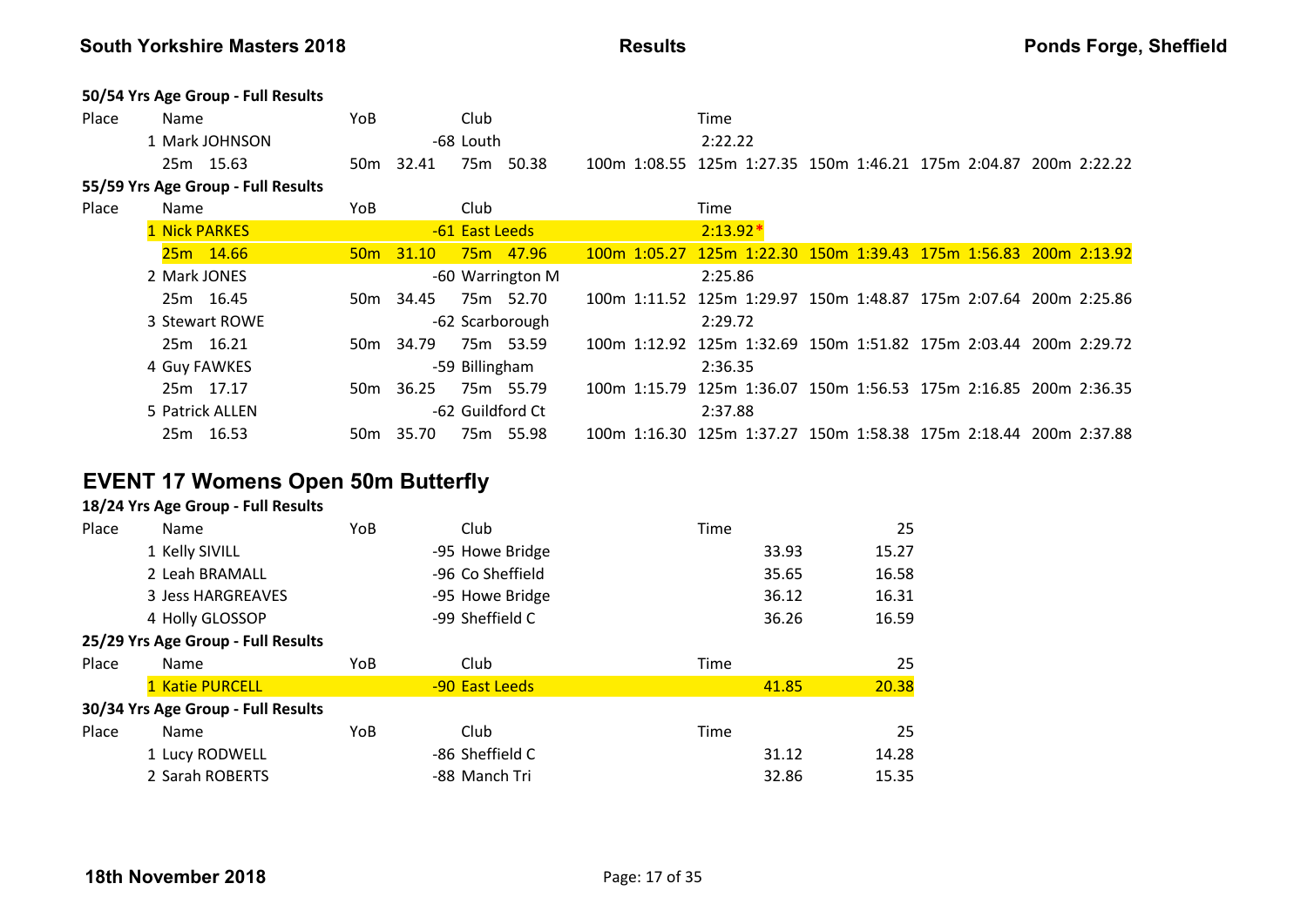| Place | Name                               | YoB | Club             | Time       |         | 25    |
|-------|------------------------------------|-----|------------------|------------|---------|-------|
|       | 1 Mandy I'ANSON                    |     | -81 York City    |            | 30.5    | 13.86 |
|       | 2 Sarah KINSEY                     |     | -79 Co Wakefield |            | 32.59   | 15.12 |
|       | 3 Caroline MARSH                   |     | -79 Bo Kirklees  |            | 35.07   | 16.23 |
|       | 4 Fiona SADLER                     |     | -82 Macclesf'ldM |            | 35.21   | 16.1  |
|       | 5 Jennie COOK                      |     | -82 Biddulph     |            | 36.35   | 16.49 |
|       | 40/44 Yrs Age Group - Full Results |     |                  |            |         |       |
| Place | Name                               | YoB | Club             | Time       |         | 25    |
|       | 1 Nikki BUTTERFIELD                |     | -75 Bo Kirklees  |            | 38.88   | 18.15 |
|       | 45/49 Yrs Age Group - Full Results |     |                  |            |         |       |
| Place | Name                               | YoB | Club             | Time       |         | 25    |
|       | 1 Jayne BLIZZARD                   |     | -73 King'f Scar  |            | 37.4    | 17.36 |
|       | 2 Nina CURRAN                      |     | -73 Hull Masters |            | 40.77   | 18.85 |
|       | 55/59 Yrs Age Group - Full Results |     |                  |            |         |       |
| Place | Name                               | YoB | Club             | Time       |         | 25    |
|       | 1 Carolyn IRVINE                   |     | -63 Bo Kirklees  |            | 40.57   | 18.43 |
|       | 2 Carol JAMES                      |     | -60 Sheffield C  |            | 45.26   | 20.66 |
|       | 60/64 Yrs Age Group - Full Results |     |                  |            |         |       |
| Place | Name                               | YoB | Club             | Time       |         | 25    |
|       | 1 Judith ZOLKIEWSKI                |     | -57 Trafford Met |            | 1:18.63 | 36.11 |
|       | Sally SHIELDS                      |     | -54 Bo Kirklees  | <b>DNC</b> |         |       |
|       | 65/69 Yrs Age Group - Full Results |     |                  |            |         |       |
| Place | Name                               | YoB | Club             | Time       |         | 25    |
|       | 1 Hilary CRICK                     |     | -49 Billingham   |            | 55.3    | 24.74 |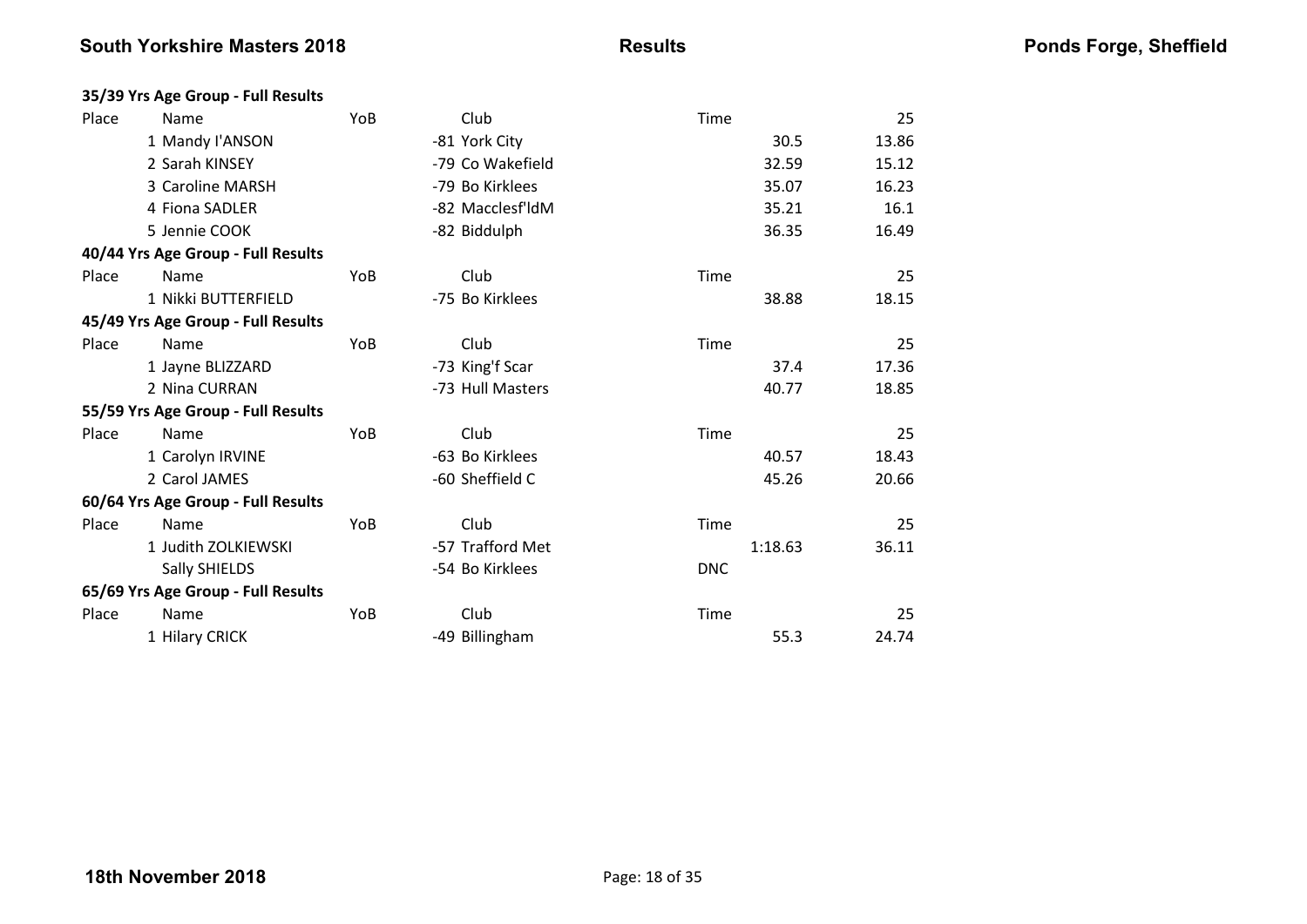## **EVENT 18 Mens Open 50m Butterfly**

| Place | Name                               | YoB | Club             | Time |          | 25    |
|-------|------------------------------------|-----|------------------|------|----------|-------|
|       | 1 Robbie BURTON                    |     | -98 Sheffield C  |      | 25.77    | 11.82 |
|       | 2 Ryan BORTHWICK                   |     | -94 Co Sheffield |      | 27.74    | 12.83 |
|       | 3 Jack FLANAGAN                    |     | -97 Hyde Seal    |      | 27.87    | 12.53 |
|       | 4 Jordan MOGFORD                   |     | -99 Billingham   |      | 28.48    | 12.96 |
|       | 5 Tom DAY                          |     | -99 Co Sheffield |      | 29.21    | 13.36 |
|       | 6 Joseph MARKHAM                   |     | -96 Sheffield C  |      | 30.92    | 14.2  |
|       | 7 Charley BOOTH                    |     | -97 Hyde Seal    |      | 32.13    | 14.7  |
|       | 25/29 Yrs Age Group - Full Results |     |                  |      |          |       |
| Place | Name                               | YoB | Club             | Time |          | 25    |
|       | 1 Matthew LEES                     |     | -89 Oldham Aqua  |      | 29.54    | 13.49 |
|       | 2 Robert WHELAN                    |     | -90 Sheffield C  |      | 35.9     | 16.3  |
|       | 3 Alexander THOMPSON               |     | -91 Sheffield C  |      | 41.82    | 19.34 |
|       | 30/34 Yrs Age Group - Full Results |     |                  |      |          |       |
| Place | Name                               | YoB | Club             | Time |          | 25    |
|       | 1 Alistair CRAWFORD                |     | -84 East Leeds   |      | $24.84*$ | 11.28 |
|       | 2 Andrew ROBSON                    |     | -88 Teesdale TS  |      | 29.14    | 13.39 |
|       | 3 Peter BRADBURY                   |     | -87 Bo Kirklees  |      | 32.58    | 14.88 |
|       | 35/39 Yrs Age Group - Full Results |     |                  |      |          |       |
| Place | Name                               | YoB | Club             | Time |          | 25    |
|       | 1 David STANIFORTH                 |     | -80 Hull Masters |      | 29.57    | 13.63 |
|       | 2 Chris MARSH                      |     | -83 Eastbourne   |      | 29.71    | 13.64 |
|       | 3 John MAJOR                       |     | -79 Hull Masters |      | 30.18    | 13.73 |
|       | 40/44 Yrs Age Group - Full Results |     |                  |      |          |       |
| Place | Name                               | YoB | Club             | Time |          | 25    |
|       | 1 Clive BROOKES                    |     | -74 Sherwood     |      | 29.86    | 13.59 |
|       | 2 Adam PARKINSON                   |     | -76 Winsford     |      | 33.1     | 15.12 |
|       | 45/49 Yrs Age Group - Full Results |     |                  |      |          |       |
| Place | Name                               | YoB | Club             | Time |          | 25    |
|       | 1 Eric FEWSTER                     |     | -72 NorthernWave |      | 29.65    | 13.37 |
|       | 2 Matthew RUDD                     |     | -73 Hull Masters |      | 33.19    | 15.23 |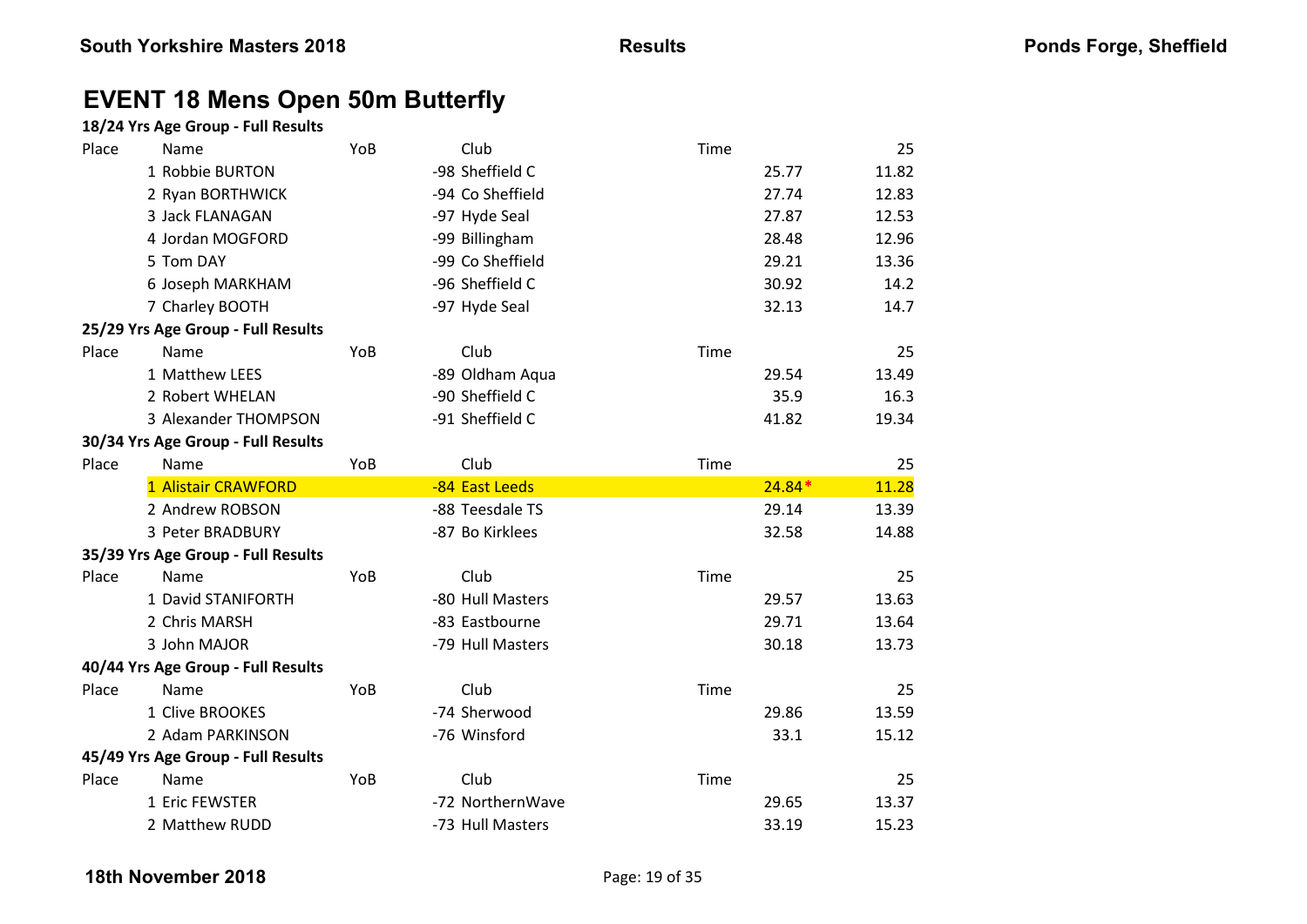### **50/54 Yrs Age Group - Full Results**

| Place | Name                               | YoB | Club             | Time       |       | 25    |
|-------|------------------------------------|-----|------------------|------------|-------|-------|
|       | 1 Marcel SCHOLTEN                  |     | -66 Modernian    |            | 30.64 | 13.99 |
|       | 2 Jonathan SAUNDERS                |     | -66 Co Sheffield |            | 30.97 | 14.1  |
|       | 3 Mark JOHNSON                     |     | -68 Louth        |            | 32.27 | 14.85 |
|       | 55/59 Yrs Age Group - Full Results |     |                  |            |       |       |
| Place | Name                               | YoB | Club             | Time       |       | 25    |
|       | 1 David CARTLEDGE                  |     | -60 Modernian    |            | 31.38 | 14.43 |
|       | 2 Guy FAWKES                       |     | -59 Billingham   |            | 35.49 | 16.38 |
|       | 3 Mark JONES                       |     | -60 Warrington M |            | 35.68 | 16.39 |
|       | 4 Stewart ROWE                     |     | -62 Scarborough  |            | 40.35 | 17.9  |
|       | <b>Edwin LACE</b>                  |     | -59 NorthernWave | <b>DNC</b> |       |       |
|       | 60/64 Yrs Age Group - Full Results |     |                  |            |       |       |
| Place | Name                               | YoB | Club             | Time       |       | 25    |
|       | 1 David BRADFORD                   |     | -58 Sheffield C  |            | 33.42 | 15.09 |
|       | 2 Ian FODEN                        |     | -58 Hyde Seal    |            | 34.29 | 15.99 |
|       | 3 Martin JENNINGS                  |     | -58 Bo Kirklees  |            | 34.68 | 15.78 |
|       | 65/69 Yrs Age Group - Full Results |     |                  |            |       |       |
| Place | Name                               | YoB | Club             | Time       |       | 25    |
|       | 1 Godfrey GREEN                    |     | -49 Co Lincoln P |            | 44.86 | 19.86 |
|       |                                    |     |                  |            |       |       |

## **EVENT 19 Womens Open 100m Backstroke**

|       | 18/24 Yrs Age Group - Full Results |     |                  |             |                          |       |         |
|-------|------------------------------------|-----|------------------|-------------|--------------------------|-------|---------|
| Place | Name                               | YoB | Club             | <b>Time</b> | 25                       | 50    | 75      |
|       | 1 Jess HARGREAVES                  |     | -95 Howe Bridge  | 1:21.58     | 20.37                    | 40.26 | 1:00.97 |
|       | 2 Holly GLOSSOP                    |     | -99 Sheffield C  | 1:23.97     | 20.7                     | 41.88 | 1:03.20 |
|       | 3 Sarah-Jane SHARROCK              |     | -94 Trafford Met | $1:53.20 -$ | $\overline{\phantom{0}}$ |       |         |
|       | 25/29 Yrs Age Group - Full Results |     |                  |             |                          |       |         |
| Place | Name                               | YoB | Club             | Time        | 25                       | 50    | 75      |
|       | 1 Emma HILDYARD                    |     | -93 East Leeds   | $1:14.75*$  | 17.96                    | 37.08 | 56.13   |
|       | 2 Lisa SHEEHAN                     |     | -89 Billingham   | 1:23.21     | 18.9                     | 39.5  | 1:01.31 |
|       | 3 Helen MILLER                     |     | -90 Kidlington   | 1:27.74     | 21.7                     | 43.65 | 1:06.41 |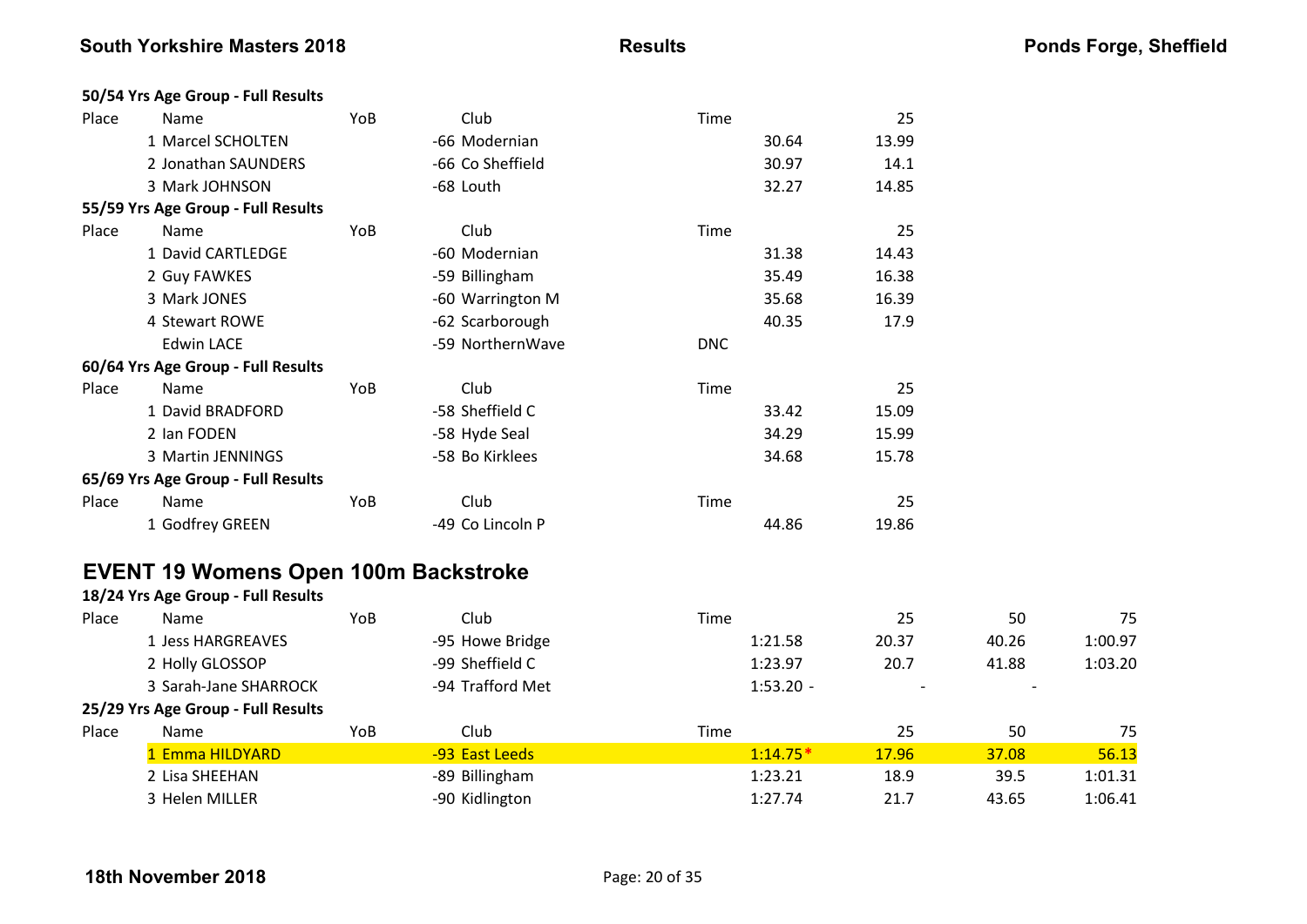|       | 30/34 Yrs Age Group - Full Results        |     |                   |         |       |       |         |
|-------|-------------------------------------------|-----|-------------------|---------|-------|-------|---------|
| Place | Name                                      | YoB | Club              | Time    | 25    | 50    | 75      |
|       | 1 Laura BOWDEN                            |     | -87 Manch Tri     | 1:14.81 | 17.9  | 36.71 | 55.83   |
|       | 2 Lorraine RIDDLE                         |     | -84 Billingham    | 1:30.48 | 21.34 | 43.88 | 1:07.36 |
|       | 35/39 Yrs Age Group - Full Results        |     |                   |         |       |       |         |
| Place | Name                                      | YoB | Club              | Time    | 25    | 50    | 75      |
|       | 1 Helen JOHNSON                           |     | -79 Louth         | 1:24.67 | 20.25 | 41.54 | 1:03.50 |
|       | 40/44 Yrs Age Group - Full Results        |     |                   |         |       |       |         |
| Place | Name                                      | YoB | Club              | Time    | 25    | 50    | 75      |
|       | 1 Victoria WILFORD                        |     | -74 Bo Kirklees   | 1:22.91 | 20.23 | 41.4  | 1:02.11 |
|       | 50/54 Yrs Age Group - Full Results        |     |                   |         |       |       |         |
| Place | Name                                      | YoB | Club              | Time    | 25    | 50    | 75      |
|       | 1 Judy BROWN                              |     | -64 Warrington M  | 1:13.17 | 17.86 | 36.43 | 55.06   |
|       | 2 Wendy FIGURES                           |     | -65 Co Sheffield  | 1:35.87 | 21.35 | 46.94 | 1:11.23 |
|       | 3 Joanne HIGHFIELD                        |     | -68 Lincoln Vulc  | 1:43.98 | 25.28 | 51    | 1:17.56 |
|       | 55/59 Yrs Age Group - Full Results        |     |                   |         |       |       |         |
| Place | Name                                      | YoB | Club              | Time    | 25    | 50    | 75      |
|       | 1 Jane MUGGLETON                          |     | -61 Sheffield C   | 1:43.74 | 24.63 | 50.86 | 1:18.02 |
|       | <b>EVENT 20 Mens Open 100m Backstroke</b> |     |                   |         |       |       |         |
|       | 25/29 Yrs Age Group - Full Results        |     |                   |         |       |       |         |
| Place | Name                                      | YoB | Club              | Time    | 25    | 50    | 75      |
|       | 1 Alexander THOMPSON                      |     | -91 Sheffield C   | 1:25.30 | 20.85 | 42.38 | 1:03.76 |
|       | 30/34 Yrs Age Group - Full Results        |     |                   |         |       |       |         |
| Place | <b>Name</b>                               | YoB | Club              | Time    | 25    | 50    | 75      |
|       | 1 Andrew ROBSON                           |     | -88 Teesdale TS   | 1:05.06 | 15.48 | 32.31 | 49.04   |
|       | 2 Ian HANSFORD                            |     | -87 Co Lincoln P  | 1:22.50 | 20.06 | 41.12 | 1:02.04 |
|       | 35/39 Yrs Age Group - Full Results        |     |                   |         |       |       |         |
| Place | Name                                      | YoB | Club              | Time    | 25    | 50    | 75      |
|       | 1 Chris GODFREY                           |     | -81 Bo Kirklees   | 1:07.32 | 15.49 | 32.23 | 49.76   |
|       | 50/54 Yrs Age Group - Full Results        |     |                   |         |       |       |         |
| Place | Name                                      | YoB | Club              | Time    | 25    | 50    | 75      |
|       | 1 Matthew GRANT                           |     | -64 Gates & Whick | 1:15.73 | 18.35 | 36.91 | 56.18   |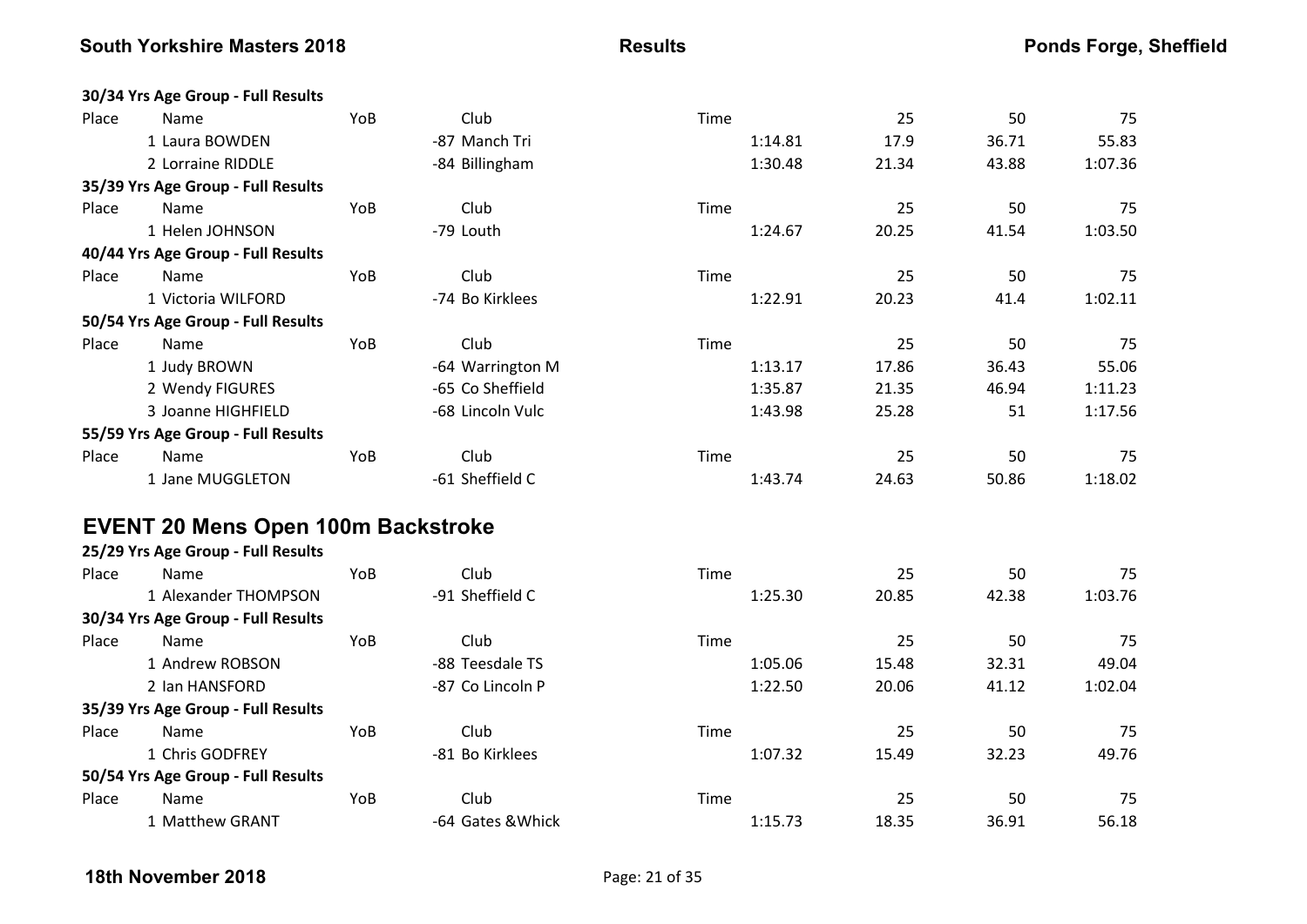### **55/59 Yrs Age Group - Full Results**

| Place | <b>Name</b>                          | YoB | <b>Club</b>      | Time    | 25    | 50    | 75      |
|-------|--------------------------------------|-----|------------------|---------|-------|-------|---------|
|       | 1 Russell MASON                      |     | -63 Warrington M | 1:07.35 | 16.05 | 32.92 | 50.37   |
|       | 2 Stephen BOTTOMLEY                  |     | -63 Bo Kirklees  | 1:11.92 | 17.54 | 35.66 | 53.93   |
|       | 3 Mark JONES                         |     | -60 Warrington M | 1:19.62 | 19.55 | 39.61 | 59.77   |
|       | 4 Paul SHERIDAN                      |     | -62 Sheffield C  | 1:25.02 | 20.26 | 40.37 | 1:11.66 |
|       | 5 Phil THOMAS                        |     | -62 Manch Tri    | 1:27.85 | 24.88 | 41.88 | 1:05.04 |
|       | 75 Yrs/Over Age Group - Full Results |     |                  |         |       |       |         |
| Place | <b>Name</b>                          | YoB | Club             | Time    | 25    | 50    | 75      |
|       | 1 Bill MOORE                         |     | -37 East Leeds   | 1:56.11 | 27.22 | 56.07 | 1:25.96 |

## **EVENT 21 Womens Open 50m Freestyle**

| Place | Name                               | YoB | Club             | <b>Time</b> |       | 25    |
|-------|------------------------------------|-----|------------------|-------------|-------|-------|
|       | 1 Kelly SIVILL                     |     | -95 Howe Bridge  |             | 31.39 | 15.39 |
|       | 2 Harriet SMITH                    |     | -94 Co Sheffield |             | 32.21 | 15.95 |
|       | 3 Jess HARGREAVES                  |     | -95 Howe Bridge  |             | 33.5  | 16.23 |
|       | 25/29 Yrs Age Group - Full Results |     |                  |             |       |       |
| Place | <b>Name</b>                        | YoB | Club             | <b>Time</b> |       | 25    |
|       | 1 Emma HILDYARD                    |     | -93 East Leeds   |             | 30.83 | 14.97 |
|       | 2 Lisa SHEEHAN                     |     | -89 Billingham   |             | 32.38 | 15.9  |
|       | 3 Amy HICKS                        |     | -92 East Leeds   |             | 33.53 | 16.33 |
|       | 4 Helen MILLER                     |     | -90 Kidlington   |             | 34.96 | 17.4  |
|       | 30/34 Yrs Age Group - Full Results |     |                  |             |       |       |
| Place | <b>Name</b>                        | YoB | Club             | <b>Time</b> |       | 25    |
|       | 1 Sarah ROBERTS                    |     | -88 Manch Tri    |             | 29.71 | 14.62 |
|       | 2 Lucy RODWELL                     |     | -86 Sheffield C  |             | 29.75 | 14.79 |
|       | 3 Carolyn DAWE                     |     | -85 Manch Tri    |             | 34.43 | 16.74 |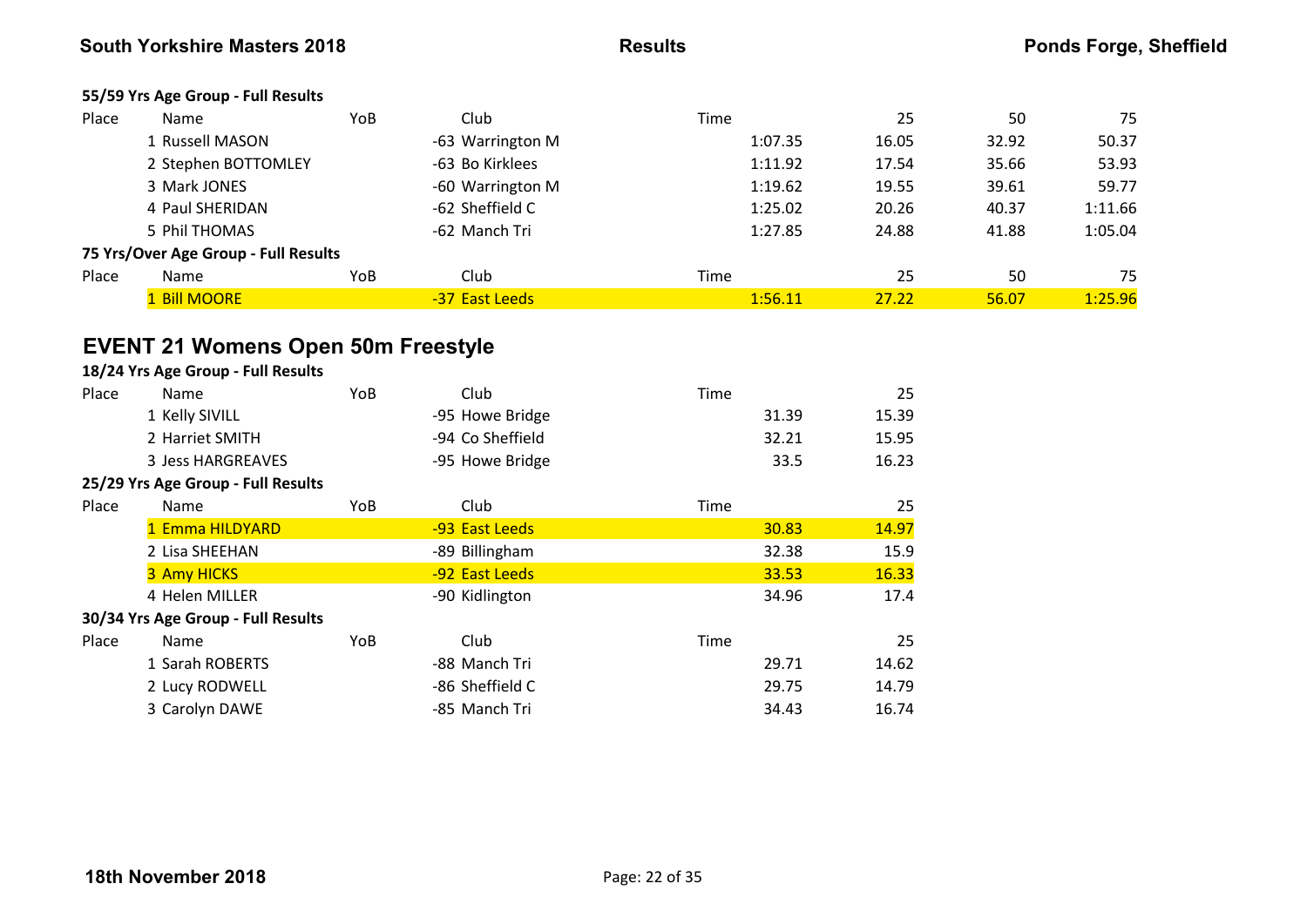| Place | Name                               | YoB | Club             | Time  | 25    |
|-------|------------------------------------|-----|------------------|-------|-------|
|       | 1 Mandy I'ANSON                    |     | -81 York City    | 28.91 | 14.17 |
|       | 2 Rebecca RIMMINGTON               |     | -83 Trafford Met | 29.23 | 14.17 |
|       | 3 Sarah KINSEY                     |     | -79 Co Wakefield | 30.04 | 14.86 |
|       | 4 Fiona SADLER                     |     | -82 Macclesf'ldM | 31.97 | 15.5  |
|       | 5 Vicky HEWICK                     |     | -80 Hull Masters | 33.22 | 16.62 |
|       | 40/44 Yrs Age Group - Full Results |     |                  |       |       |
| Place | Name                               | YoB | Club             | Time  | 25    |
|       | 1 Victoria WILFORD                 |     | -74 Bo Kirklees  | 32.74 | 16.24 |
|       | 2 Lucie WAINWRIGHT                 |     | -74 Matlock      | 34.16 | 16.62 |
|       | 3 Nikki BUTTERFIELD                |     | -75 Bo Kirklees  | 34.55 | 17.08 |
|       | 45/49 Yrs Age Group - Full Results |     |                  |       |       |
| Place | Name                               | YoB | Club             | Time  | 25    |
|       | 1 Jayne BLIZZARD                   |     | -73 King'f Scar  | 33.27 | 16.39 |
|       | 2 Nina CURRAN                      |     | -73 Hull Masters | 35.93 | 17.57 |
|       | <b>3 Gail WRANGLES</b>             |     | -70 East Leeds   | 36.18 | 17.97 |
|       | 4 Sue HARRIS                       |     | -73 Ilkley       | 38.10 | 18.72 |
|       | 5 Lucinda GEORGE                   |     | -73 Winsford     | 42.71 | 19.87 |
|       | 55/59 Yrs Age Group - Full Results |     |                  |       |       |
| Place | Name                               | YoB | Club             | Time  | 25    |
|       | 1 Carolyn IRVINE                   |     | -63 Bo Kirklees  | 35.04 | 17.1  |
|       | 2 Sue HOLLICK                      |     | -63 Co Lincoln P | 35.85 | 17.37 |
|       | 3 Carol JAMES                      |     | -60 Sheffield C  | 37.76 | 18.97 |
|       | 60/64 Yrs Age Group - Full Results |     |                  |       |       |
| Place | Name                               | YoB | Club             | Time  | 25    |
|       | 1 Wendy OFFORD                     |     | -54 Bo Kirklees  | 35.42 | 17.36 |
|       | 2 Sally SHIELDS                    |     | -54 Bo Kirklees  | 36.65 | 18.01 |
|       | 3 Suzanne CLARKSON                 |     | -55 Hull Masters | 52.91 | 24.9  |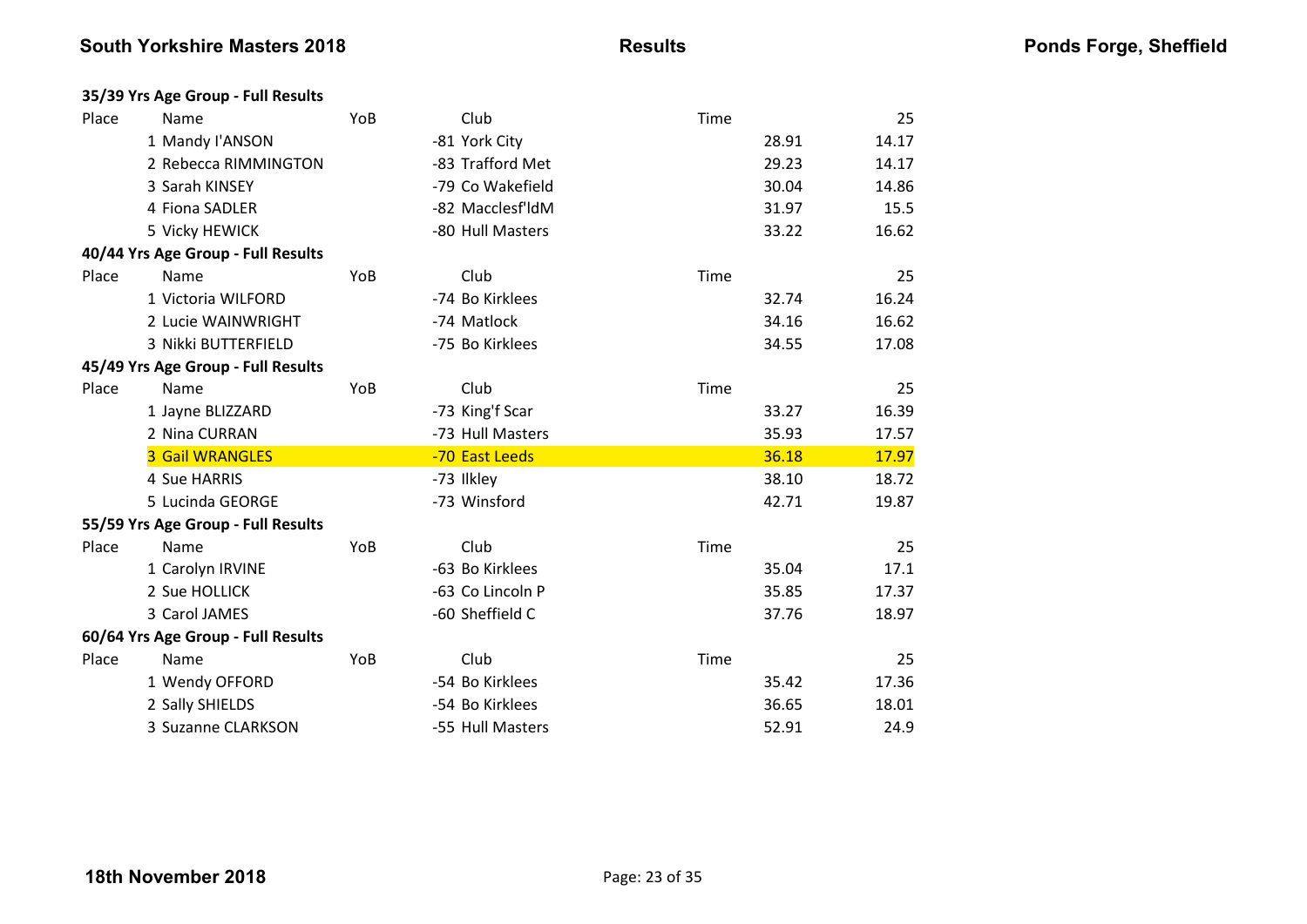## **EVENT 22 Mens Open 50m Freestyle**

| Place | Name                               | YoB | Club             | Time    | 25    |
|-------|------------------------------------|-----|------------------|---------|-------|
|       | 1 Robbie BURTON                    |     | -98 Sheffield C  | 23.88   | 11.61 |
|       | 2 Jack FLANAGAN                    |     | -97 Hyde Seal    | 25.26   | 12.12 |
|       | 3 Ryan BORTHWICK                   |     | -94 Co Sheffield | 25.41   | 12.54 |
|       | 4 Stephen BROMLEY                  |     | -96 Hyde Seal    | 26.17   | 12.76 |
|       | 5 Joseph CLARK                     |     | -94 Sheffield C  | 1:02.87 | 28.58 |
|       | 25/29 Yrs Age Group - Full Results |     |                  |         |       |
| Place | Name                               | YoB | Club             | Time    | 25    |
|       | 1 James WARREN                     |     | -90 East Leeds   | 25.73   | 12.4  |
|       | 2 Matthew LEES                     |     | -89 Oldham Aqua  | 27.23   | 13.13 |
|       | 3 Robert WHELAN                    |     | -90 Sheffield C  | 31.57   | 15.6  |
|       | 4 Alexander THOMPSON               |     | -91 Sheffield C  | 34.42   | 17.07 |
|       | 30/34 Yrs Age Group - Full Results |     |                  |         |       |
| Place | Name                               | YoB | Club             | Time    | 25    |
|       | 1 Alistair CRAWFORD                |     | -84 East Leeds   | 23      | 11.14 |
|       | 2 Andrew ROBSON                    |     | -88 Teesdale TS  | 27.09   | 13.47 |
|       | 3 Wojtek POPIELARZ                 |     | -87 Hull Masters | 29.15   | 14.06 |
|       | 4 Peter BRADBURY                   |     | -87 Bo Kirklees  | 30.1    | 14.79 |
|       | <b>5 James FRANKLAND</b>           |     | -88 East Leeds   | 30.98   | 15.33 |
|       | 6 Michael EVANS                    |     | -84 NorthernWave | 33.35   | 15.88 |
|       | 35/39 Yrs Age Group - Full Results |     |                  |         |       |
| Place | Name                               | YoB | Club             | Time    | 25    |
|       | 1 Chris KNEE                       |     | -79 East Leeds   | 23.50   | 11.35 |
|       | 2 Tristan HYMERS                   |     | -79 Calv Bing    | 25.97   | 12.73 |
|       | 3 John MAJOR                       |     | -79 Hull Masters | 26.29   | 12.85 |
|       | 4 Michael RIMMINGTON               |     | -80 Warrington M | 27.46   | 13.54 |
|       | 5 Gregan CLARKSON                  |     | -82 Hull Masters | 28.48   | 13.77 |
|       | 6 Stephen BARROW                   |     | -79 Howe Bridge  | 28.65   | 13.94 |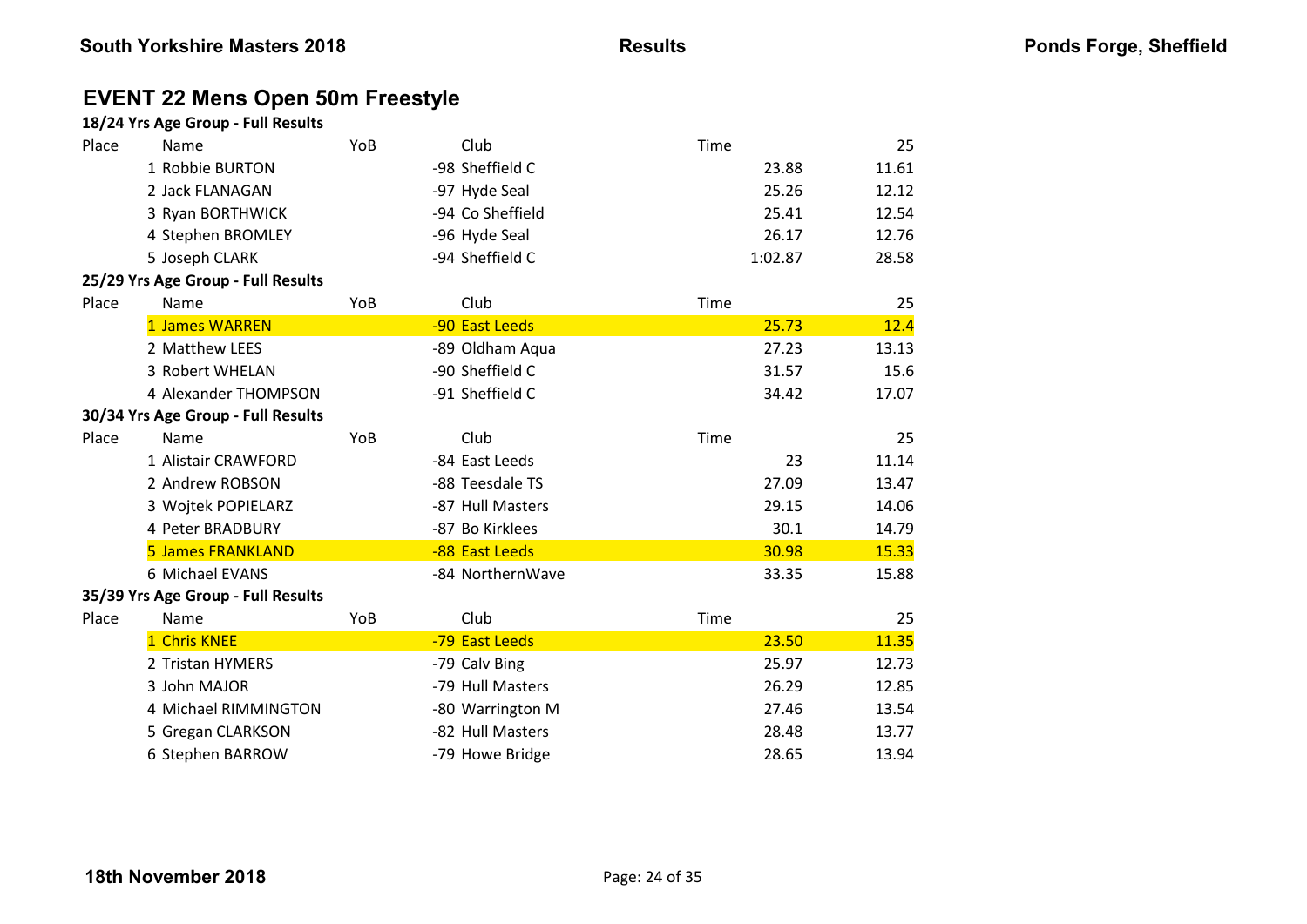| Place | Name                               | YoB | Club             | Time  | 25    |
|-------|------------------------------------|-----|------------------|-------|-------|
|       | 1 Efstathios ALTANIS               |     | -74 Sheff&Dist   | 28.66 | 14.02 |
|       | 45/49 Yrs Age Group - Full Results |     |                  |       |       |
| Place | Name                               | YoB | Club             | Time  | 25    |
|       | 1 Michael POOLE                    |     | -72 Thornaby     | 27.38 | 13.39 |
|       | 2 Eric FEWSTER                     |     | -72 NorthernWave | 27.84 | 13.87 |
|       | 3 Michael GEORGE                   |     | -72 Winsford     | 29.24 | 14.54 |
|       | 4 Matthew RUDD                     |     | -73 Hull Masters | 29.92 | 14.79 |
|       | 5 Mark LAYCOCK                     |     | -72 Billingham   | 32.88 | 15.92 |
|       | 6 Glynn FEARN                      |     | -69 Sheff&Dist   | 34.56 | 16    |
|       | 50/54 Yrs Age Group - Full Results |     |                  |       |       |
| Place | Name                               | YoB | Club             | Time  | 25    |
|       | 1 Marcel SCHOLTEN                  |     | -66 Modernian    | 26.23 | 12.74 |
|       | 2 Jonathan SAUNDERS                |     | -66 Co Sheffield | 28.05 | 13.92 |
|       | 3 Peter MASSHEDER                  |     | -66 NorthernWave | 30.34 | 14.96 |
|       | 55/59 Yrs Age Group - Full Results |     |                  |       |       |
| Place | Name                               | YoB | Club             | Time  | 25    |
|       | 1 David CARTLEDGE                  |     | -60 Modernian    | 28.66 | 14.05 |
|       | 2 Julian HARFORTH                  |     | -62 East Leeds   | 28.89 | 13.91 |
|       | 3 Brenton MAYMAN                   |     | -60 Pocklington  | 30.10 | 14.47 |
|       | 4 Stewart ROWE                     |     | -62 Scarborough  | 30.82 | 14.91 |
|       | 5 Mark JONES                       |     | -60 Warrington M | 31.25 | 15.44 |
|       | 6 Patrick ALLEN                    |     | -62 Guildford Ct | 32.02 | 15.44 |
|       | 7 Paul SHERIDAN                    |     | -62 Sheffield C  | 32.54 | 16.09 |
|       | 8 Guy FAWKES                       |     | -59 Billingham   | 32.94 | 15.94 |
|       | 60/64 Yrs Age Group - Full Results |     |                  |       |       |
| Place | Name                               | YoB | Club             | Time  | 25    |
|       | 1 David BRADFORD                   |     | -58 Sheffield C  | 29.53 | 14.39 |
|       | 2 Ian FODEN                        |     | -58 Hyde Seal    | 31.29 | 15.79 |
|       | 3 Martin JENNINGS                  |     | -58 Bo Kirklees  | 31.31 | 15.16 |
|       | 4 Ian URQUHART                     |     | -54 Co Lincoln P | 33.13 | 16.39 |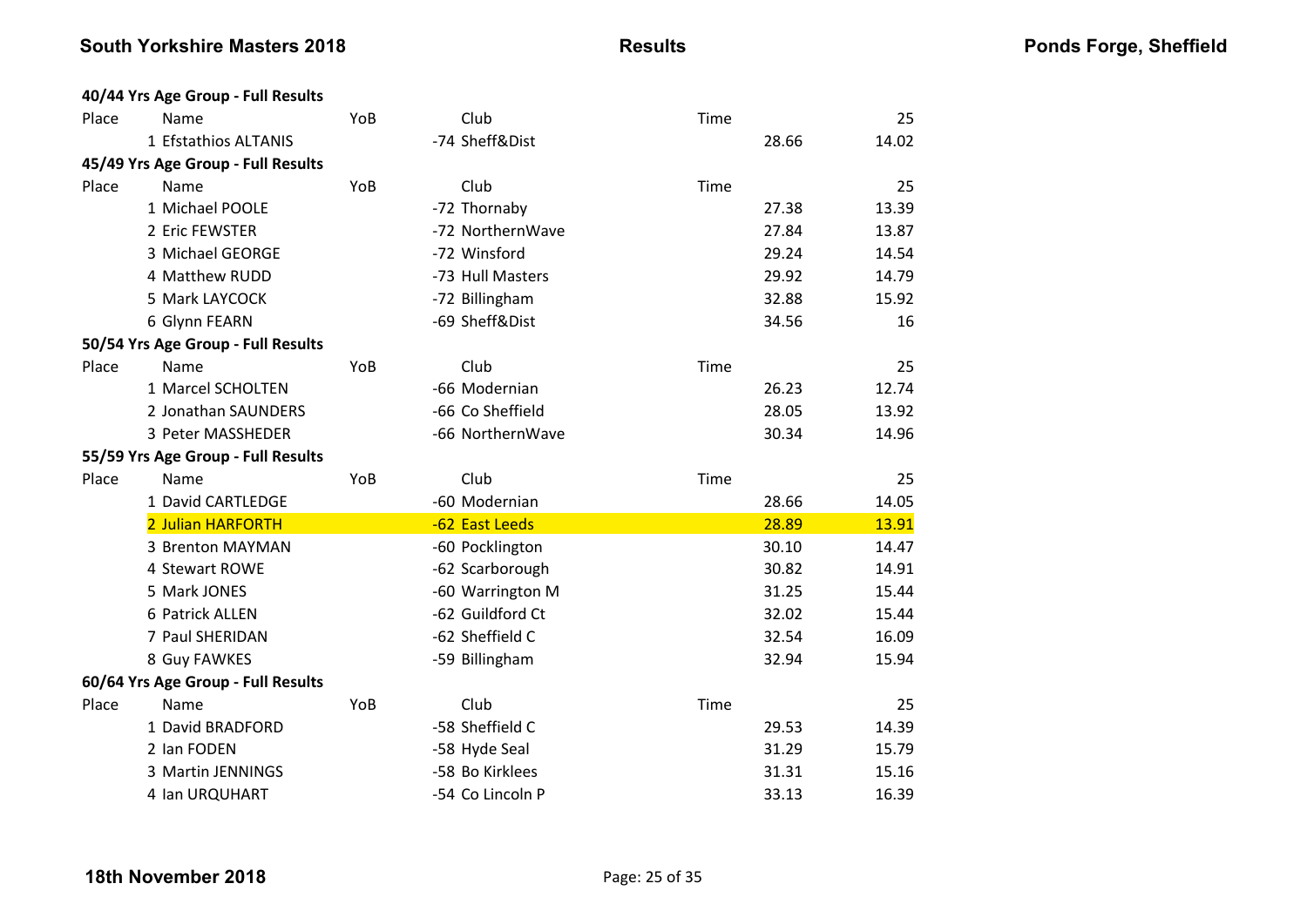|  | <b>South Yorkshire Masters 2018</b> |  |  |
|--|-------------------------------------|--|--|
|--|-------------------------------------|--|--|

| Place | Name                                          | YoB | Club             | Time    | 25    |       |         |
|-------|-----------------------------------------------|-----|------------------|---------|-------|-------|---------|
|       | 1 Danny ROBERTS                               |     | -48 Co Sheffield | 37.62   | 18.88 |       |         |
|       | <b>EVENT 23 Womens Open 100m Breaststroke</b> |     |                  |         |       |       |         |
|       | 18/24 Yrs Age Group - Full Results            |     |                  |         |       |       |         |
| Place | Name                                          | YoB | Club             | Time    | 25    | 50    | 75      |
|       | 1 Kelly FODEN                                 |     | -96 Hyde Seal    | 1:30.40 | 20.51 | 43.97 | 1:07.09 |
|       | 2 Adara BRADSHAW                              |     | 0 Sheffield C    | 1:34.46 | 20.59 | 44.37 | 1:08.90 |
|       | 30/34 Yrs Age Group - Full Results            |     |                  |         |       |       |         |
| Place | Name                                          | YoB | Club             | Time    | 25    | 50    | 75      |
|       | 1 Laura BOWDEN                                |     | -87 Manch Tri    | 1:22.33 | 18.14 | 38.8  | 1:00.40 |
|       | 2 Emma CARROLL                                |     | -86 Macclesf'ldM | 1:33.17 | 20.12 | 43.89 | 1:08.33 |
|       | 3 Sarah HOOF                                  |     | -85 Lincoln Vulc | 1:38.67 | 22    | 46.98 | 1:12.91 |
|       | 35/39 Yrs Age Group - Full Results            |     |                  |         |       |       |         |
| Place | Name                                          | YoB | Club             | Time    | 25    | 50    | 75      |
|       | 1 Caroline MARSH                              |     | -79 Bo Kirklees  | 1:22.12 | 18.11 | 39.01 | 1:00.17 |
|       | 40/44 Yrs Age Group - Full Results            |     |                  |         |       |       |         |
| Place | Name                                          | YoB | Club             | Time    | 25    | 50    | 75      |
|       | 1 Lucie WAINWRIGHT                            |     | -74 Matlock      | 1:35.81 | 21.2  | 46.17 | 1:11.05 |
|       | 50/54 Yrs Age Group - Full Results            |     |                  |         |       |       |         |
| Place | Name                                          | YoB | Club             | Time    | 25    | 50    | 75      |
|       | 1 Judy BROWN                                  |     | -64 Warrington M | 1:30.48 | 20    | 42.9  | 1:06.57 |
|       | 2 Wendy FIGURES                               |     | -65 Co Sheffield | 1:36.76 | 21.73 | 46.28 | 1:11.52 |
|       | 55/59 Yrs Age Group - Full Results            |     |                  |         |       |       |         |
| Place | Name                                          | YoB | Club             | Time    | 25    | 50    | 75      |
|       | 1 Jane MUGGLETON                              |     | -61 Sheffield C  | 1:48.83 | 23    | 50.71 | 1:20.47 |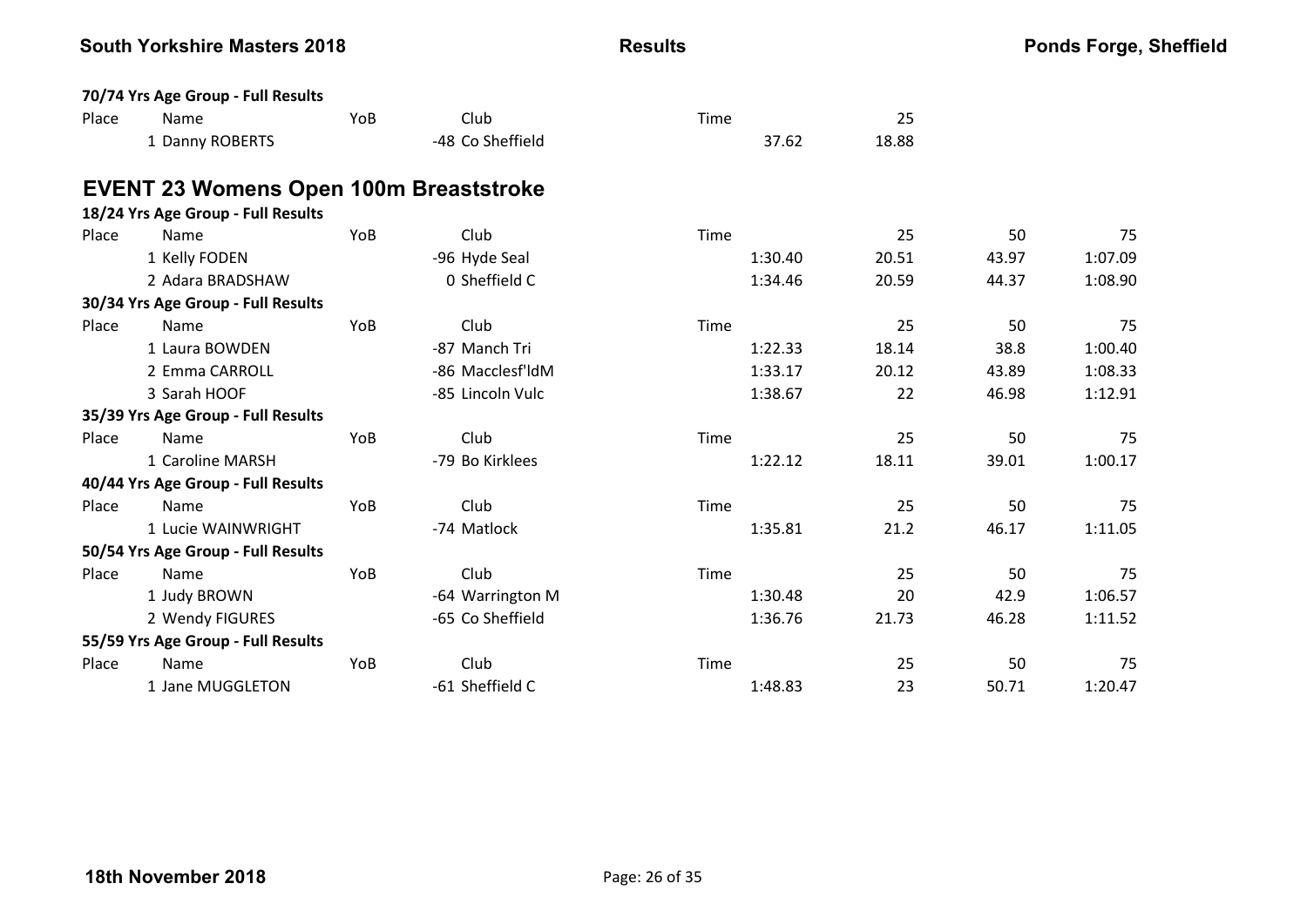## **EVENT 24 Mens Open 100m Breaststroke**

|  |  | 18/24 Yrs Age Group - Full Results |
|--|--|------------------------------------|
|--|--|------------------------------------|

| Place | Name                               | YoB | Club              | Time       | 25    | 50    | 75      |
|-------|------------------------------------|-----|-------------------|------------|-------|-------|---------|
|       | 1 Tom DAY                          |     | -99 Co Sheffield  | 1:14.67    | 16.03 | 34.84 | 54.29   |
|       | 2 Joseph MARKHAM                   |     | -96 Sheffield C   | 1:17.11    | 16.13 | 35.46 | 55.94   |
|       | 30/34 Yrs Age Group - Full Results |     |                   |            |       |       |         |
| Place | Name                               | YoB | Club              | Time       | 25    | 50    | 75      |
|       | 1 Matt WAN                         |     | -85 Out To Swim   | 1:10.78    | 14.78 | 32.33 | 51.05   |
|       | Simon JENSON                       |     | -87 Hull Masters  | <b>DNC</b> |       |       |         |
|       | 35/39 Yrs Age Group - Full Results |     |                   |            |       |       |         |
| Place | Name                               | YoB | Club              | Time       | 25    | 50    | 75      |
|       | 1 Richard DERDOWSKI                |     | -81 Bo Kirklees   | 1:10.05    | 14.79 | 32.6  | 50.83   |
|       | 2 Stephen BARROW                   |     | -79 Howe Bridge   | 1:20.71    | 16.55 | 36.88 | 58.15   |
|       | 3 Chris MARSH                      |     | -83 Eastbourne    | 1:20.98    | 16.94 | 37.01 | 58.29   |
|       | 4 Peter JENNINGS                   |     | -80 NorthernWave  | 1:33.49    | 20.51 | 44.36 | 1:08.73 |
|       | 40/44 Yrs Age Group - Full Results |     |                   |            |       |       |         |
| Place | Name                               | YoB | Club              | Time       | 25    | 50    | 75      |
|       |                                    |     |                   |            |       |       |         |
|       | 1 Ben SHAW                         |     | -76 East Leeds    | $1:14.28*$ | 16.21 | 35.51 | 54.79   |
|       | 45/49 Yrs Age Group - Full Results |     |                   |            |       |       |         |
| Place | Name                               | YoB | Club              | Time       | 25    | 50    | 75      |
|       | 1 Mark LAYCOCK                     |     | -72 Billingham    | 1:37.45    | 19.09 | 43.24 | 1:10.00 |
|       | 2 Glynn FEARN                      |     | -69 Sheff&Dist    | 1:40.53    | 22.46 | 46.52 | 1:13.94 |
|       | 50/54 Yrs Age Group - Full Results |     |                   |            |       |       |         |
| Place | Name                               | YoB | Club              | Time       | 25    | 50    | 75      |
|       | 1 Stuart PEARCE                    |     | -64 Co Lincoln P  | 1:25.03    | 18.76 | 40.88 | 1:03.49 |
|       | 2 Matthew GRANT                    |     | -64 Gates & Whick | 1:25.78    | 19.35 | 41.24 | 1:03.46 |
|       | David HOLMES                       |     | -68 Hyde Seal     | <b>DNC</b> |       |       |         |
|       | 55/59 Yrs Age Group - Full Results |     |                   |            |       |       |         |
| Place | Name                               | YoB | Club              | Time       | 25    | 50    | 75      |
|       | 1 Stephen BOTTOMLEY                |     | -63 Bo Kirklees   | 1:21.68    | 17.98 | 38.65 | 1:00.22 |
|       | 2 Mark JONES                       |     | -60 Warrington M  | 1:25.86    | 18.98 | 40.87 | 1:03.25 |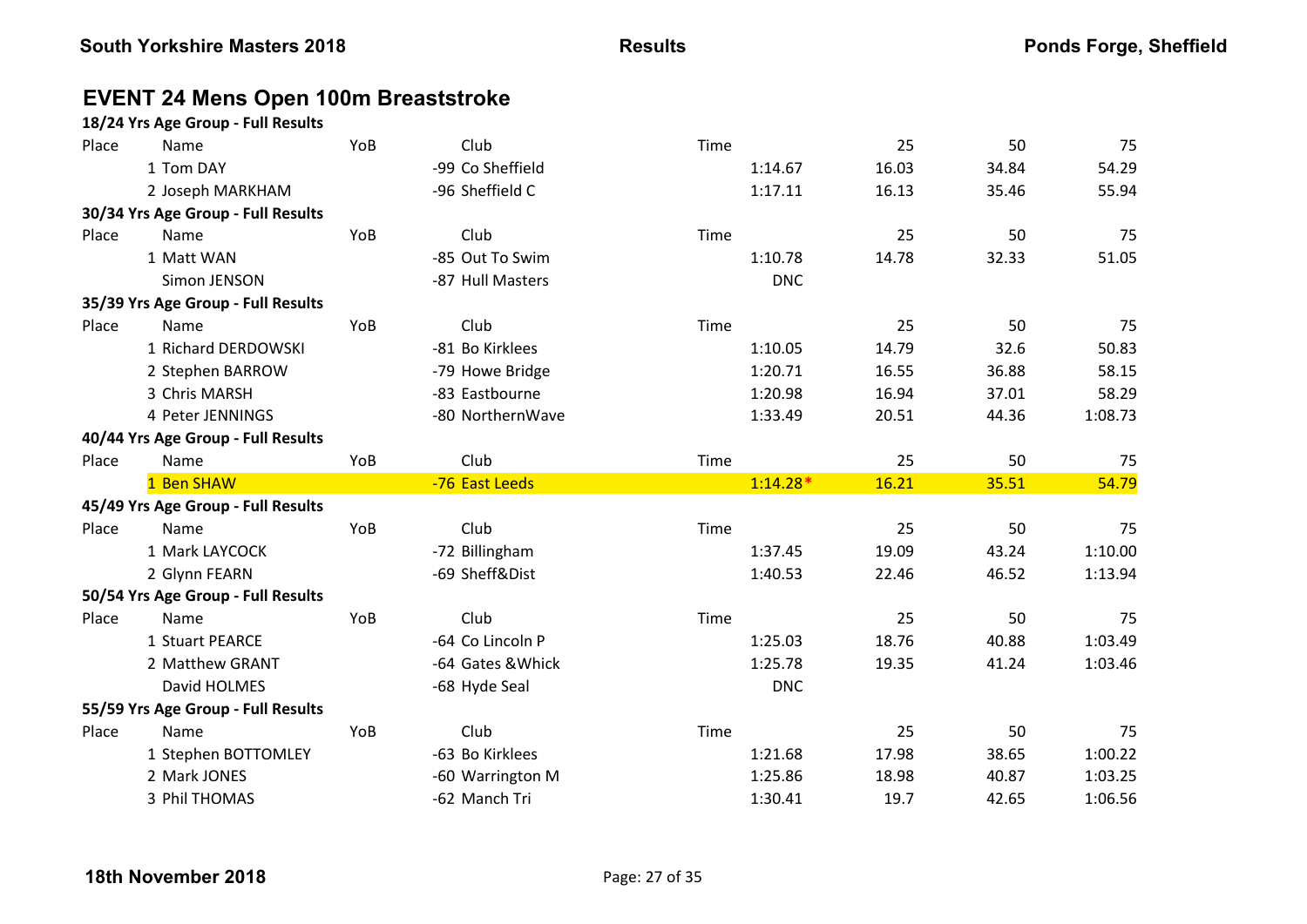| <b>South Yorkshire Masters 2018</b> |                                                                           |     | <b>Results</b>   |         |       | <b>Ponds Forge, Sheffield</b> |         |  |
|-------------------------------------|---------------------------------------------------------------------------|-----|------------------|---------|-------|-------------------------------|---------|--|
|                                     | 60/64 Yrs Age Group - Full Results                                        |     |                  |         |       |                               |         |  |
| Place                               | Name                                                                      | YoB | Club             | Time    | 25    | 50                            | 75      |  |
|                                     | 1 Peter GARLAND                                                           |     | -54 Hull Masters | 1:25.62 | 17.79 | 39.2                          | 1:02.01 |  |
|                                     | 65/69 Yrs Age Group - Full Results                                        |     |                  |         |       |                               |         |  |
| Place                               | Name                                                                      | YoB | Club             | Time    | 25    | 50                            | 75      |  |
|                                     | 1 Godfrey GREEN                                                           |     | -49 Co Lincoln P | 1:39.95 | 21.52 | 46.77                         | 1:13.16 |  |
|                                     | 75 Yrs/Over Age Group - Full Results                                      |     |                  |         |       |                               |         |  |
| Place                               | Name                                                                      | YoB | Club             | Time    | 25    | 50                            | 75      |  |
|                                     | 1 Bill MOORE                                                              |     | -37 East Leeds   | 2:03.18 | 25.68 | 56.99                         | 1:29.75 |  |
|                                     | <b>EVENT 25 Womens Open 100m IM</b><br>18/24 Yrs Age Group - Full Results |     |                  |         |       |                               |         |  |
| Place                               | Name                                                                      | YoB | Club             | Time    | 25    | 50                            | 75      |  |
|                                     | 1 Kelly SIVILL                                                            |     | -95 Howe Bridge  | 1:19.07 | 15.81 | 35.67                         | 1:00.48 |  |
|                                     | 2 Holly GLOSSOP                                                           |     | -99 Sheffield C  | 1:22.43 | 17.59 | 39.1                          | 1:04.15 |  |
|                                     | 3 Sarah-Jane SHARROCK                                                     |     | -94 Trafford Met | 1:45.85 | 22.03 | 49.84                         | 1:21.99 |  |
|                                     | 25/29 Yrs Age Group - Full Results                                        |     |                  |         |       |                               |         |  |
| Place                               | Name                                                                      | YoB | Club             | Time    | 25    | 50                            | 75      |  |
|                                     | 1 Lisa SHEEHAN                                                            |     | -89 Billingham   | 1:25.47 | 18.19 | 39.01                         | 1:05.78 |  |
|                                     | 2 Amy HICKS                                                               |     | -92 East Leeds   | 1:26.70 | 18.21 | 39.59                         | 1:05.88 |  |
|                                     | <b>3 Katie PURCELL</b>                                                    |     | -90 East Leeds   | 1:33.98 | 19.14 | 44.62                         | 1:13.71 |  |
|                                     | 35/39 Yrs Age Group - Full Results                                        |     |                  |         |       |                               |         |  |
| Place                               | Name                                                                      | YoB | Club             | Time    | 25    | 50                            | 75      |  |
|                                     | 1 Mandy I'ANSON                                                           |     | -81 York City    | 1:14.24 | 15.74 | 33.82                         | 57.41   |  |
|                                     | 2 Sarah KINSEY                                                            |     | -79 Co Wakefield | 1:16.93 | 15.49 | 35.93                         | 59.53   |  |
|                                     | 3 Caroline MARSH                                                          |     | -79 Bo Kirklees  | 1:17.00 | 16.6  | 37.04                         | 58.52   |  |
|                                     | 4 Fiona SADLER                                                            |     | -82 Macclesf'ldM | 1:21.14 | 16.24 | 37.63                         | 1:02.01 |  |
|                                     | 5 Helen JOHNSON                                                           |     | -79 Louth        | 1:22.38 | 17.02 | 39.32                         | 1:03.65 |  |
|                                     | 6 Jennie COOK                                                             |     | -82 Biddulph     | 1:24.77 | 16.72 | 38.68                         | 1:04.75 |  |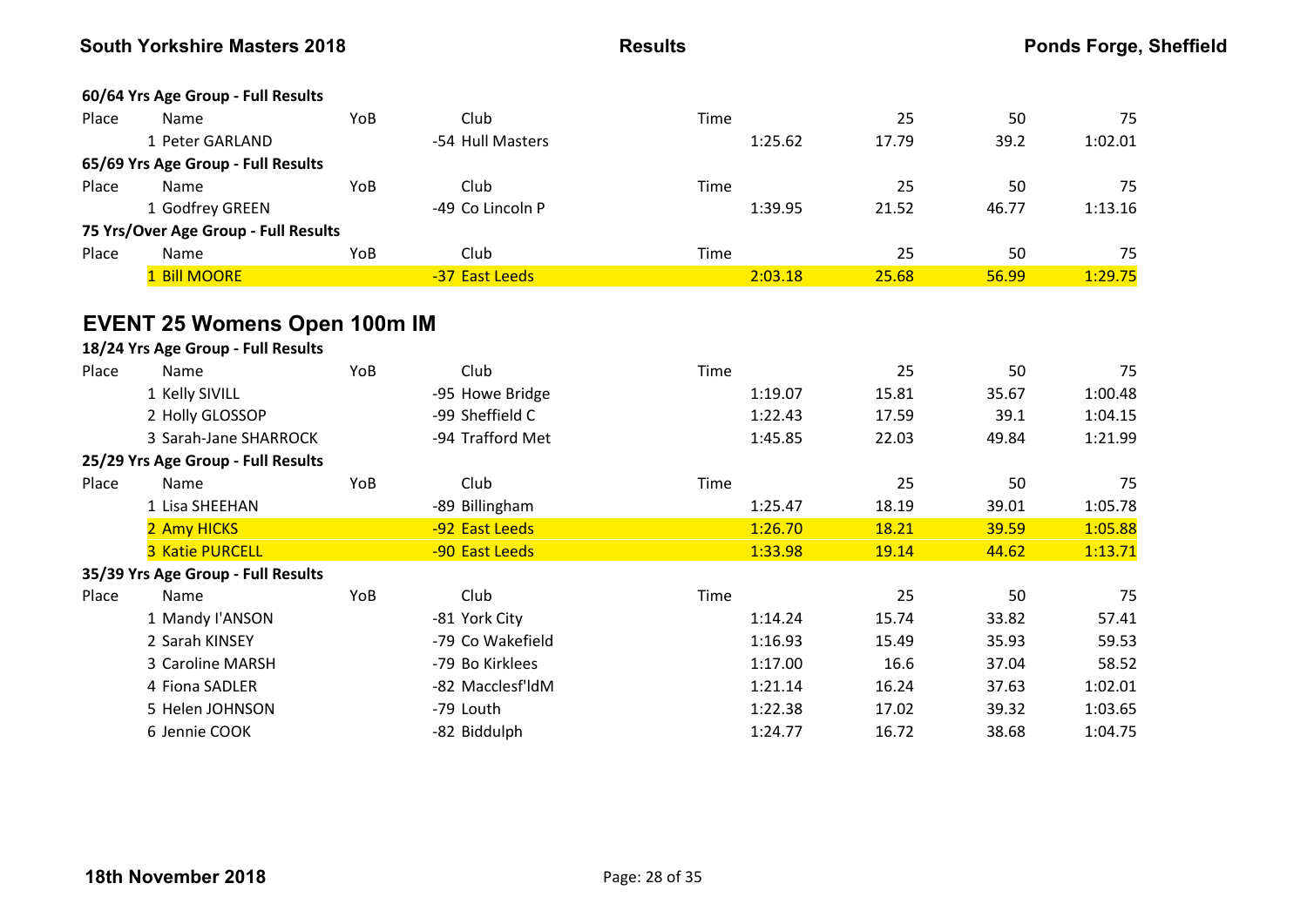| <b>South Yorkshire Masters 2018</b> | Results | <b>Ponds Forge, Sheffield</b> |
|-------------------------------------|---------|-------------------------------|
|                                     |         |                               |

| Place | Name                               | YoB | Club             | Time       | 25    | 50    | 75      |
|-------|------------------------------------|-----|------------------|------------|-------|-------|---------|
|       | 1 Sam ALMOND                       |     | -71 South Hunsle | 1:20.81    | 16.53 | 39.26 | 1:00.49 |
|       | 2 Jayne BLIZZARD                   |     | -73 King'f Scar  | 1:28.35    | 17.65 | 41.04 | 1:09.58 |
|       | 3 Lucinda GEORGE                   |     | -73 Winsford     | 1:47.91    | 23.39 | 51.86 | 1:22.14 |
|       | 55/59 Yrs Age Group - Full Results |     |                  |            |       |       |         |
| Place | Name                               | YoB | Club             | Time       | 25    | 50    | 75      |
|       | 1 Carolyn IRVINE                   |     | -63 Bo Kirklees  | 1:30.56    | 18.28 | 41    | 1:09.38 |
|       | 2 Angela JACKSON                   |     | -60 Sheffield C  | 1:31.11    | 18.88 | 42.21 | 1:09.49 |
|       | 60/64 Yrs Age Group - Full Results |     |                  |            |       |       |         |
| Place | Name                               | YoB | Club             | Time       | 25    | 50    | 75      |
|       | Sally SHIELDS                      |     | -54 Bo Kirklees  | <b>DNC</b> |       |       |         |
|       | <b>EVENT 26 Mens Open 100m IM</b>  |     |                  |            |       |       |         |
|       | 18/24 Yrs Age Group - Full Results |     |                  |            |       |       |         |
| Place | Name                               | YoB | Club             | Time       | 25    | 50    | 75      |
|       | 1 Jordan MOGFORD                   |     | -99 Billingham   | 1:04.45    | 13.21 | 29.78 | 49.02   |
|       | 25/29 Yrs Age Group - Full Results |     |                  |            |       |       |         |
| Place | Name                               | YoB | Club             | Time       | 25    | 50    | 75      |
|       | 1 James WARREN                     |     | -90 East Leeds   | 1:03.22    | 13.1  | 29.16 | 47.51   |
|       | 2 Matthew LEES                     |     | -89 Oldham Aqua  | 1:12.20    | 13.86 | 33.87 | 55.59   |
|       | 35/39 Yrs Age Group - Full Results |     |                  |            |       |       |         |
| Place | Name                               | YoB | Club             | Time       | 25    | 50    | 75      |
|       | 1 Peter JENNINGS                   |     | -80 NorthernWave | 1:35.41    | 19.67 | 45.67 | 1:10.97 |
|       | 40/44 Yrs Age Group - Full Results |     |                  |            |       |       |         |
| Place | Name                               | YoB | Club             | Time       | 25    | 50    | 75      |
|       | 1 Ben SHAW                         |     | -76 East Leeds   | 1:06.89    | 13.86 | 31.88 | 51.39   |
|       | 2 Tim GLEESON                      |     | -74 Co Sheffield | 1:10.48    | 14.25 | 32.52 | 52.64   |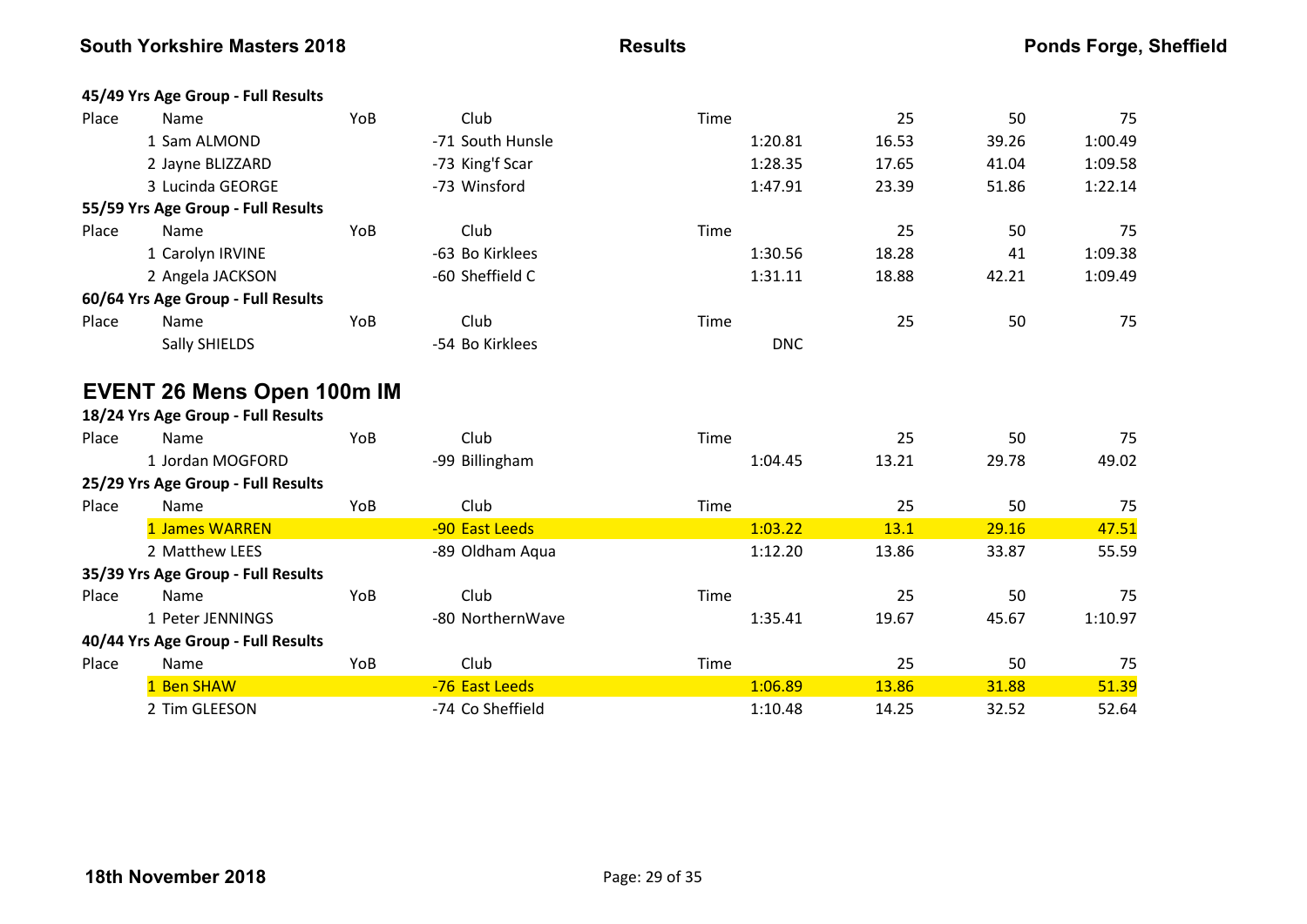#### **South Yorkshire Masters 2018** Results **Results Results Results Results Results Ponds Forge, Sheffield**

## **50/54 Yrs Age Group - Full Results** Place Name YoB Club Time 25 50 75 1 Marcel SCHOLTEN -66 Modernian - 1:10.72 14.21 33.43 53.69 2 Jonathan SAUNDERS -66 Co Sheffield -66 Co Sheffield -66 Co Sheffield -66 Co Sheffield -66 Co Sheffield -66 Co Sheffield -66 Co Sheffield -66 Co Sheffield -66 Co Sheffield -66 Co Sheffield -66 Co Sheffield -66 Co Sheffiel 3 Mark JOHNSON -68 Louth 1:13.40 14.92 34.96 55.9 4 Stuart PEARCE -64 Co Lincoln P 1:23.86 18.43 40.19 1:03.65 **55/59 Yrs Age Group - Full Results** Place Name YoB Club Time 25 50 75 1 Mark JONES -60 Warrington M 1:18.00 16.97 37.98 1:00.67 2 Paul SHERIDAN 1:05.21 1:05.21 17.2 39.03 1:05.21 **60/64 Yrs Age Group - Full Results** Place Name YoB Club Time 25 50 75 1 David BRADFORD -58 Sheffield C 1:17.46 15.56 37 1:00.05 2 Ian FODEN 1:01.68 1:19.67 16.35 38.21 1:01.68 Peter GARLAND -54 Hull Masters DNC **70/74 Yrs Age Group - Full Results** Place Name YoB Club Time 25 50 75 1 Danny ROBERTS -48 Co Sheffield 1:43.28 22.5 50.54 1:21.25 **EVENT 27 Womens Open 100m Freestyle 18/24 Yrs Age Group - Full Results** Place Name YoB Club Time 25 50 75 1 Leah BRAMALL -96 Co Sheffield 1:09.80 16.14 33.79 51.7 2 Harriet SMITH 11.09.99 16.36 33.76 52.05 3 Holly GLOSSOP -99 Sheffield C 1:12.40 17.22 35.36 48.94

## **25/29 Yrs Age Group - Full Results**

| Place | <b>Name</b>    | YoB | Club           | Time    | n r   | 50    | フロ    |
|-------|----------------|-----|----------------|---------|-------|-------|-------|
|       | 1 Helen MILLER |     | -90 Kidlington | 1:17.80 | 18.05 | 37.83 | 58.69 |

Sarah-Jane SHARROCK -94 Trafford Met DNC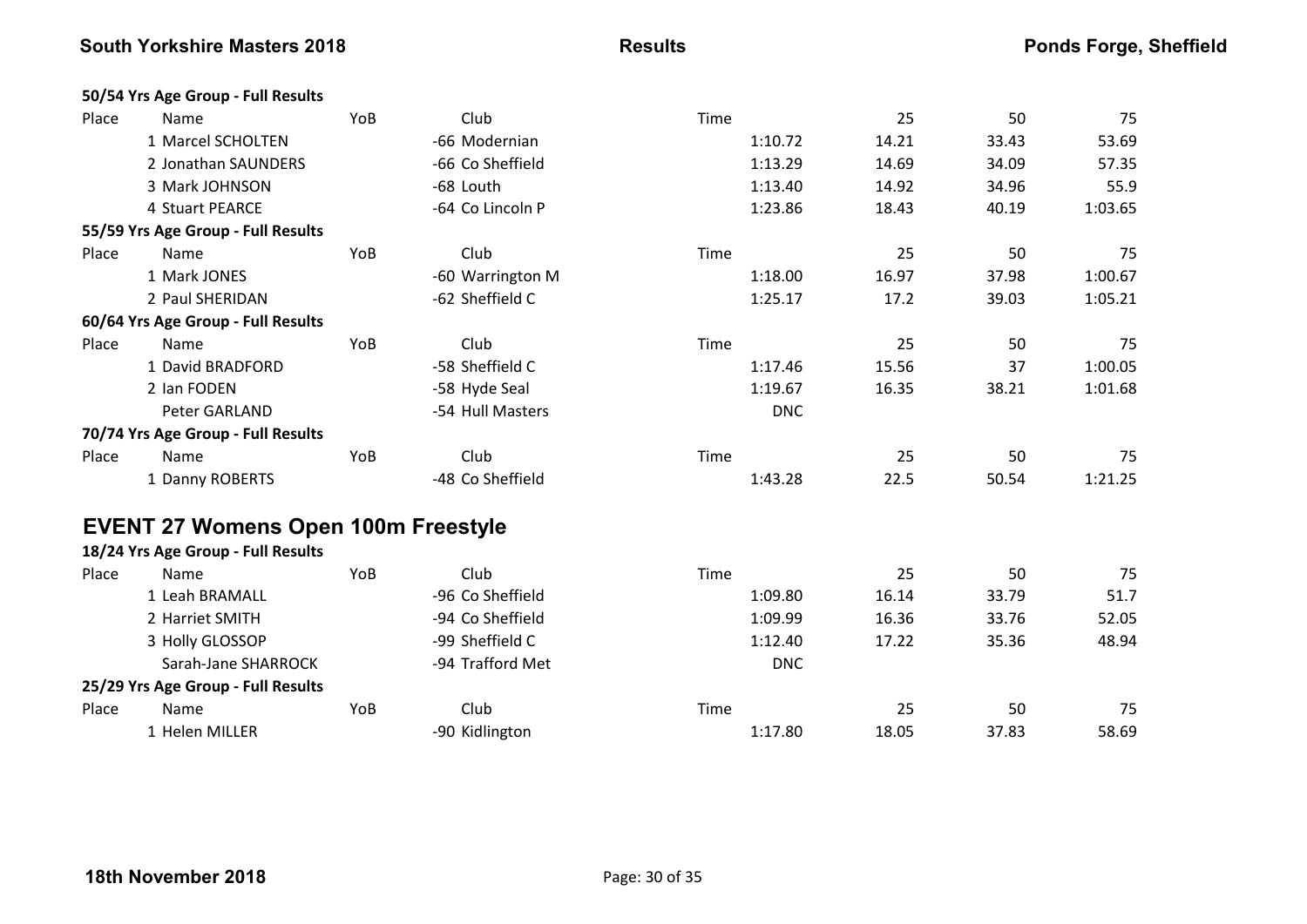| Place | Name                               | YoB | Club             | Time    | 25    | 50    | 75      |
|-------|------------------------------------|-----|------------------|---------|-------|-------|---------|
|       | 1 Laura BOWDEN                     |     | -87 Manch Tri    | 1:04.22 | 15.14 | 31.37 | 48.16   |
|       | 2 Sarah ROBERTS                    |     | -88 Manch Tri    | 1:04.24 | 15.08 | 31.39 | 48.3    |
|       | 3 Carolyn DAWE                     |     | -85 Manch Tri    | 1:15.00 | 17.13 | 35.74 | 55.24   |
|       | 4 Lorraine RIDDLE                  |     | -84 Billingham   | 1:17.07 | 18.16 | 37.53 | 57.3    |
|       | 5 Sarah HOOF                       |     | -85 Lincoln Vulc | 1:18.30 | 17.38 | 36.31 | 57.21   |
|       | 35/39 Yrs Age Group - Full Results |     |                  |         |       |       |         |
| Place | Name                               | YoB | Club             | Time    | 25    | 50    | 75      |
|       | 1 Rebecca RIMMINGTON               |     | -83 Trafford Met | 1:04.79 | 14.61 | 30.92 | 47.97   |
|       | 2 Sarah KINSEY                     |     | -79 Co Wakefield | 1:05.17 | 15.07 | 31.72 | 48.95   |
|       | 3 Jennie COOK                      |     | -82 Biddulph     | 1:11.84 | 16.71 | 34.95 | 53.67   |
|       | 4 Vicky HEWICK                     |     | -80 Hull Masters | 1:13.58 | 16.95 | 35.16 | 54.3    |
|       | 40/44 Yrs Age Group - Full Results |     |                  |         |       |       |         |
| Place | Name                               | YoB | Club             | Time    | 25    | 50    | 75      |
|       | 1 Victoria WILFORD                 |     | -74 Bo Kirklees  | 1:13.13 | 16.9  | 35.34 | 54.5    |
|       | 2 Helena HEYN                      |     | -75 Louth        | 1:14.31 | 16.9  | 35.49 | 54.91   |
|       | 3 Nikki BUTTERFIELD                |     | -75 Bo Kirklees  | 1:16.35 | 17.4  | 36.71 | 56.93   |
|       | 45/49 Yrs Age Group - Full Results |     |                  |         |       |       |         |
| Place | Name                               | YoB | Club             | Time    | 25    | 50    | 75      |
|       | 1 Jayne BLIZZARD                   |     | -73 King'f Scar  | 1:13.31 | 17    | 35.41 | 54.81   |
|       | 2 Gail WRANGLES                    |     | -70 East Leeds   | 1:17.50 | 18.35 | 37.65 | 57.84   |
|       | 3 Nina CURRAN                      |     | -73 Hull Masters | 1:22.49 | 17.73 | 38.28 | 1:00.96 |
|       | 4 Sue HARRIS                       |     | -73 Ilkley       | 1:27.02 | 19.7  | 41.11 | 1:04.19 |
|       | 50/54 Yrs Age Group - Full Results |     |                  |         |       |       |         |
| Place | Name                               | YoB | Club             | Time    | 25    | 50    | 75      |
|       | 1 Judy BROWN                       |     | -64 Warrington M | 1:07.38 | 15.45 | 32.67 | 50.02   |
|       | 55/59 Yrs Age Group - Full Results |     |                  |         |       |       |         |
| Place | Name                               | YoB | Club             | Time    | 25    | 50    | 75      |
|       | 1 Sue HOLLICK                      |     | -63 Co Lincoln P | 1:21.16 | 18.11 | 38.04 | 59.53   |
|       | 60/64 Yrs Age Group - Full Results |     |                  |         |       |       |         |
| Place | Name                               | YoB | Club             | Time    | 25    | 50    | 75      |
|       | 1 Wendy OFFORD                     |     | -54 Bo Kirklees  | 1:22.46 | 18.8  | 39.29 | 1:01.28 |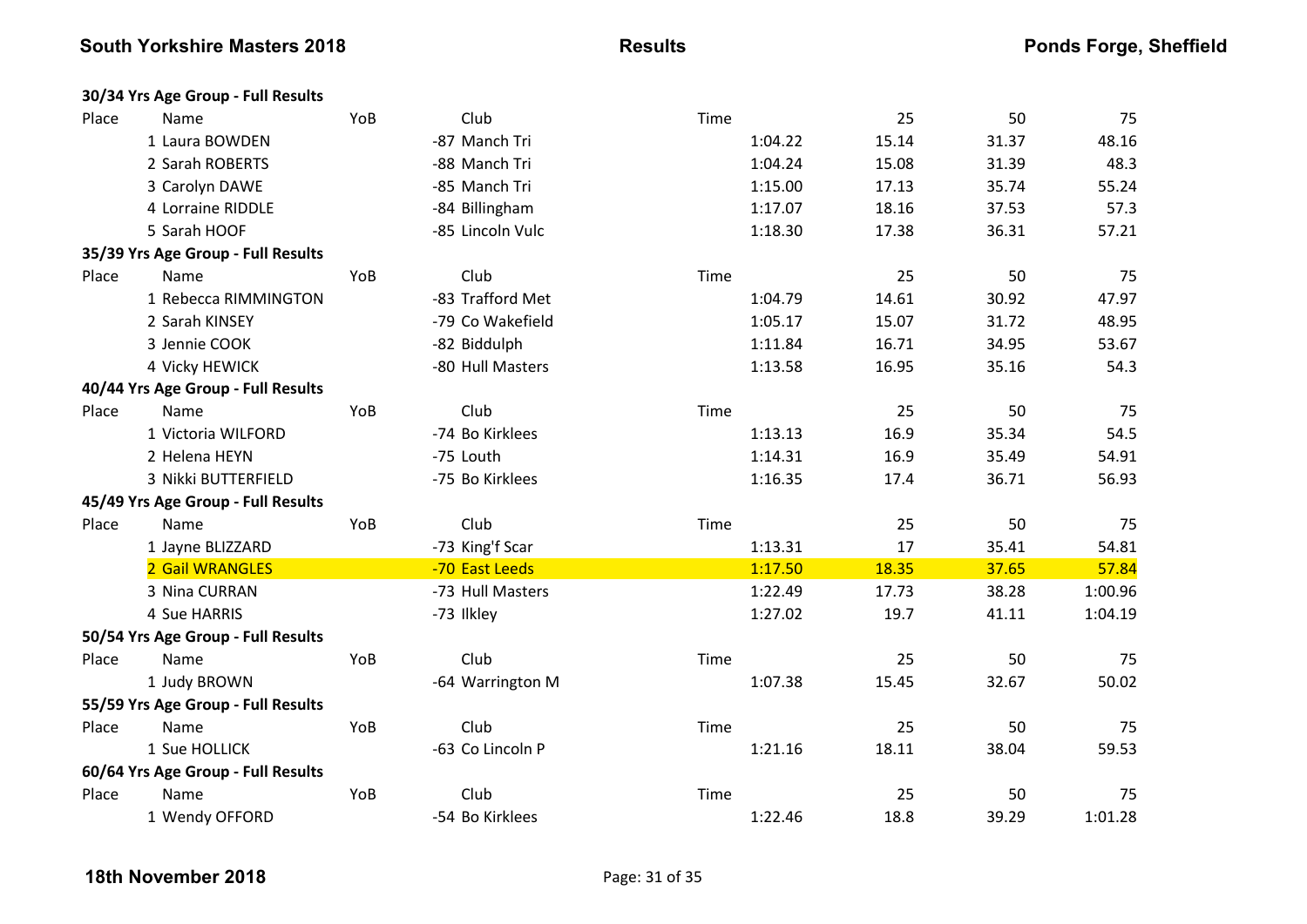|  | <b>South Yorkshire Masters 2018</b> |
|--|-------------------------------------|
|--|-------------------------------------|

**65/69 Yrs Age Group - Full Results**

## Place Name YoB Club Time 25 50 75 1 Hilary CRICK 1:14.99 and the Hilary CRICK 1:42.14 1:42.14 1:42.14 1:14.99 **EVENT 28 Mens Open 100m Freestyle 18/24 Yrs Age Group - Full Results**

| Place | Name                               | YoB | Club             | Time    | 25    | 50      | 75      |
|-------|------------------------------------|-----|------------------|---------|-------|---------|---------|
|       | 1 Jack FLANAGAN                    |     | -97 Hyde Seal    | 55.41   | 12.52 | 26.34   | 40.72   |
|       | 2 Ryan BORTHWICK                   |     | -94 Co Sheffield | 55.78   | 12.82 | 26.61   | 41.26   |
|       | 3 Tom DAY                          |     | -99 Co Sheffield | 58.47   | 13.21 | 27.87   | 43.24   |
|       | 4 Joseph MARKHAM                   |     | -96 Sheffield C  | 1:01.77 | 13.46 | 29.51   | 45.66   |
|       | 5 Joseph CLARK                     |     | -94 Sheffield C  | 2:17.62 | 30.1  | 1:03.80 | 1:39.24 |
|       | 25/29 Yrs Age Group - Full Results |     |                  |         |       |         |         |
| Place | Name                               | YoB | Club             | Time    | 25    | 50      | 75      |
|       | 1 James WARREN                     |     | -90 East Leeds   | 56.72   | 12.67 | 26.89   | 41.6    |
|       | 2 Matthew LEES                     |     | -89 Oldham Aqua  | 1:02.31 | 13.6  | 28.78   | 45.84   |
|       | 3 Robert WHELAN                    |     | -90 Sheffield C  | 1:13.32 | 16.41 | 34.47   | 53.93   |
|       | 4 Alexander THOMPSON               |     | -91 Sheffield C  | 1:15.68 | 17.64 | 35.93   | 56.12   |
|       | 30/34 Yrs Age Group - Full Results |     |                  |         |       |         |         |
| Place | Name                               | YoB | Club             | Time    | 25    | 50      | 75      |
|       | 1 Matt WAN                         |     | -85 Out To Swim  | 57.56   | 13.15 | 27.66   | 42.71   |
|       | 2 Simon JENSON                     |     | -87 Hull Masters | 59.04   | 13.5  | 28.17   | 43.44   |
|       | 3 Andrew ROBSON                    |     | -88 Teesdale TS  | 59.41   | 13.84 | 29.26   | 44.63   |
|       | 4 Alistair CRAWFORD                |     | -84 East Leeds   | 1:02.38 | 11.23 | 23.05   | 44.41   |
|       | 5 Wojtek POPIELARZ                 |     | -87 Hull Masters | 1:05.37 | 14.79 | 31.48   | 48.91   |
|       | 6 Ian HANSFORD                     |     | -87 Co Lincoln P | 1:05.38 | 15.4  | 31.85   | 48.77   |
|       | 7 Peter BRADBURY                   |     | -87 Bo Kirklees  | 1:07.38 | 15.14 | 31.84   | 49.82   |
|       | <b>8 James FRANKLAND</b>           |     | -88 East Leeds   | 1:10.30 | 16.36 | 34.33   | 52.34   |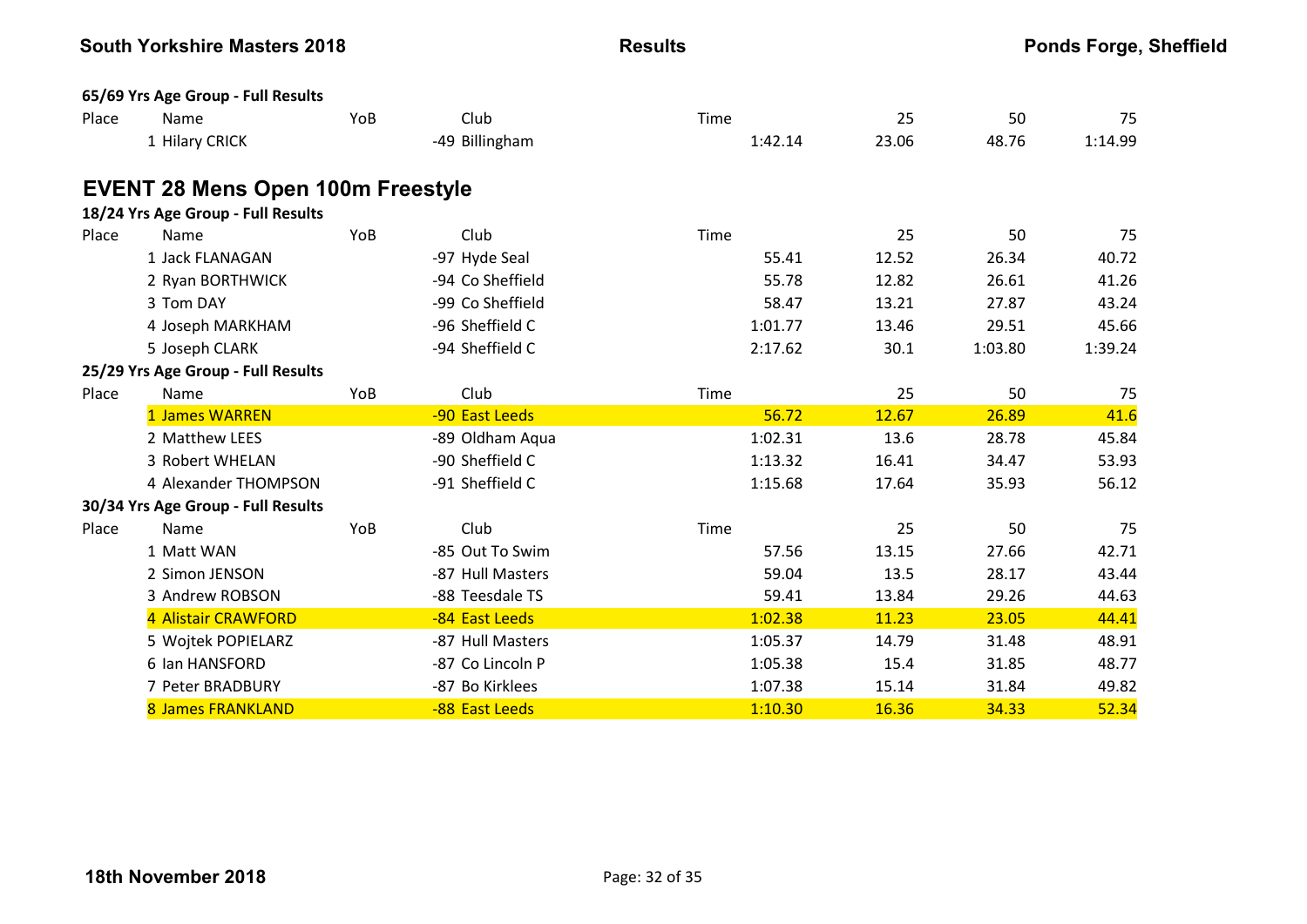| Place | Name                               | YoB | Club              | Time       | 25    | 50    | 75      |
|-------|------------------------------------|-----|-------------------|------------|-------|-------|---------|
|       | 1 James BARWICK                    |     | -82 East Leeds    | 57.85      | 12.8  | 27.03 | 42.51   |
|       | 2 Chris KNEE                       |     | -79 East Leeds    | 58.12      | 11.49 | 23.69 | 43.05   |
|       | 3 David STANIFORTH                 |     | -80 Hull Masters  | 59.51      | 13.7  | 28.84 | 44.17   |
|       | 4 Chris GODFREY                    |     | -81 Bo Kirklees   | 1:00.94    | 13.82 | 28.74 | 44.64   |
|       | 5 Michael RIMMINGTON               |     | -80 Warrington M  | 1:01.63    | 13.95 | 29.15 | 45.39   |
|       | 6 Chris MARSH                      |     | -83 Eastbourne    | 1:01.98    | 13.7  | 29.08 | 45.74   |
|       | 7 Gregan CLARKSON                  |     | -82 Hull Masters  | 1:03.29    | 13.96 | 29.33 | 46.81   |
|       | 8 Stephen BARROW                   |     | -79 Howe Bridge   | 1:05.65    | 14.39 | 30.68 | 48.27   |
|       | John MAJOR                         |     | -79 Hull Masters  | <b>DNC</b> |       |       |         |
|       | 40/44 Yrs Age Group - Full Results |     |                   |            |       |       |         |
| Place | Name                               | YoB | Club              | Time       | 25    | 50    | 75      |
|       | 1 Tim GLEESON                      |     | -74 Co Sheffield  | 1:00.25    | 13.57 | 28.64 | 44.34   |
|       | 2 Adam PARKINSON                   |     | -76 Winsford      | 1:03.63    | 14.36 | 30.52 | 47.31   |
|       | 3 Martin TEMPLE                    |     | -77 Bo Kirklees   | 1:04.39    | 14.43 | 30.6  | 47.68   |
|       | 4 Efstathios ALTANIS               |     | -74 Sheff&Dist    | 1:05.81    | 15.08 | 31.61 | 48.97   |
|       | 45/49 Yrs Age Group - Full Results |     |                   |            |       |       |         |
| Place | Name                               | YoB | Club              | Time       | 25    | 50    | 75      |
|       | 1 Michael POOLE                    |     | -72 Thornaby      | 1:01.62    | 13.93 | 29.49 | 45.52   |
|       | 2 Eric FEWSTER                     |     | -72 NorthernWave  | 1:05.51    | 15.27 | 32.34 | 50.01   |
|       | 3 Matthew RUDD                     |     | -73 Hull Masters  | 1:06.29    | 15.02 | 32    | 49.67   |
|       | 4 Michael GEORGE                   |     | -72 Winsford      | 1:07.98    | 15.34 | 33.71 | 51.51   |
|       | 5 Glynn FEARN                      |     | -69 Sheff&Dist    | 1:21.04    | 17.45 | 37.32 | 59.37   |
|       | 6 Mark LAYCOCK                     |     | -72 Billingham    | 1:22.88    | 17.29 | 38.23 | 1:01.55 |
|       | 50/54 Yrs Age Group - Full Results |     |                   |            |       |       |         |
| Place | Name                               | YoB | Club              | Time       | 25    | 50    | 75      |
|       | 1 Jonathan SAUNDERS                |     | -66 Co Sheffield  | 1:02.76    | 14.31 | 30.18 | 46.7    |
|       | 2 Matthew GRANT                    |     | -64 Gates & Whick | 1:04.09    | 15.14 | 30.83 | 47.72   |
|       | 3 Peter MASSHEDER                  |     | -66 NorthernWave  | 1:08.36    | 16.05 | 33.49 | 51.22   |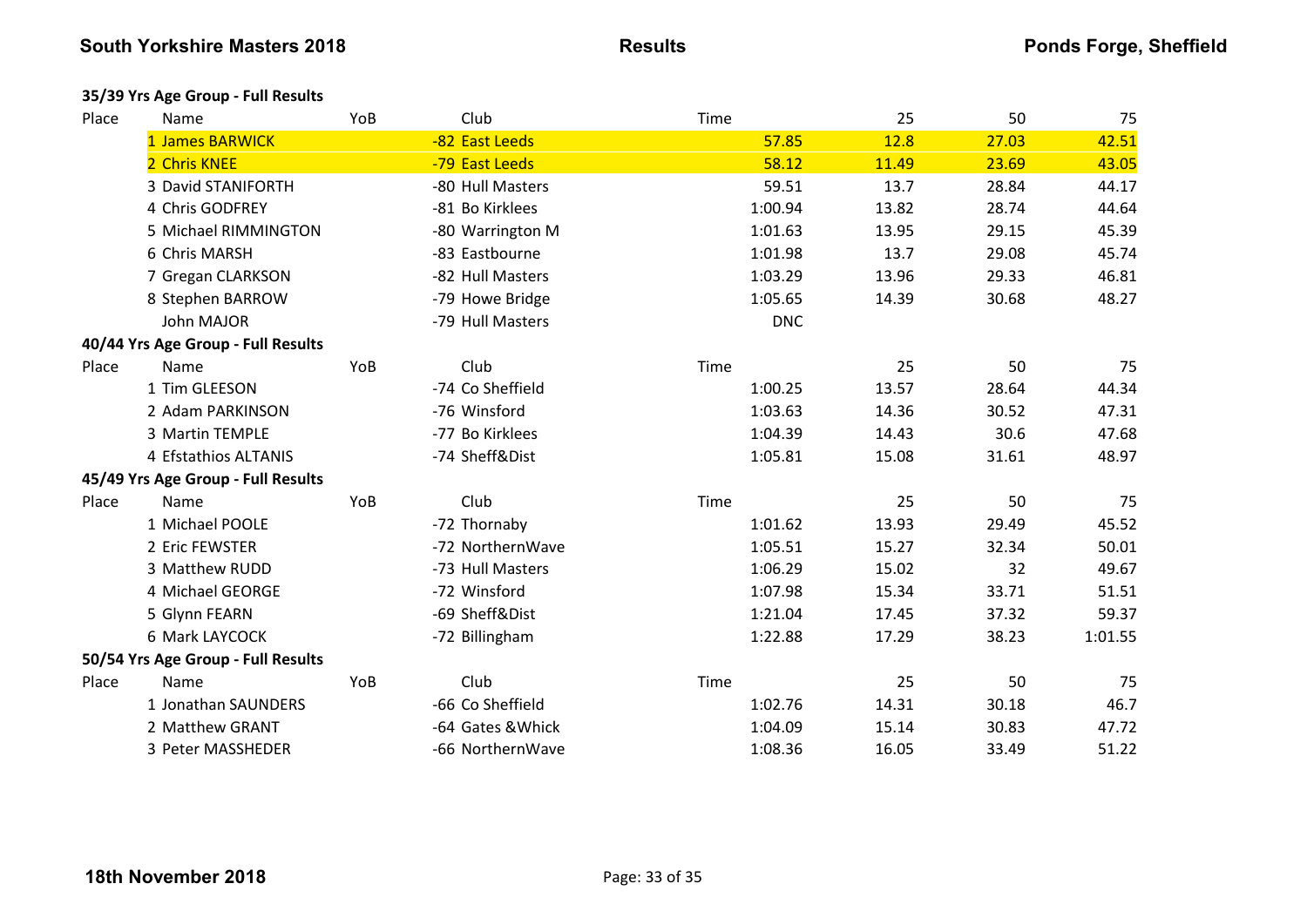| Place | Name                                            | YoB  | Club             | Time       | 25    | 50    | 75      |
|-------|-------------------------------------------------|------|------------------|------------|-------|-------|---------|
|       | 1 Russell MASON                                 |      | -63 Warrington M | 58.42      | 13.27 | 27.72 | 43.26   |
|       | 2 Stephen BOTTOMLEY                             |      | -63 Bo Kirklees  | 1:04.64    | 15.19 | 31.27 | 48.06   |
|       | 3 Stewart ROWE                                  |      | -62 Scarborough  | 1:06.73    | 15.32 | 32.74 | 50.28   |
|       | 4 Mark JONES                                    |      | -60 Warrington M | 1:07.21    | 15.88 | 33.06 | 50.54   |
|       | 5 Patrick ALLEN                                 |      | -62 Guildford Ct | 1:11.49    | 16.35 | 34.11 | 52.88   |
|       | 6 Edwin LACE                                    |      | -59 NorthernWave | 1:18.73    | 18.06 | 37.77 | 58.81   |
|       | David CARTLEDGE                                 |      | -60 Modernian    | <b>DNC</b> |       |       |         |
|       | 60/64 Yrs Age Group - Full Results              |      |                  |            |       |       |         |
| Place | Name                                            | YoB  | Club             | Time       | 25    | 50    | 75      |
|       | 1 David BRADFORD                                |      | -58 Sheffield C  | 1:05.44    | 14.94 | 31.64 | 48.79   |
|       | 2 Ian URQUHART                                  |      | -54 Co Lincoln P | 1:16.36    | 18.04 | 42.16 | 57.16   |
|       | 65/69 Yrs Age Group - Full Results              |      |                  |            |       |       |         |
| Place | Name                                            | YoB  | Club             | Time       | 25    | 50    | 75      |
|       | 1 Godfrey GREEN                                 |      | -49 Co Lincoln P | 1:35.04    | 20.02 | 43.76 | 1:09.54 |
|       | 70/74 Yrs Age Group - Full Results              |      |                  |            |       |       |         |
| Place | Name                                            | YoB  | Club             | Time       | 25    | 50    | 75      |
|       | 1 Danny ROBERTS                                 |      | -48 Co Sheffield | 1:25.42    | 19.53 | 39.83 | 1:01.60 |
| $72+$ | <b>EVENT 29 Womens Open 100m Freestyle Team</b> |      |                  |            |       |       |         |
| Place | Name                                            | A.G  | Club             | Time       | 25    | 50    | 75      |
|       | 1 City of Sheffield Swim                        |      | Co Sheffield     | 1:02.25    | 15.17 | 32.71 | 47.61   |
| $72+$ | <b>EVENT 30 Mens Open 100m Freestyle Team</b>   |      |                  |            |       |       |         |
| Place | Name                                            | A.G  | Club             | Time       | 25    | 50    | 75      |
|       | 1 Sheffield City                                | Op/n | Sheffield C      | 46.4       | 11.62 | 23.57 | 35.37   |
|       | 2 City of Sheffield Swim                        |      | Co Sheffield     | 49.53      | 12.81 | 25.45 | 37.53   |
|       | 3 Hyde Seal SC                                  |      | Hyde Seal        | 50.47      | 12.03 | 25.2  | 39.1    |